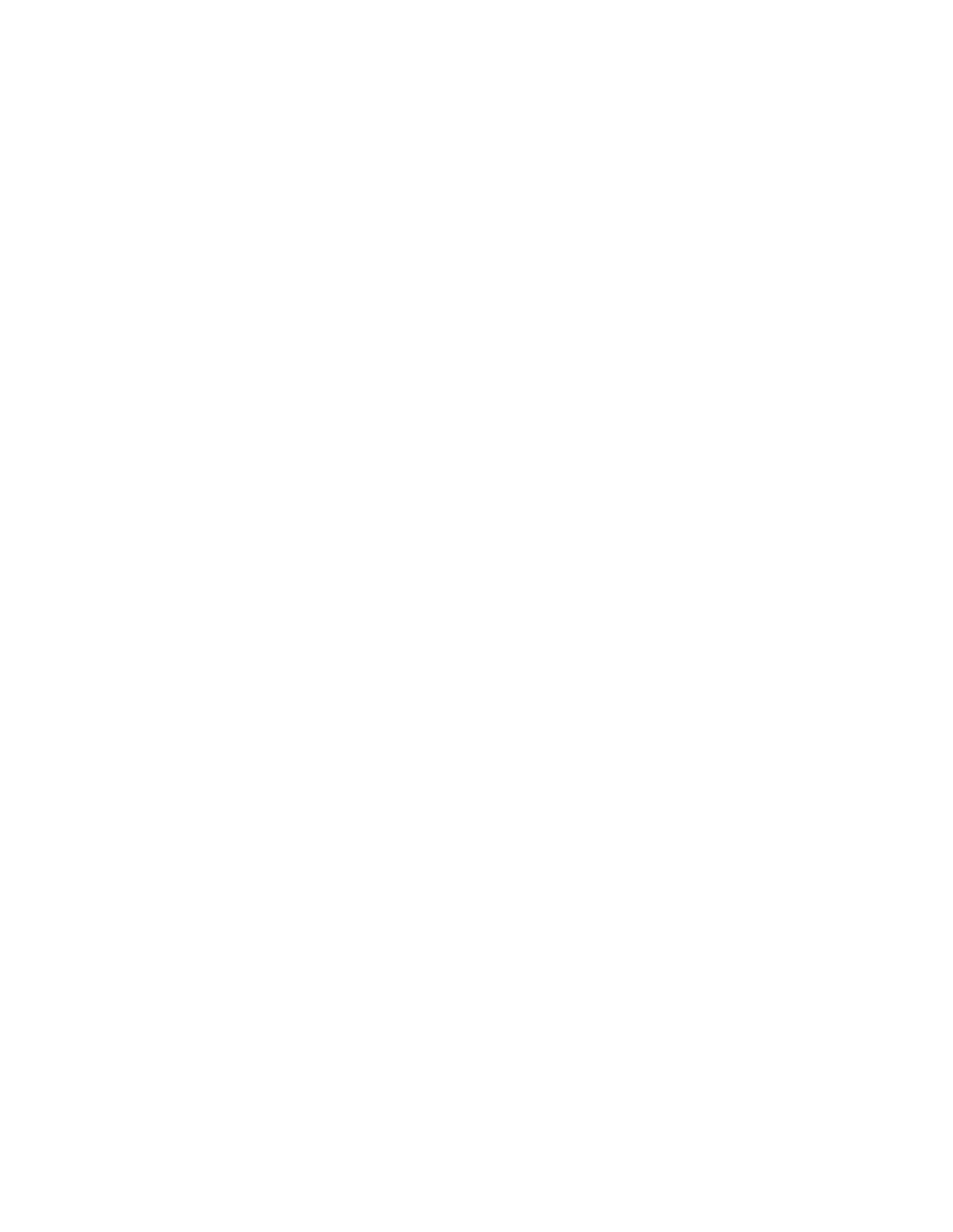# METRO

# **BUSINESS PLAN & BUDGETS**

**Fiscal Year 2009**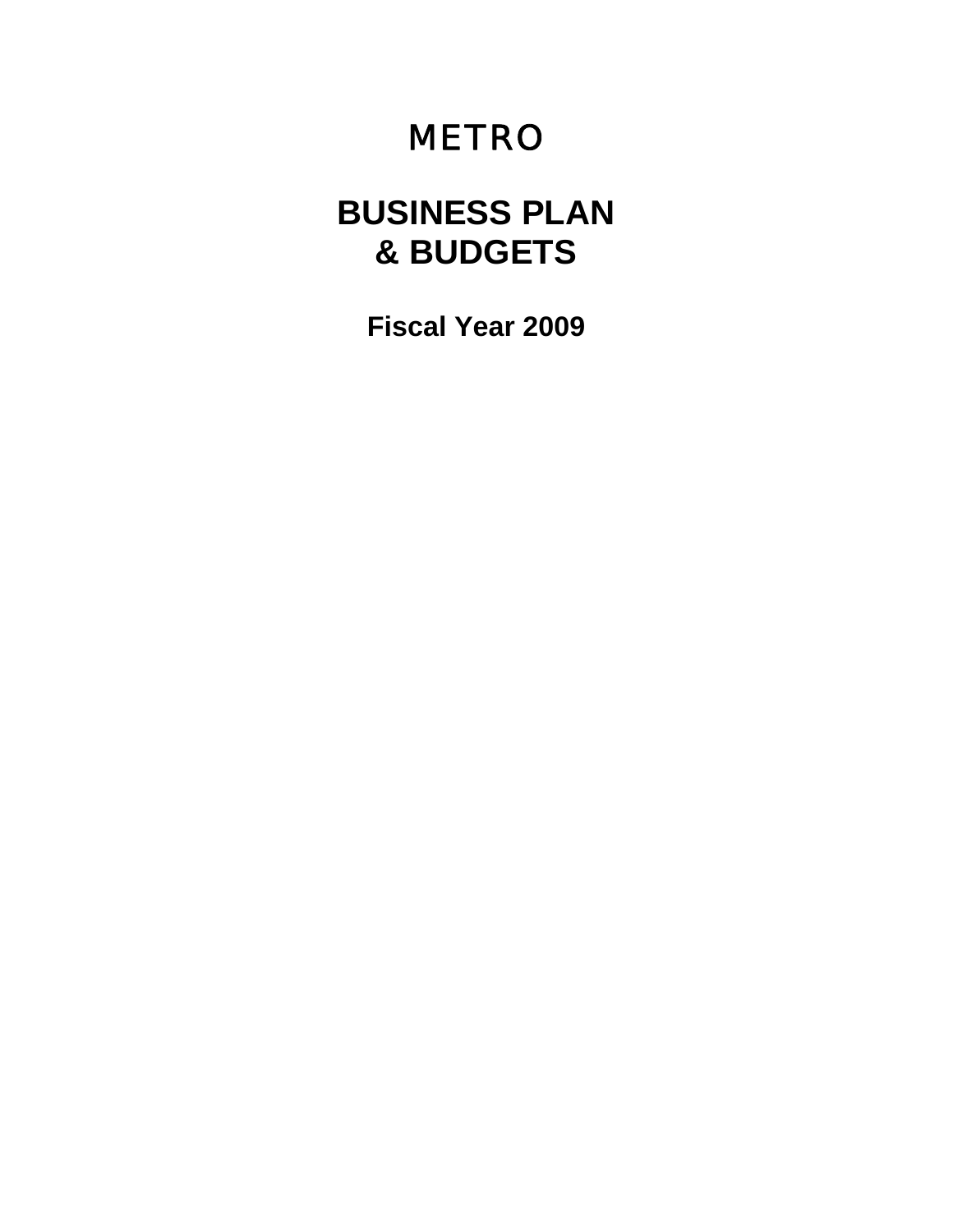#### **Table of Contents**

Transmittal Letter from President & CEO

| Section I: FY2009 Business Plan Initiatives |  |
|---------------------------------------------|--|
|                                             |  |

|--|--|

### **Section II: Authority Level Operating Budgets**

| <b>Operating Budget</b> |  |
|-------------------------|--|
|                         |  |
|                         |  |
|                         |  |
| <b>Authority Wide</b>   |  |
|                         |  |
|                         |  |
|                         |  |
|                         |  |
|                         |  |
|                         |  |
|                         |  |

### **Section III: Financial Proforma**

### **Section IV: General Mobility and Capital Budgets**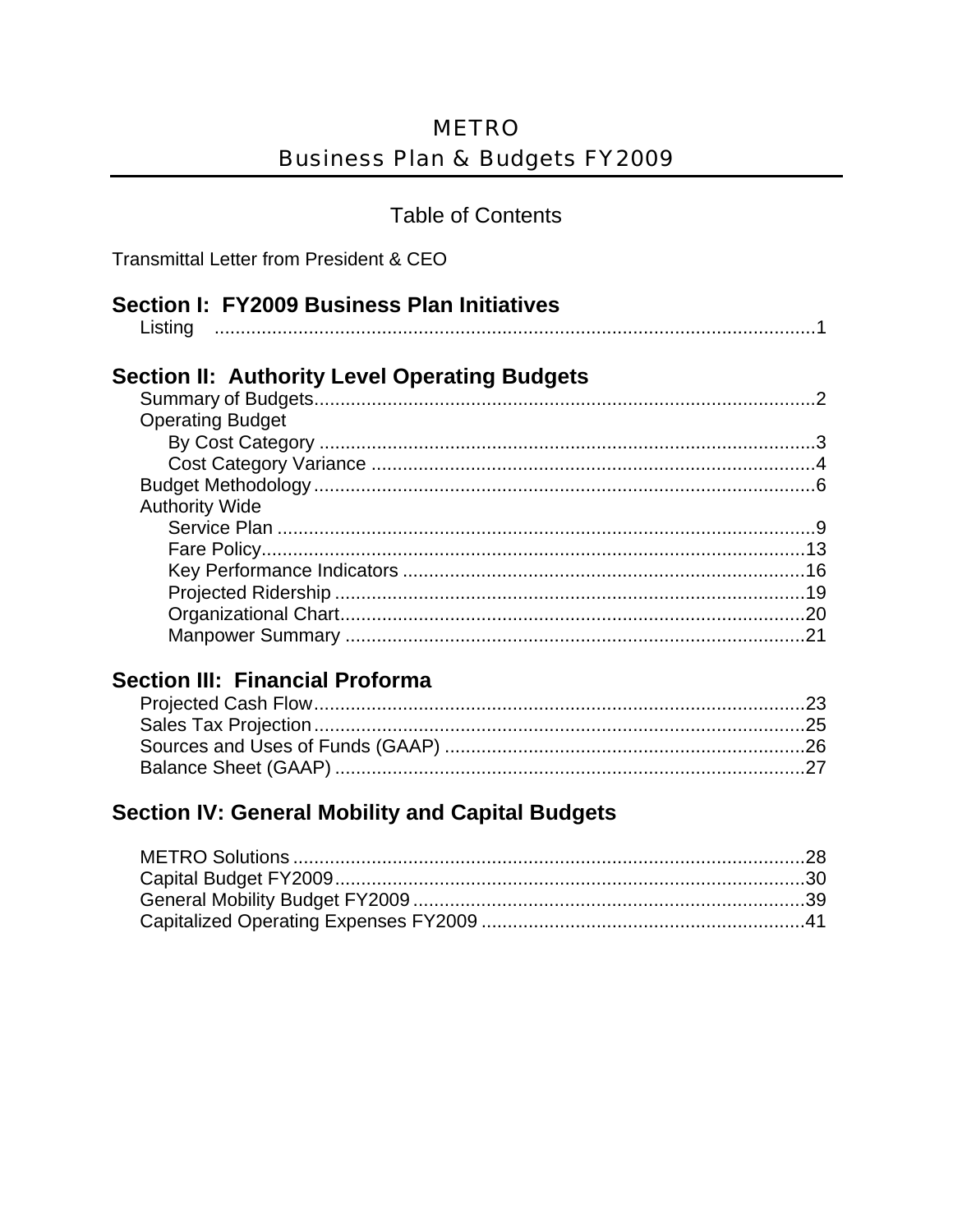**Metropolitan Transit Authority** 1900 Main P.O. Box 61429 Houston, Texas 77208-1429

713-739-4000

www.ridemetro.org

**METRO Board of Directors** David S. Wolff, Chalrman Gerald B. Smith, Vice Chairman Jackie L. Freeman, Secretary **Burt Ballanfant** George A. DeMontrond III James Dixon II Carmen Orta **Trinidad Mendenhall Sosa** C. Jim Slewart III

President & Chief Executive Officer Frank J. Wilson

October 14, 2008

David S. Wolff Chairman of the Board **Metropolitan Transit Authority** 

Dear Mr. Wolff:

Please find attached the proposed FY2009 Business Plan for METRO including Operating & Capital Budgets, Fare Policy revisions and Service Plan.

Section 451.102 of the Texas Transportation Code requires the Board of Directors of the Metropolitan Transit Authority to adopt an annual budget which specifies major expenditures by type and amount prior to commencement of a fiscal year. In accordance with the code, we have prepared the proposed Business Plan for the Board's consideration, amending the continuation budget adopted by the Board at its September meeting.

The annual budgets represent the Board's approved maximum annual expenditure authority to fund the Authority's Business Plan, valued at more than a billion dollars. In accord with Board approved procedures, it is recommended that the Board adopt the following budgets for the Metropolitan Transit Authority for Fiscal Year 2009 (October 1, 2008 - September 30, 2009)

**Operating Budget General Mobility Budget** Capital Budget **Debt Service** 

\$330,000,000 \$163,758,000 \$520,556,000 \$10,559,000

Public hearings on the proposed FY2009 budgets, fare policy revisions and service plan were held at noon and 6:00 pm on two days, September 16 and October 14, 2008 in the 2<sup>nd</sup> Floor Board room of the METRO Administration Building. The second day was scheduled to give an opportunity to the public who missed the first date due to Hurricane Ike. The proposed Business Plan is scheduled for approval by the Board at the regular October meeting on October 16. 2008.

Util. ineerelv Frank <sub>×</sub> President & CEO

CC: **Board of Directors** 

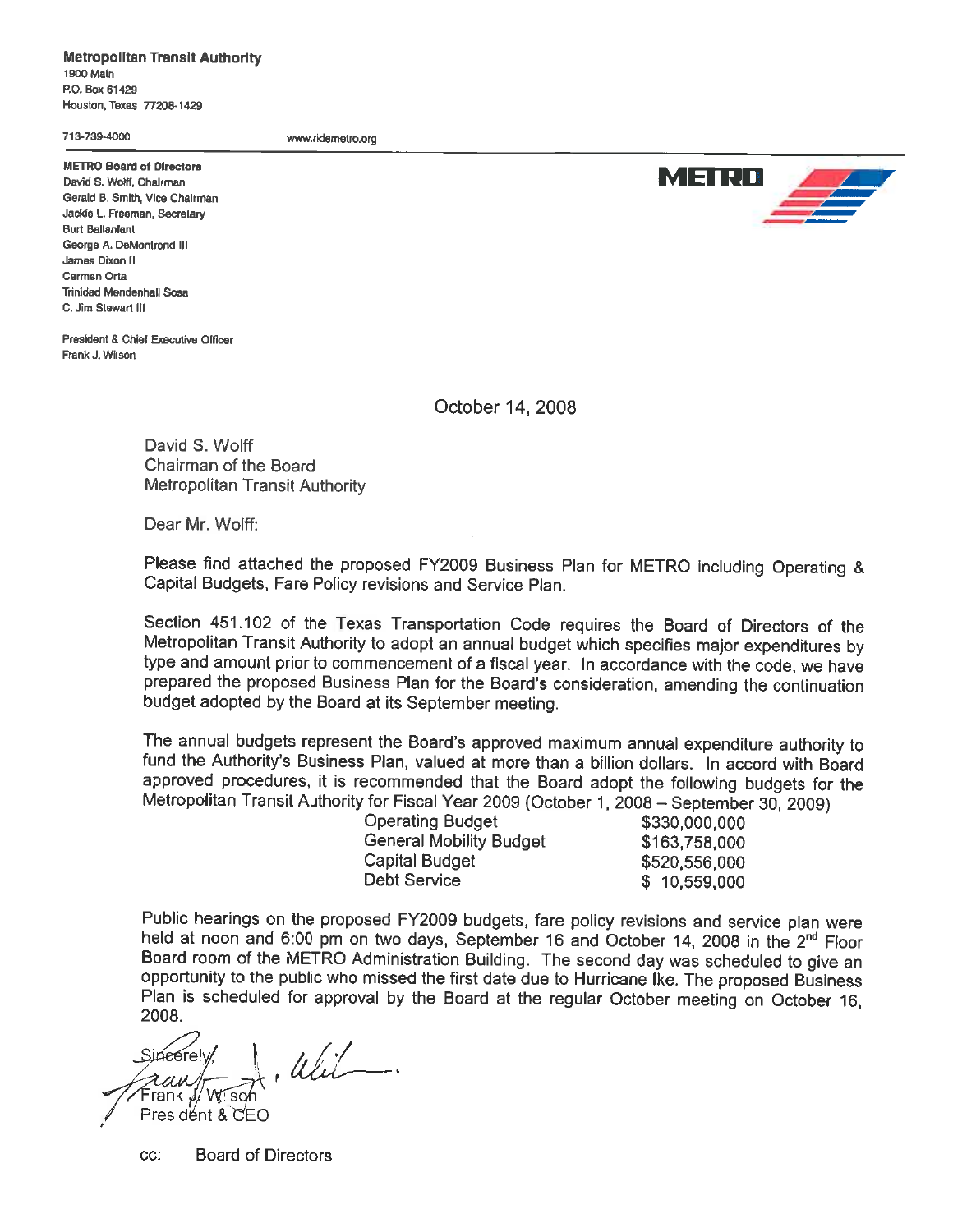Section I: FY2009 Business Plan Initiatives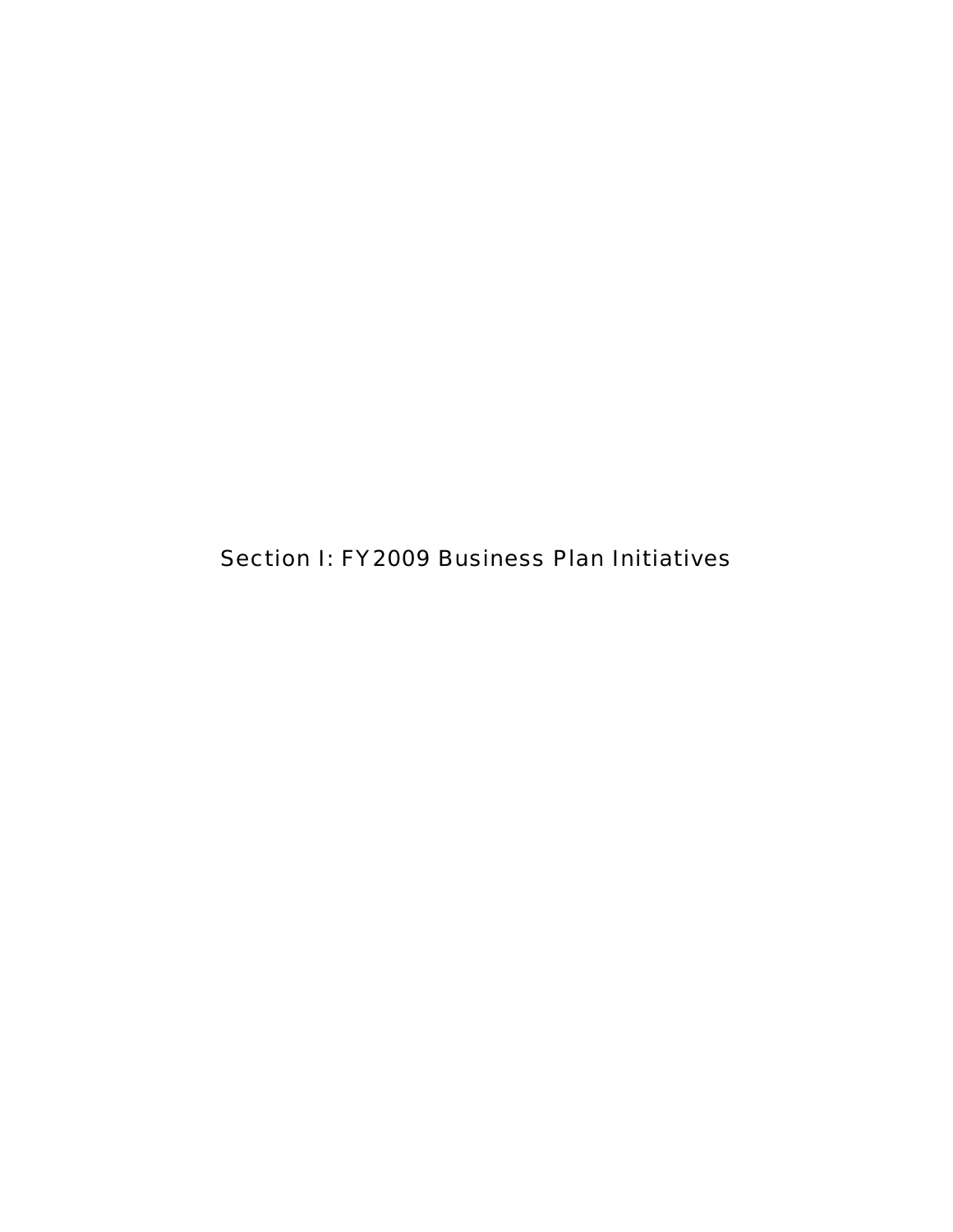Business Plan Initiatives

This section lists 22 new initiatives that have been reviewed and selected as part of the FY2009 Business Plan. Funding for these initiatives are included in the Operating and Capital Budgets for FY2009, unless indicated otherwise.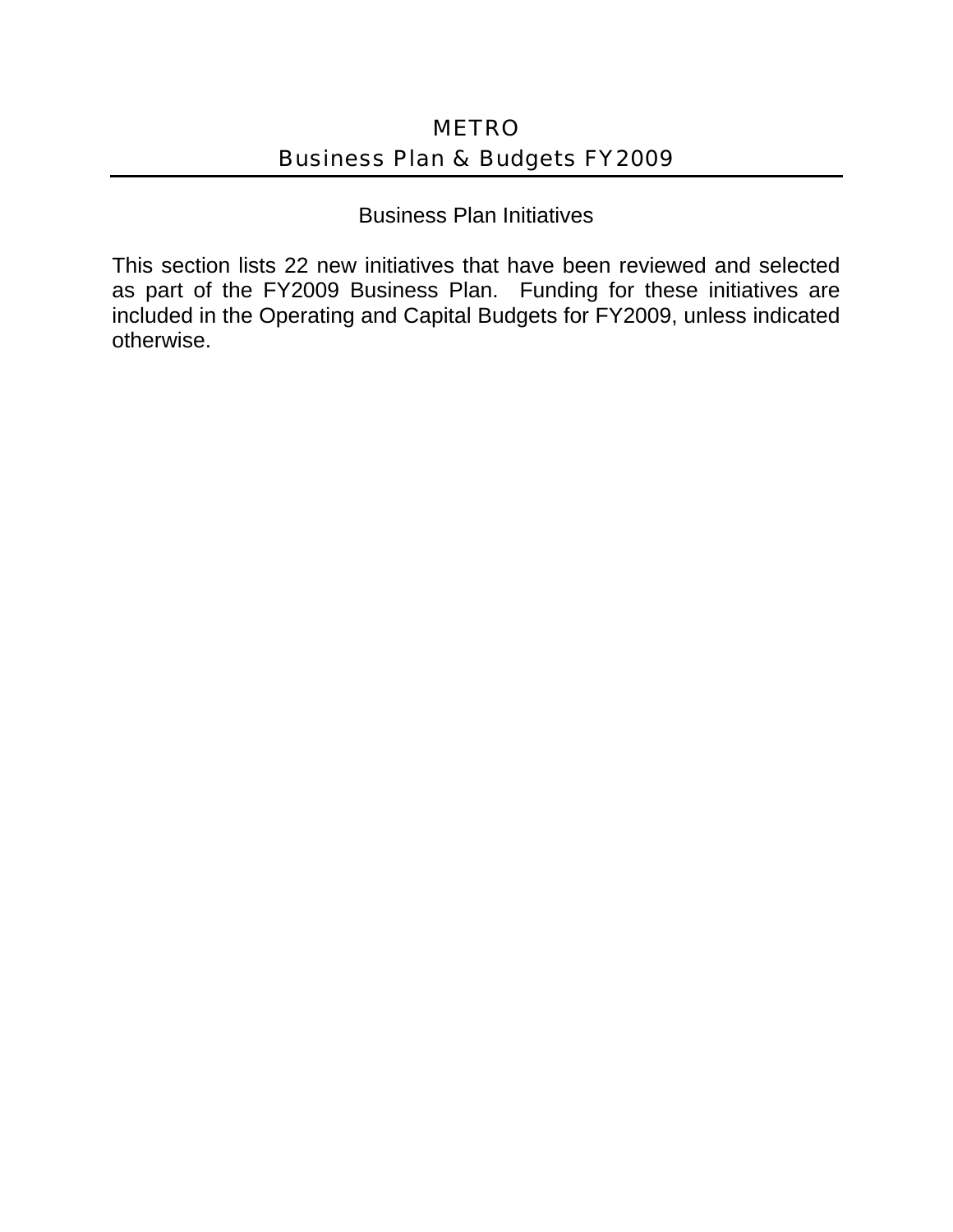Business Plan Initiative Listing

#### **Service**

- 1. New and Expanded Park & Ride Lots
- 2. Park & Ride Revenue Opportunities
- 3. Texas Medical Center Shuttles & Campus Circulator
- 4. High Occupancy Toll Lanes
- 5. 90A Commuter Rail
- 6. Commuter Rail Development

#### **Business Improvements**

- 7. Consolidation of Credit/Debt Card Merchant Contract Services
- 8. Internship Program
- 9. Mentoring Program for New Part Time Bus Operators
- 10. Partner with Bus Operator Focus Group
- 11. Accident Response Optimization
- 12. Bus Marshall Program
- 13. Enhanced Motorist Assistance Program
- 14. Vehicle Advertising
- 15. Bus Shelter Advertising
- 16. Bus Parts Inventory Reduction
- 17. Bus Parts Acquisition Process
- 18. Congestion Management
- 19. Park & Ride and Transit Center Comfort Station Cleaning
- 20. Customer Information Center Level II Support
- 21. Price/Cost Analysis Savings Opportunities
- 22. Internal Program Advisor

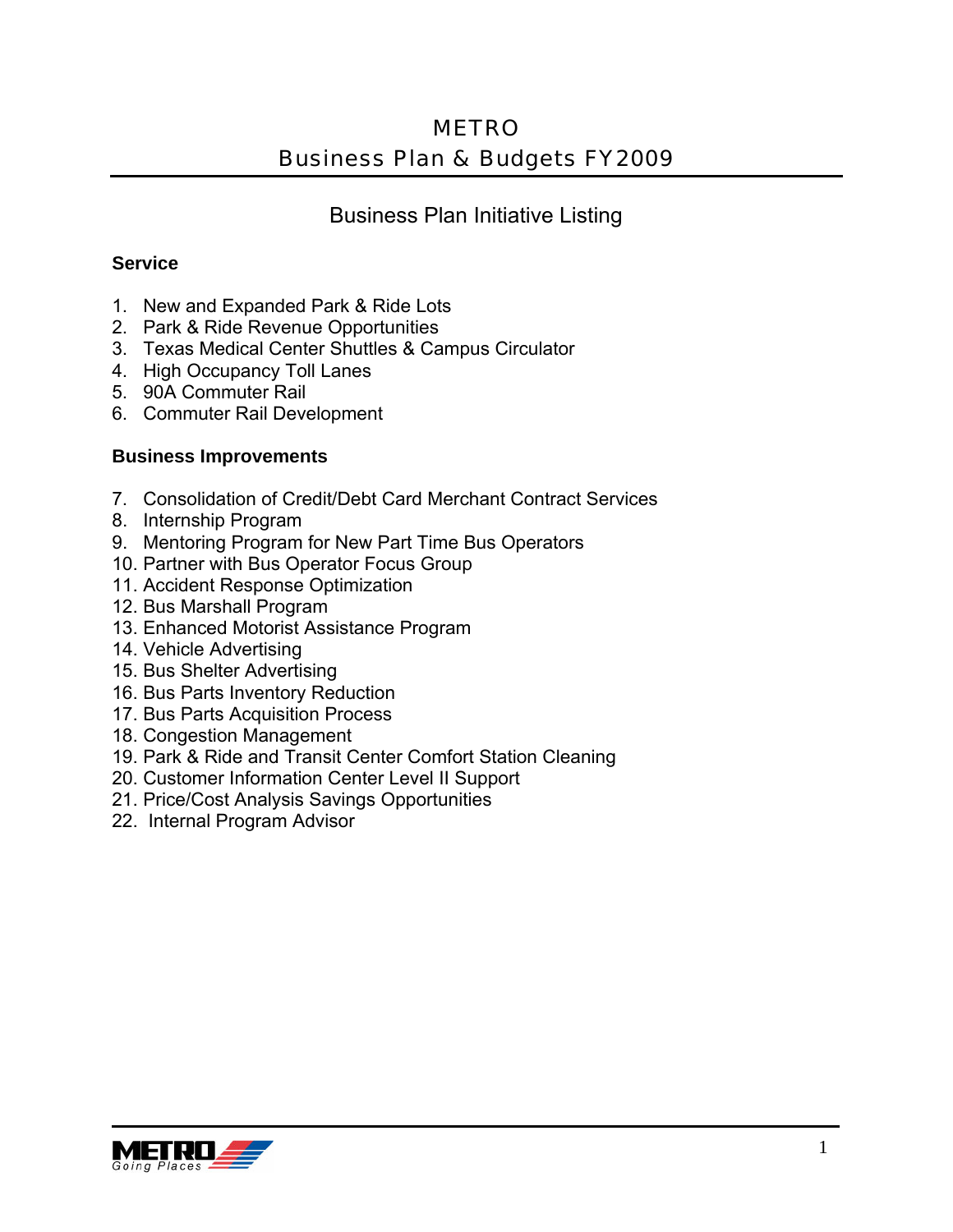Section II: Authority Level Operating Budgets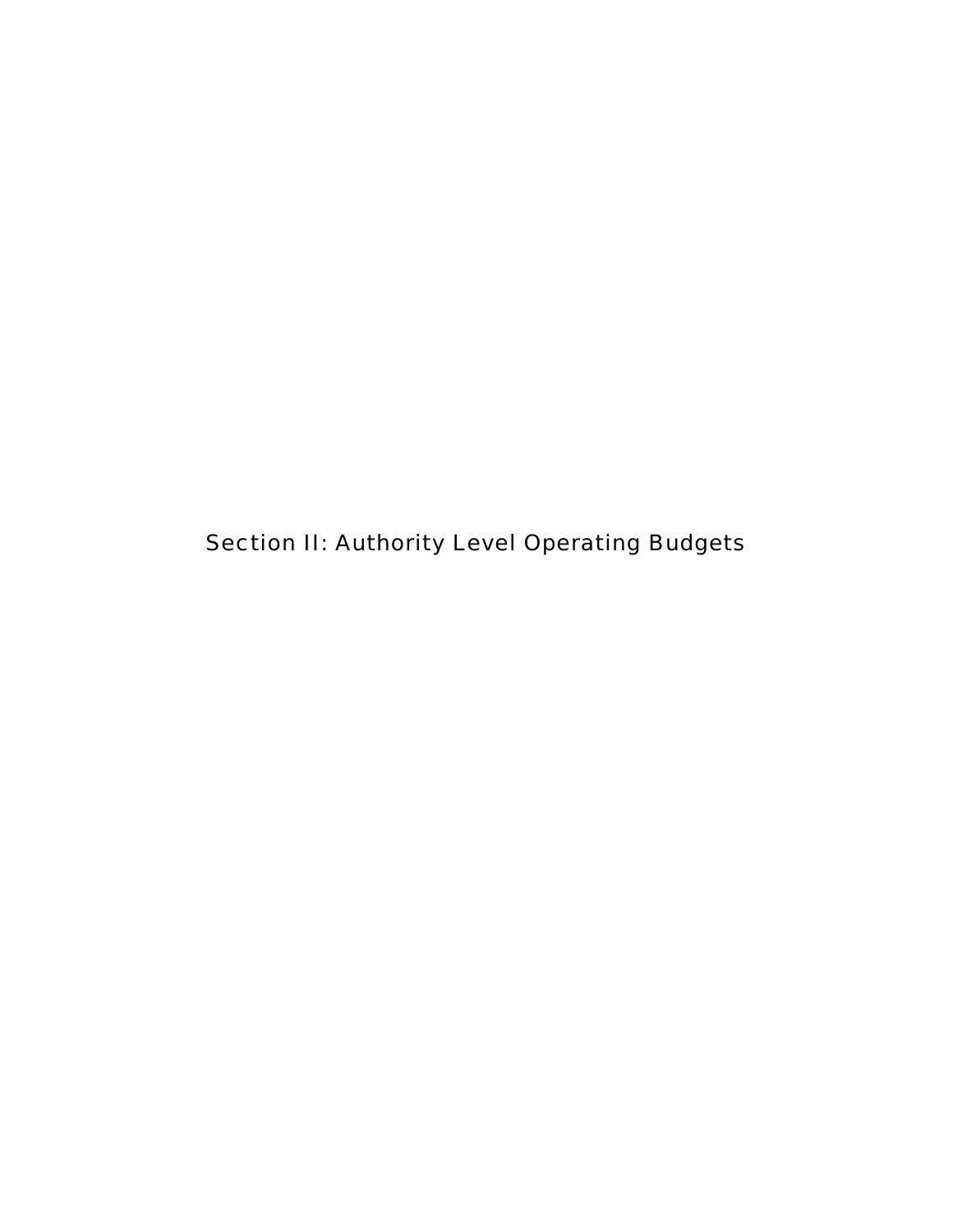| <b>Department</b>                 |    | <b>FY2008</b>                | <b>FY2009</b>     | Change               |
|-----------------------------------|----|------------------------------|-------------------|----------------------|
| <b>Operating Budget</b>           | \$ | 300,000,000                  | \$<br>330,000,000 | \$<br>30,000,000     |
| <b>General Mobility</b>           | S  | 185,328,000                  | \$<br>163,758,000 | \$<br>(21,570,000)   |
| <b>Capital Improvement Budget</b> | S  | 173,926,000                  | \$<br>79,063,000  | \$<br>(94, 863, 000) |
| <b>METRO Solutions Budget</b>     | \$ | 162,460,000                  | \$<br>441,493,000 | \$<br>279,033,000    |
| <b>Debt Service Budget</b>        | \$ | $\qquad \qquad \blacksquare$ | \$<br>10,559,000  | \$<br>10,559,000     |
| <b>Total</b>                      |    | 821,714,000                  | \$1,024,873,000   | \$<br>203,159,000    |

### **Authority Level Summary of Budgets**

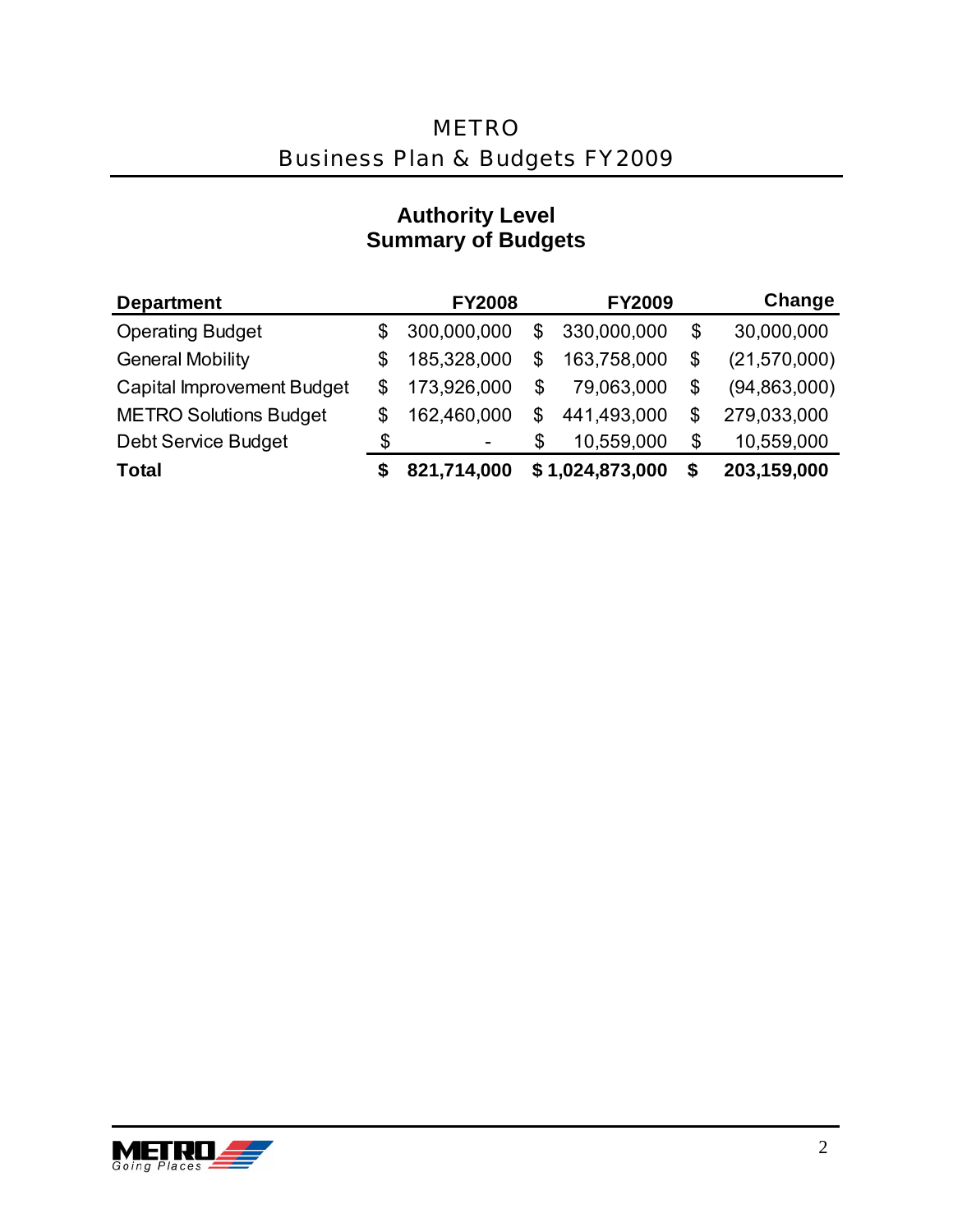|                                         | <b>FY2008</b>       | FY2009          |                         |          |
|-----------------------------------------|---------------------|-----------------|-------------------------|----------|
|                                         | <b>Current Year</b> | <b>Proposed</b> | Variance                |          |
| <b>Expense Category</b>                 | <b>Budget</b>       | <b>Budget</b>   | \$                      | %        |
| Wages                                   | 93,895,587          | 95,264,850      | 1,369,263               | 1.46%    |
| <b>Salaries</b>                         | 72,397,015          | 75,401,836      | 3,004,821               | 4.15%    |
| <b>Fringe Benefits</b>                  | 76,775,108          | 76,639,655      | (135, 453)              | $-0.18%$ |
| <b>Total Labor and Fringe Benefits</b>  | 243,067,710         | 247,306,341     | 4,238,631               | 1.74%    |
| <b>Purchased Transportation</b>         | 70,050,384          | 72,539,225      | 2,488,841               | 3.55%    |
| <b>Fuel &amp; Utilities</b>             | 39,948,580          | 63,810,909      | 23,862,329              | 59.73%   |
| <b>Materials and Supplies</b>           | 18,987,213          | 19,801,368      | 814,155                 | 4.29%    |
| <b>Services</b>                         | 15,198,473          | 19,989,546      | 4,791,073               | 31.52%   |
| Casualty and Liability                  | 3,976,662           | 3,861,648       | (115, 014)              | $-2.89%$ |
| Leases, Rentals and Miscellaneous       | 3,498,356           | 3,580,820       | 82,464                  | 2.36%    |
| <b>Total Non-Labor</b>                  | 151,659,668         | 183,583,516     | 31,923,848              | 21.05%   |
| <b>Total Labor and Non-Labor</b>        | 394,727,378         | 430,889,857     | 36, 162, 479            | 9.16%    |
| <b>Unused Contingency &amp; Savings</b> | 4,315,123           | $\overline{0}$  | $(4,315,123) -100.00\%$ |          |
| <b>Cost Recovery</b>                    | (8,078,709)         | (8,204,461)     | (125, 752)              | 1.56%    |
| <b>Total Operating Expenses</b>         | 390,963,792         | 422,685,396     | 31,721,604              | 8.11%    |
| <b>Allocation to Capital</b>            | (90, 963, 792)      | (92,685,396)    | (1,721,604)             | 1.89%    |
| <b>OPERATING BUDGET</b>                 | 300,000,000         | 330,000,000     | 30,000,000              | 10.00%   |

### **Authority Level Operating Budget by Cost Category**

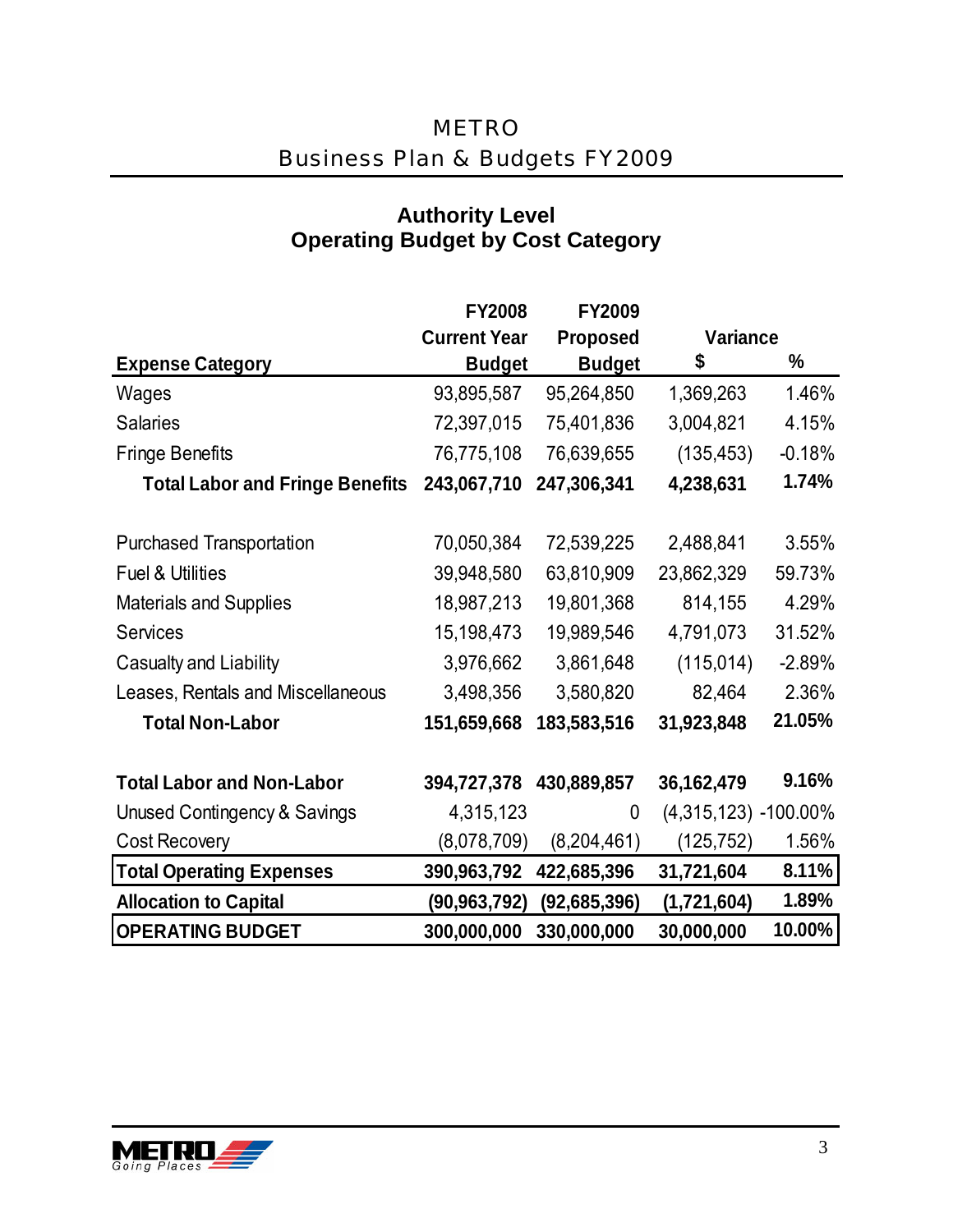### **Authority Level Cost Category Variance**

- **Wages** rise by 1.5% reflecting increases in bus operator wages resulting in part from increased levels of training and additional hours of service.
- **Salaries and hourly non-union wages** increase by 4.2% reflecting the annualization of salary performance incentives.
- **Fringe benefits** decrease by 0.2% reflecting the decrease in union healthcare cost which reflects FY2008 utilization levels and decreases in pension cost, mostly offset by the increase in fringe benefits associated with salary performance incentives.
- **Purchased transportation** increases by 3.6%, reflecting contractual price increases in the Northwest BOF and METROLift services as well as increased expenses associated with growth of the Star vanpool program.
- **Fuel and utilities** increase by 59.7% primarily reflecting the sharp rise in diesel fuel cost. The increase in diesel represents a \$23 million or over 80% increase from the FY2008 budget. In addition, expenses for gasoline and electric power reflect increases driven by inflation in fuel costs and increased usage and are up 48% and 7% respectively.
- **Materials and supplies** increase by 4.3% reflecting inflation in bus parts cost.
- **Services** increase by 31.5% reflecting the additional funds needed to upkeep the Q Card system that became operational in FY2008, a contract for concierge service to support newly introduced Airport Direct service, inflation in many service contracts due to increases in gasoline and diesel fuel prices, and minimum wage increases. Contracts for items such as courier services, bus shelter and rail station cleaning, and building and grounds maintenance where contractors use vehicles to travel between locations have been particularly effected.
- **Casualty and liability** decrease by 2.9% reflecting aggressive Workers' Compensation subrogation.

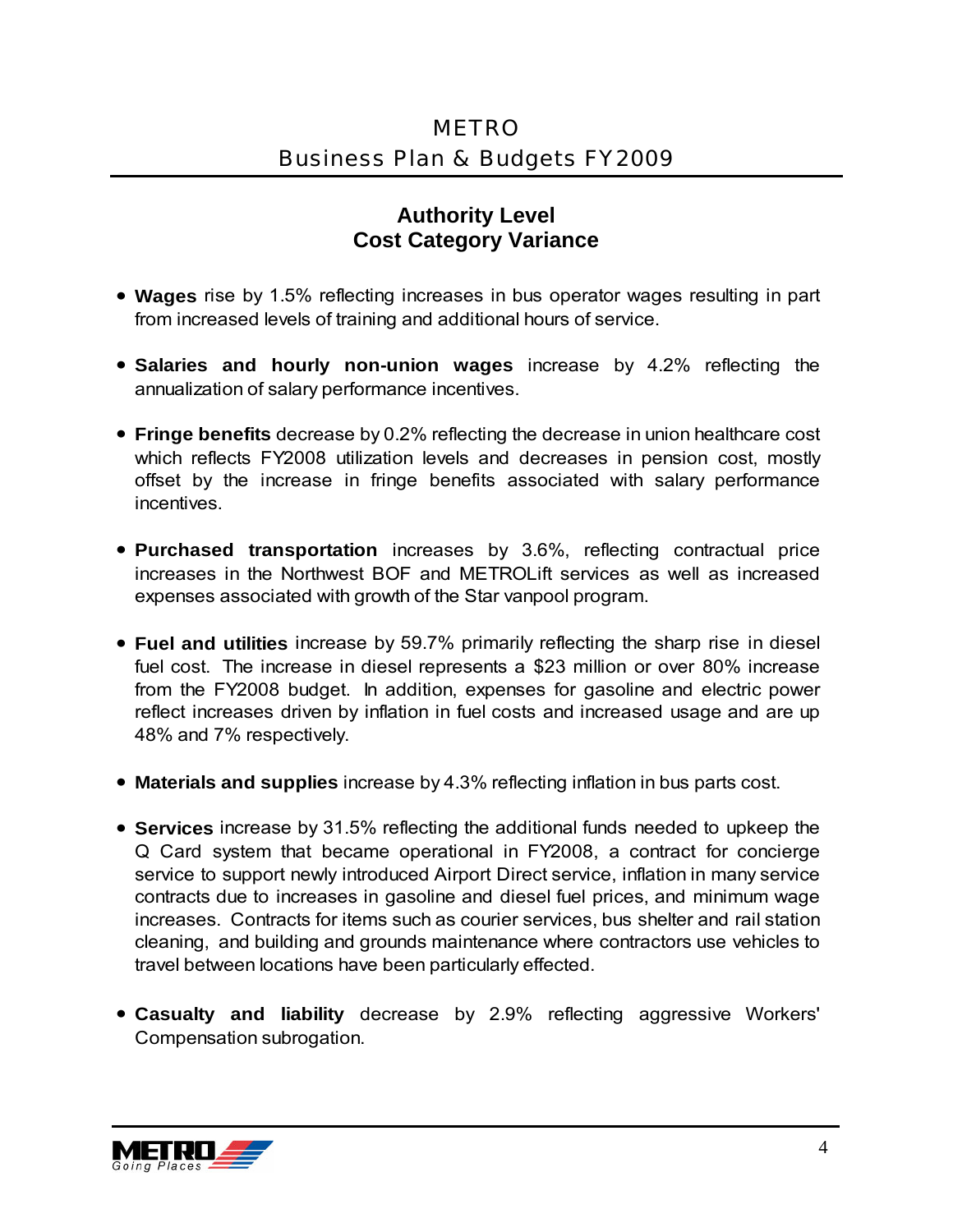#### **Authority Level Cost Category Variance (Con't)**

- **Leases, rentals and miscellaneous** increase by 2.4% reflecting expenses associated with leases supporting the new Airport Direct and Grand Parkway P&R services.
- In FY2008, \$2 million was earmarked for **New Service** of which \$1.5 million was spent, leaving \$0.5 million unspent. In FY2009, New Service will be funded through savings; therefore, there will be no budget in FY2009 for New Service
- In FY2009, **New Initiatives** must either save money or will be funded internally by the sponsoring department. Therefore, there will be no budget in FY2009 for New Initiatives.
- **Cost recovery** increases by 1.6% reflecting increased recovery from Star vanpool services associated with growth in the program.
- **Allocation to capital and general mobility** increases by 1.9% reflecting increased labor to support METRO Solutions and reassignment of dedicated motorcycle officers to support the general mobility program.

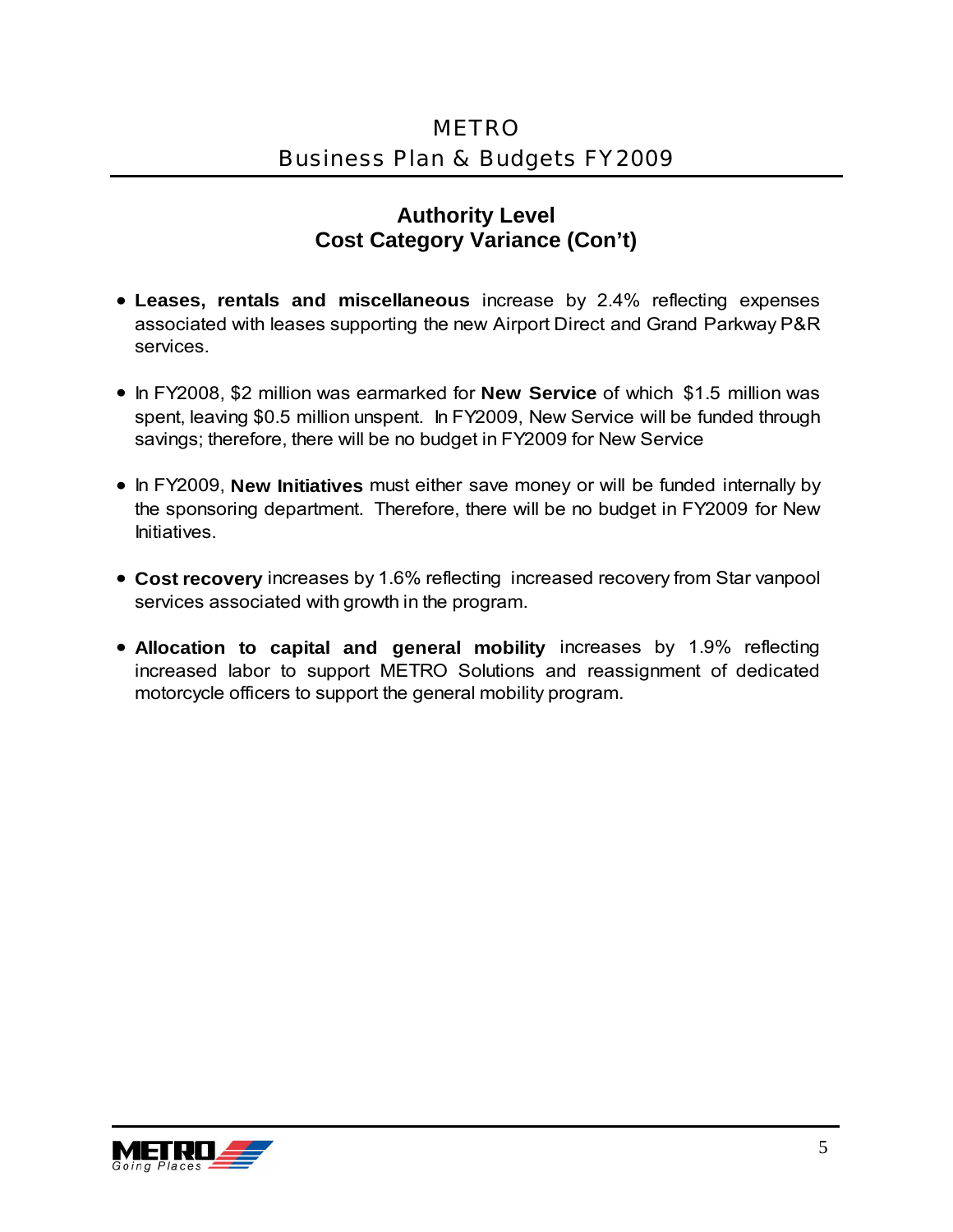METRO Business Plan & Budgets FY2009



### **Budget Methodology**

#### **Total Operating Expenses:**

The Total Operating Expense is the sum of all employee labor, the cost of supporting that labor (e.g., insurance, space, utilities, etc.), and the direct costs for operating the bus and rail system, including purchased transportation and the support vehicles (parts, fuel, tires, batteries, other materials, etc.). This total also includes the labor expenses of METRO employees working on capital improvement projects.

METRO allocates the Total Operating Expenses into four areas on a full-cost basis: Transit, Traffic Management, Expensed Small Capital Purchases, and Capital. The combination of the Transit, Traffic Management, and Expensed Small Capital Purchases comprise the Operating Budget.



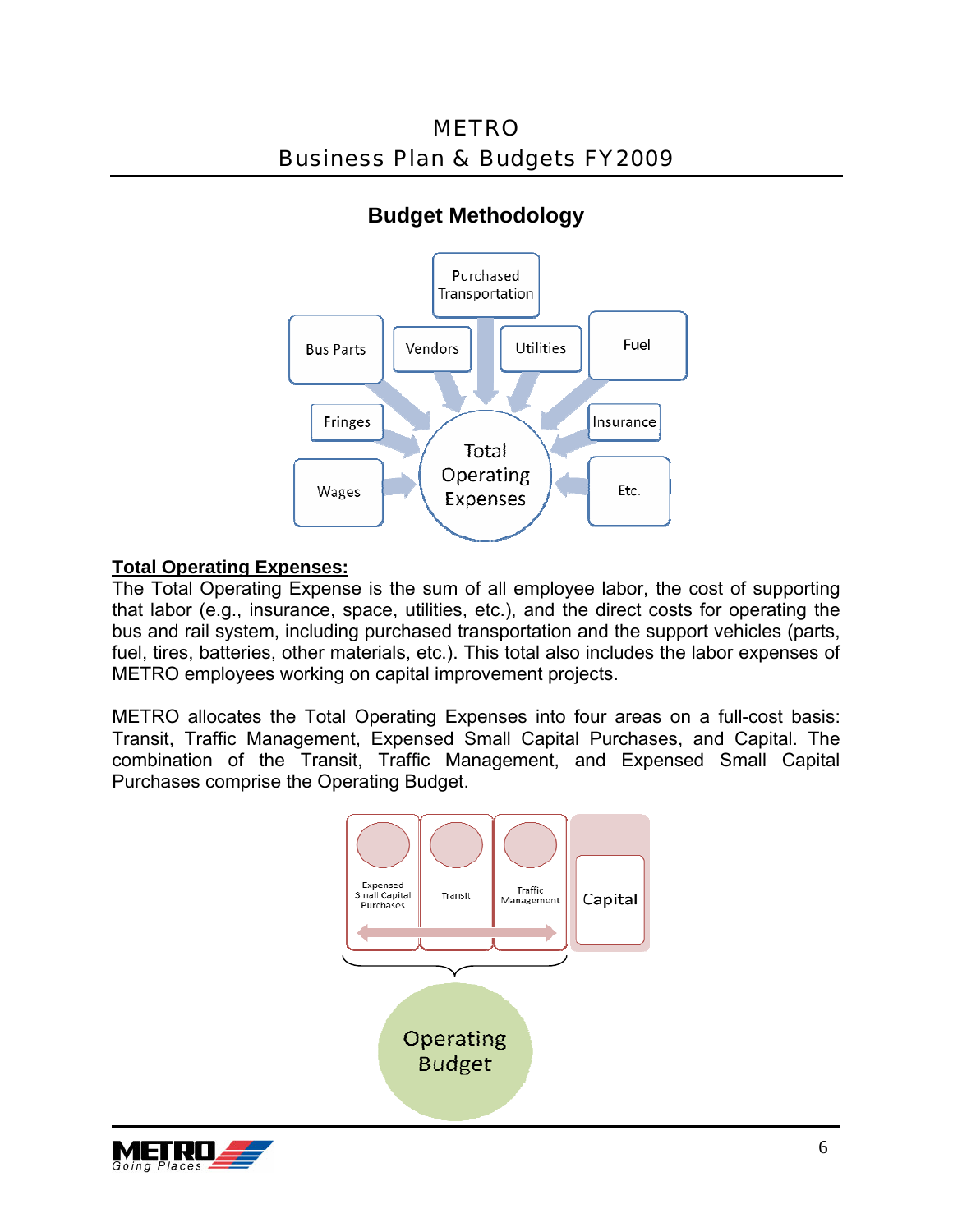### **Budget Methodology**

#### **Operating Budget:**

- **Transit:** This category refers to the full cost of operating, maintaining, and securing the bus system (Local, Express, Park & Ride, METROLift, and METROVan) less any service cost allocated to Capital.
- Traffic Management: The full cost of congestion management activities, including the operation and enforcement on the HOV System, major activity center traffic management, and METRO's share of the operational expenses used to run the TranStar facility.
- Expensed Small Capital Purchases: METRO recognizes capital purchases less than \$1,000 under this category. The sum of the purchases are not rolled into Transit operating costs or Traffic Management operating costs, but it is included in the Board-approved Operating Budget. The purpose of this category is to reduce the cost of inventorying, tracking, and accounting for small value capital purchases.



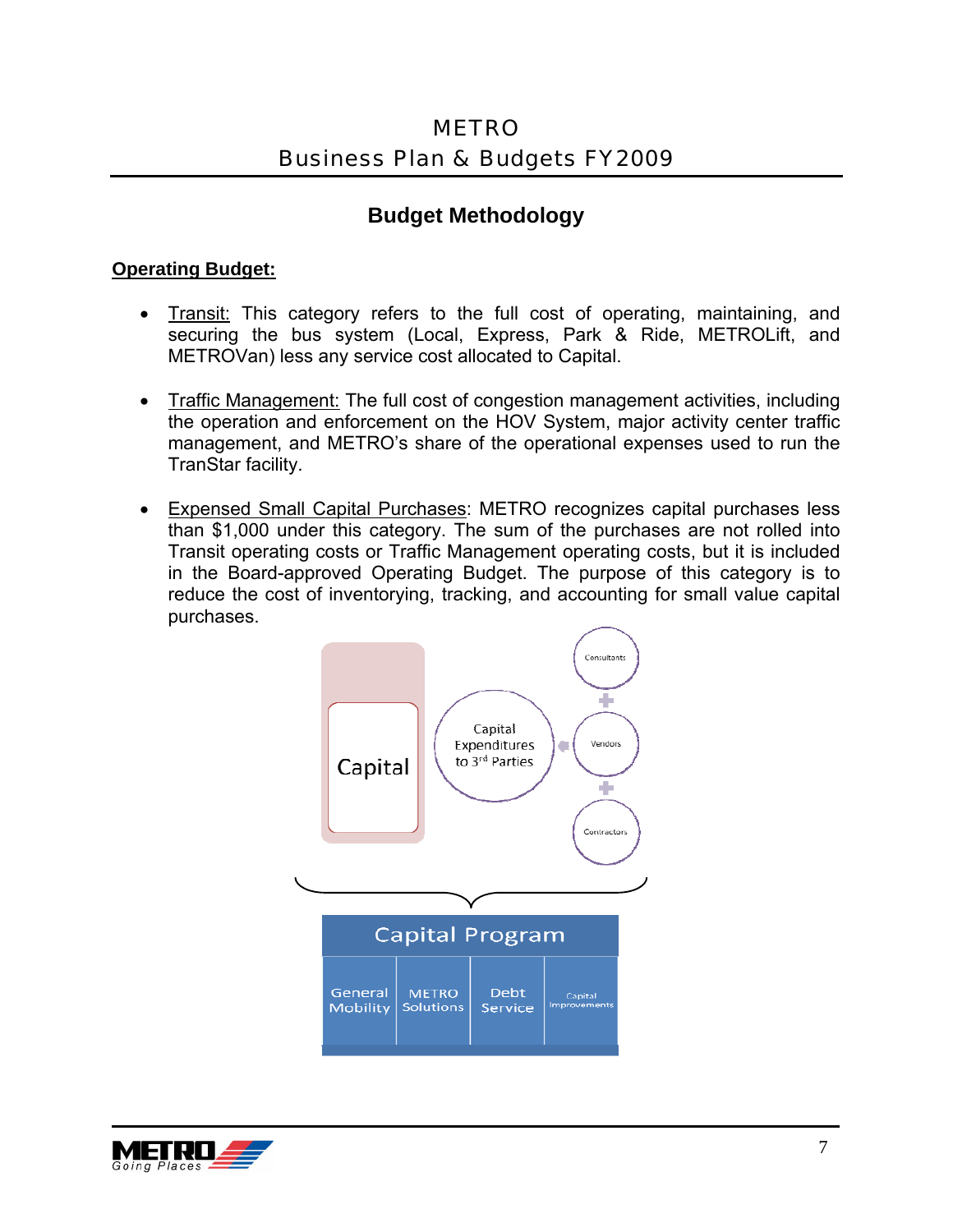### **Budget Methodology**

#### **Capital Program:**

From the Operating Expenses, METRO transfers individual capital purchases that have a cost of \$1,000 or greater to Capital, where it is recorded as an asset and appropriately depreciated over its expected life. This capitalized amount is then combined with METRO's labor and support costs to plan, manage, and implement Capital Improvements, METRO Solutions, General Mobility, Debt Service plus any of METRO's labor and support costs for bus service funded by formula and CMAQ capital funds. The sum of this total amount is referred to as the Capital Program.

The Debt Service budget was established to support the master lease program for capital items and the accruing interest of any outstanding commercial paper. In FY2009 the master leases are comprised of two leases, one for 98 buses currently being delivered and another lease for 60 buses scheduled to be executed early in FY2009.



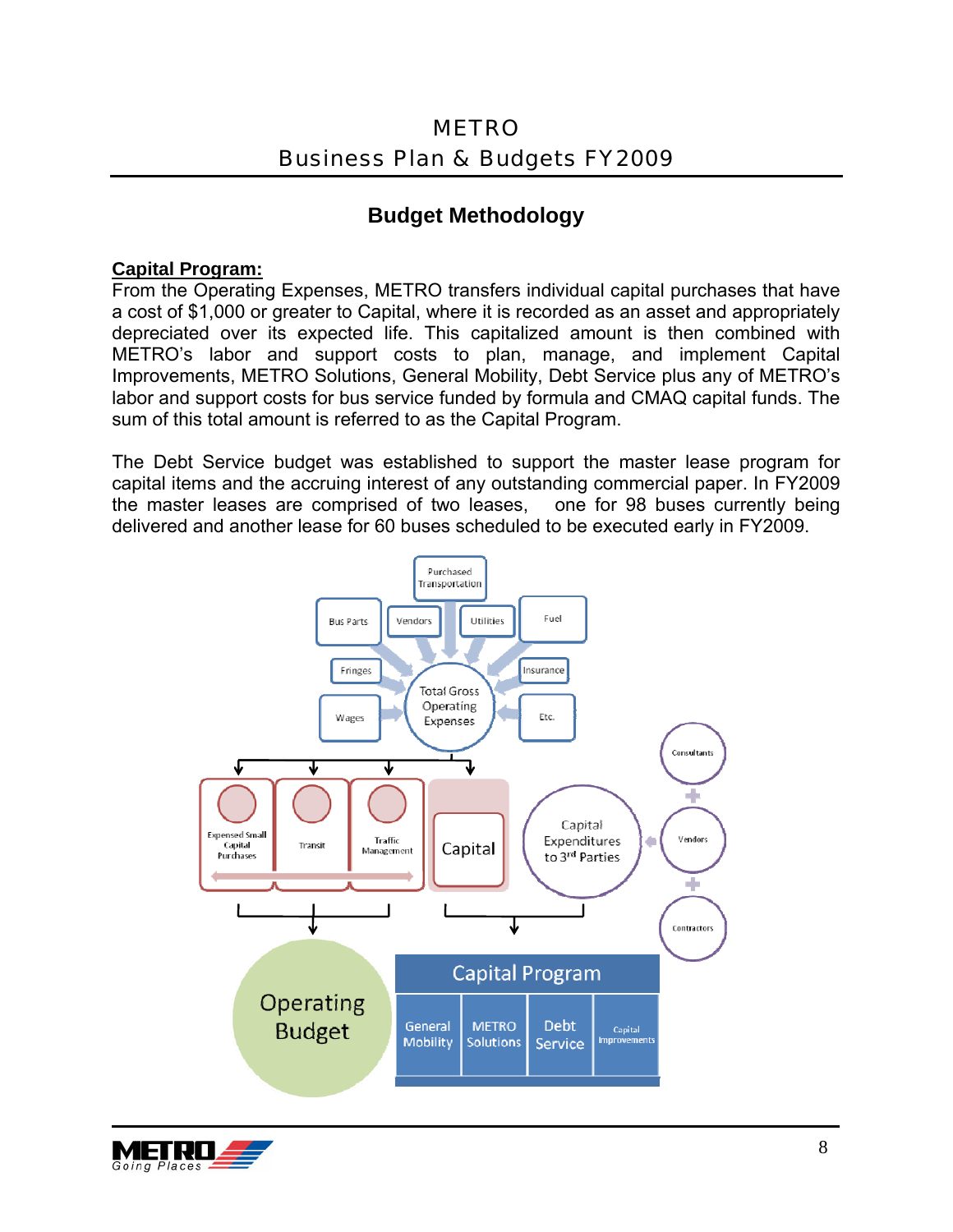### **Authority Level Service Plan**

The FY2009 service plan features several enhancements and additions to the existing service level as a result of market expansion and cost efficiency opportunities for fixed route services. The considerations take into account the:

- simplification of route structures
- expansion of service to new markets
- implementation of new routes
- introduction of new Signature/Quickline services
- discontinuation/redeployment and adjustment of unproductive services
- adding of service to existing services
- continuing efforts for cost effective schedules
- efficient integration with light rail

Local recommendations include upgrading services on select routes and major schedule changes to improve on-time performance. In addition, Park & Ride service recommendations in the plan include the expansion of existing lot locations both within and beyond the METRO designated service area, improvements in span of service, and adding additional trips to select routes experiencing exploding demand. While some of these recommendations went into effect in FY2008, the FY2009 plan will maintain the goal of improving services and increase bus service by 0.2% in FY2009 and 2.0% annually thereafter to meet increasing demand.

The transit plan provides an overview of strategies to achieve these goals for Fixed Route Bus and Rail.

| <b>Annual Revenue Hours of Service</b> |                                |     |                                  |  |                                |  |                                                                        |                                                              |
|----------------------------------------|--------------------------------|-----|----------------------------------|--|--------------------------------|--|------------------------------------------------------------------------|--------------------------------------------------------------|
|                                        | <b>FY2008</b><br><b>Budget</b> |     | <b>FY2008</b><br><b>Estimate</b> |  | <b>FY2009</b><br><b>Budget</b> |  | <b>Difference</b><br><b>FY08 Estimate</b><br>vs. FY09<br><b>Budget</b> | FY2009*<br><b>New</b><br><b>Service</b><br><b>Annualized</b> |
| <b>Fixed Route: Bus</b>                | 2,785,817                      |     | 2,774,277                        |  | 2,779,773                      |  | 5,496                                                                  | 2,830,096                                                    |
| <b>Fixed Route: Rail</b>               | 71,742                         | (1) | 68,616                           |  | 65,615                         |  | $-3,001$                                                               | (1)<br>65,615                                                |
| <b>Fixed Route: Total</b>              | 2,857,559                      |     | 2,842,893                        |  | 2,845,388                      |  | 2,495                                                                  | 2,895,711                                                    |
|                                        |                                |     |                                  |  |                                |  |                                                                        |                                                              |
| <b>METROLift</b>                       | 784,525                        |     | 802,793                          |  | 814,503                        |  | 11,710                                                                 | 814,503                                                      |
| <b>Special Events</b>                  | 32,691                         |     | 4,497                            |  | 0                              |  | $-4,497$                                                               |                                                              |
| <b>Total</b>                           | 3,674,775                      |     | 3,650,183                        |  | 3,660,981                      |  | 9,708                                                                  | 3,710,214                                                    |
| *FY2009 includes new service           |                                |     |                                  |  |                                |  |                                                                        |                                                              |

The results are reflected in the revenue hours of service summarized as follows:

*(1)* FY2008 METRORail hours have been adjusted to provide more efficient/cost effective service

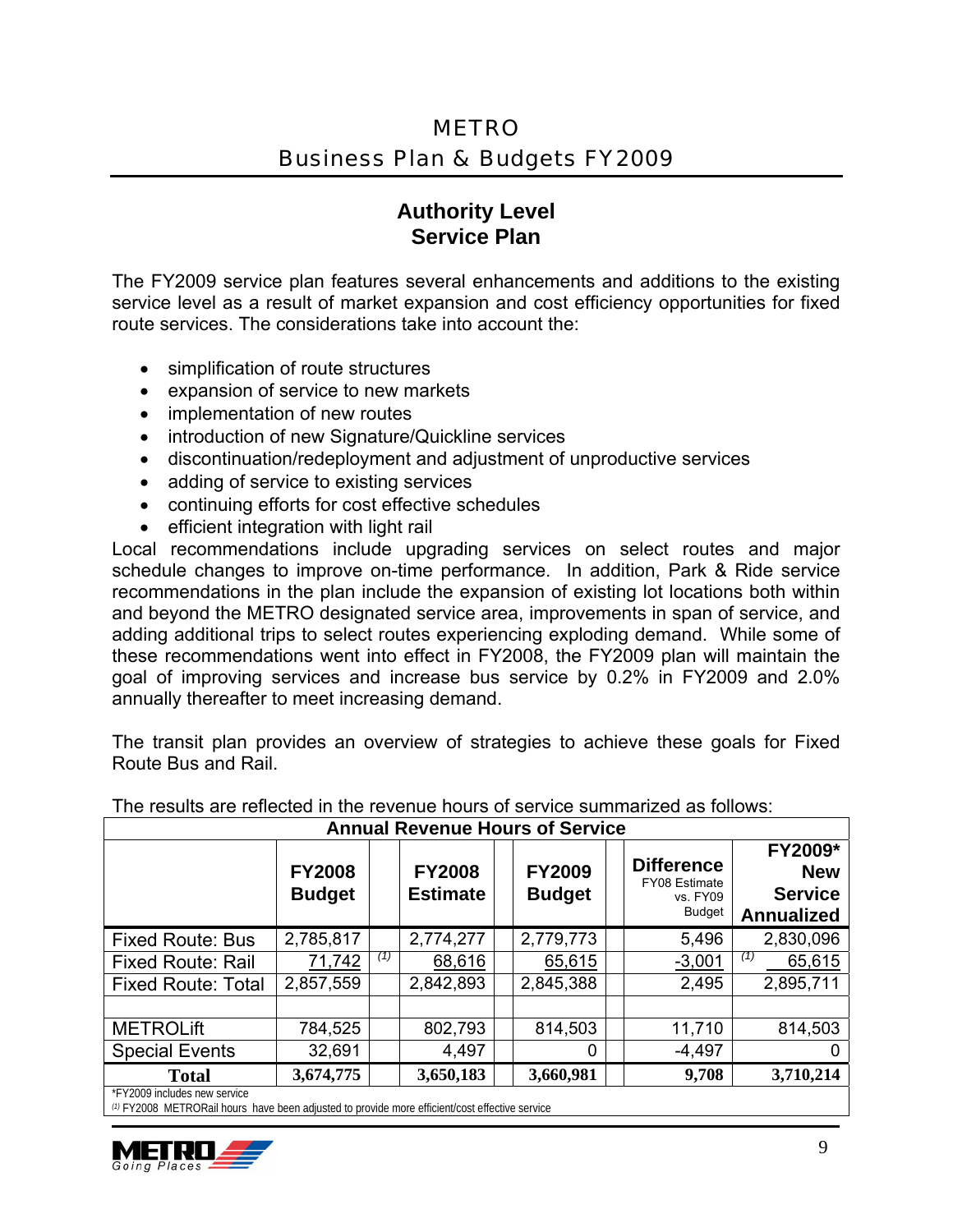#### **Authority Level Service Plan (Con't)**

#### **Local Services**

Certain routes within the METRO service area have been identified as providing a good opportunity for ridership increases. Renwick Crosstown will service the area between Braeswood and Woodway and will serve multiple residential and commercial areas. This route is part of the METRO Solutions referendum and will be a critical new North/ South corridor connector, an essential part of the grid system. It will connect 5 of the top 10 bus routes and is expected to attract about 413,000 boardings per year. The start date is scheduled in August 2009.

The FY2009 transit plan incorporates operating certain services on a flex-time basis, i.e. the services will be driven on off-peak hours rather than peak hours. The routes considered for this adjustment are 3 Langley and 3 West Gray. This change in operation is expected to go into effect in August 2009.

As part of the long-term "Project Grid", the FY2009 plan calls for the restructure/ modification to schedules and service plans on certain routes in order to match service with demand. The service plan also recommends review of duplicate and unproductive routes for possible elimination of the worst ones, to enhance system performance.

#### **Signature and Quickline Services**

Quickline and Signature line services are in the FY2009 transit plan to target demand in existing high density corridors. These services will operate along select trunk route corridors, have limited stops, and be combined with improved bus stop amenities.

TMC/Southeast Quickline service is to begin operating in January 2009. This route is part of the METRO Solutions referendum and will connect to the Southeast and Main Light Rail Transit (LRT) lines. The route will connect two major transit centers, TMC and Southeast, and will serve both medical and commercial areas. The route is expected to draw approximately 217,000 riders per year.

Tidwell Signature Bus Quickline service is a candidate for rolling out (Phase I) in August FY2009 and is expected to attract an estimated 66,000 riders. Phase I will connect the Acres Homes and Northline Transit Center.

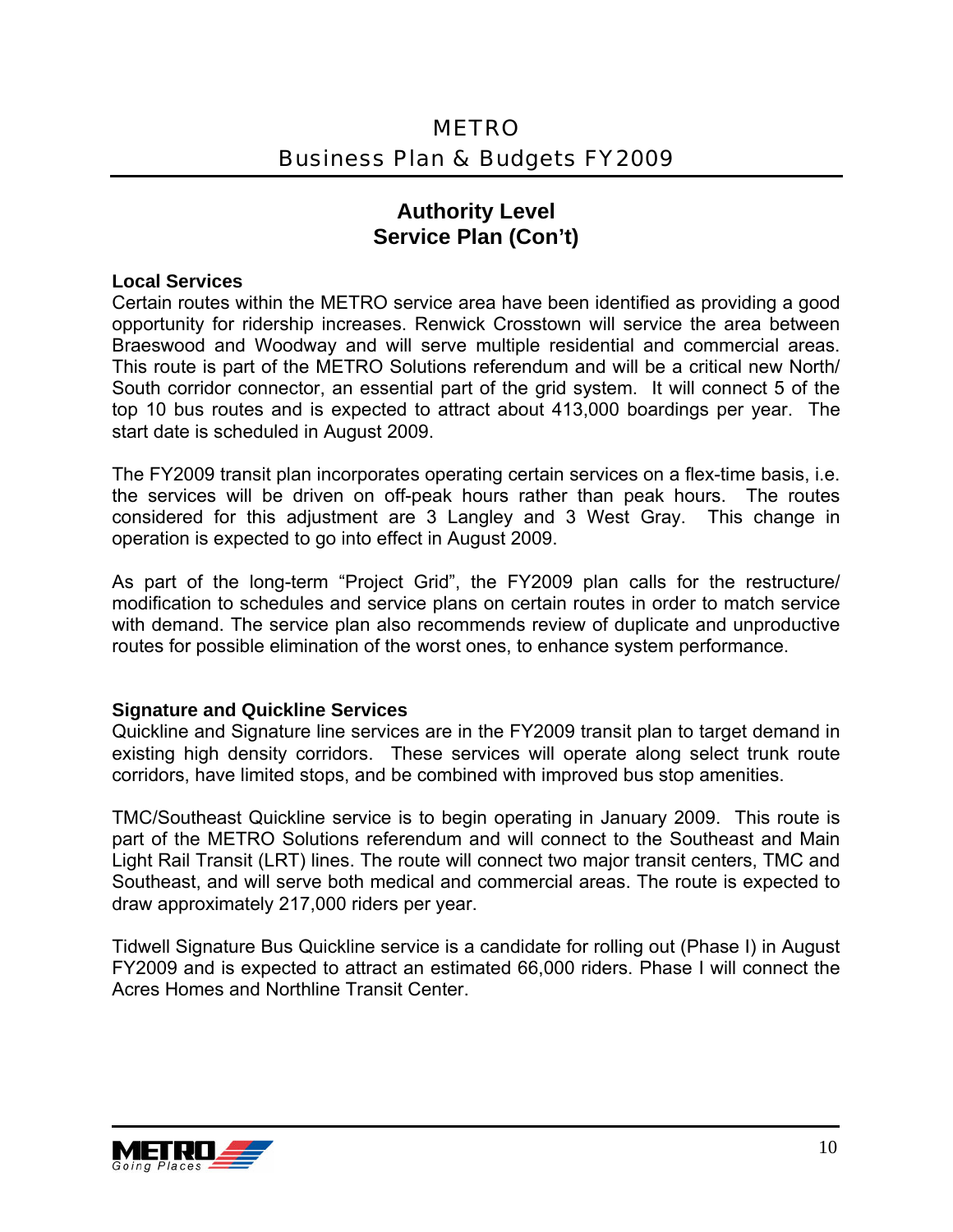#### **Authority Level Service Plan (Con't)**

#### **Park & Ride Services**

As demand continues to increase, several Park & Ride lots are operating at or near capacity levels. As a result, several expansions to existing lots and extensions to service are planned for FY2009.

A new route, Fort Bend/Uptown – Greenway is to begin operation in August 2009. The service, an extension to the popular West Bellfort Park & Ride, will serve both Sugar Land & Fort Bend County and will operate between the Sugar Land and Greenway Plaza area. The route is expected to serve approximately 67,000 customers annually both inside and outside METRO's service area.

In January 2008, METRO began operating service from a brand new Park & Ride – Grand Parkway. The lot is located in the Katy area and has seen substantial growth due to significant population growth in the suburbs. To cope with increasing demand, an expansion to the existing service is in the FY2009 transit service plan. This expansion is expected to add approximately 30,000 riders annually to existing Grand Parkway Park & Ride ridership levels.

Due to a high concentration of TMC employees in the Pearland corridor, METRO is looking at providing services between TMC and the South Freeway corridor and is currently studying the creation of a Park & Ride lot in the Pearland (FM 518) area. If successful, the South Freeway Park & Ride will be available to serve the TMC commuters from the southern suburbs and will connect the Main Street Line and Downtown Houston. The service is being considered to begin operating in August 2009 and will serve approximately 191,000 commuters annually.

To relieve capacity constraints on Fuqua and South Point Park & Ride lots, METRO Solutions includes the provision of a new Park & Ride lot on the east side of the Gulf Freeway in close proximity to the El Dorado and Clear Lake Blvd areas. This route will serve this otherwise congested corridor and provide premium service to downtown Houston. The service is to begin operation in August 2009 and is projected to attract approximately 395,000 riders annually.

In addition to the expansion, the two existing lots, Fuqua and South Point, are both being considered for expansion and new services are expected to go into effect in August 2009.

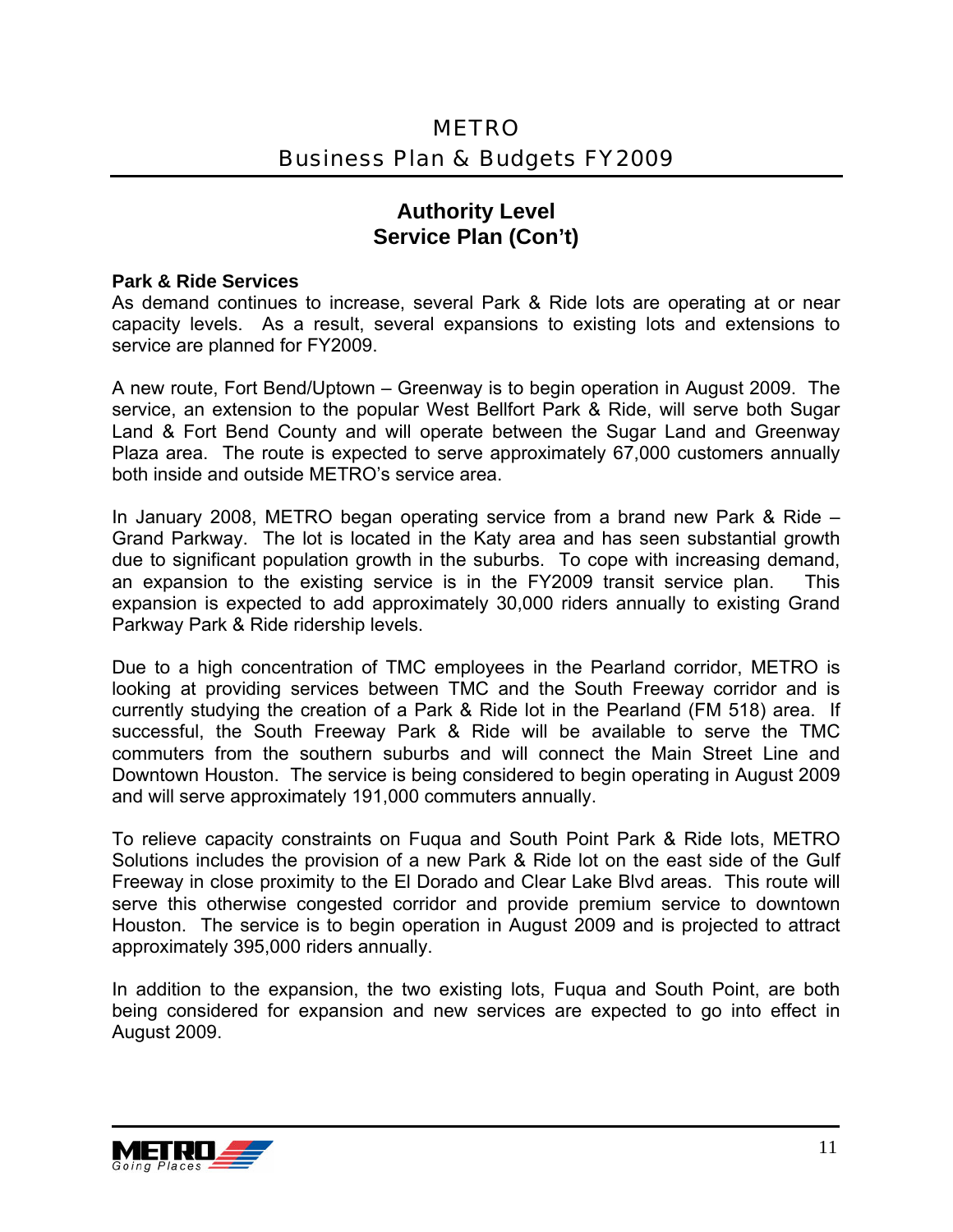#### **Authority Level Service Plan (Con't)**

There is a need for new services in certain specific corridors. Demand for service is also increasing outside of the METRO service area. The FY2009 plan includes a Park & Ride service to operate from Pasadena to Downtown Houston. The service is expected to begin operation in October 2008 and is projected to attract approximately 27,000 riders per year. This service will be an extension of the existing route 244 Monroe.

METRO is also looking at expanding midday and late night ridership by offering additional trips. Most of the daily trips serve most or all of the Park & Ride lots in each freeway corridor. An initiative to increase boardings by target marketing through Ride Sponsors at Park & Ride lots could result in an increase of 500 boardings per day. This initiative is to start at the beginning of FY2009.

Several routes have experienced increased demand in Park & Ride services resulting in routes operating at overcapacity. In June 2008, 14 additional early morning trips were added to these existing services to cater for the increased demand. In FY2009, METRO plans continuation of these services.



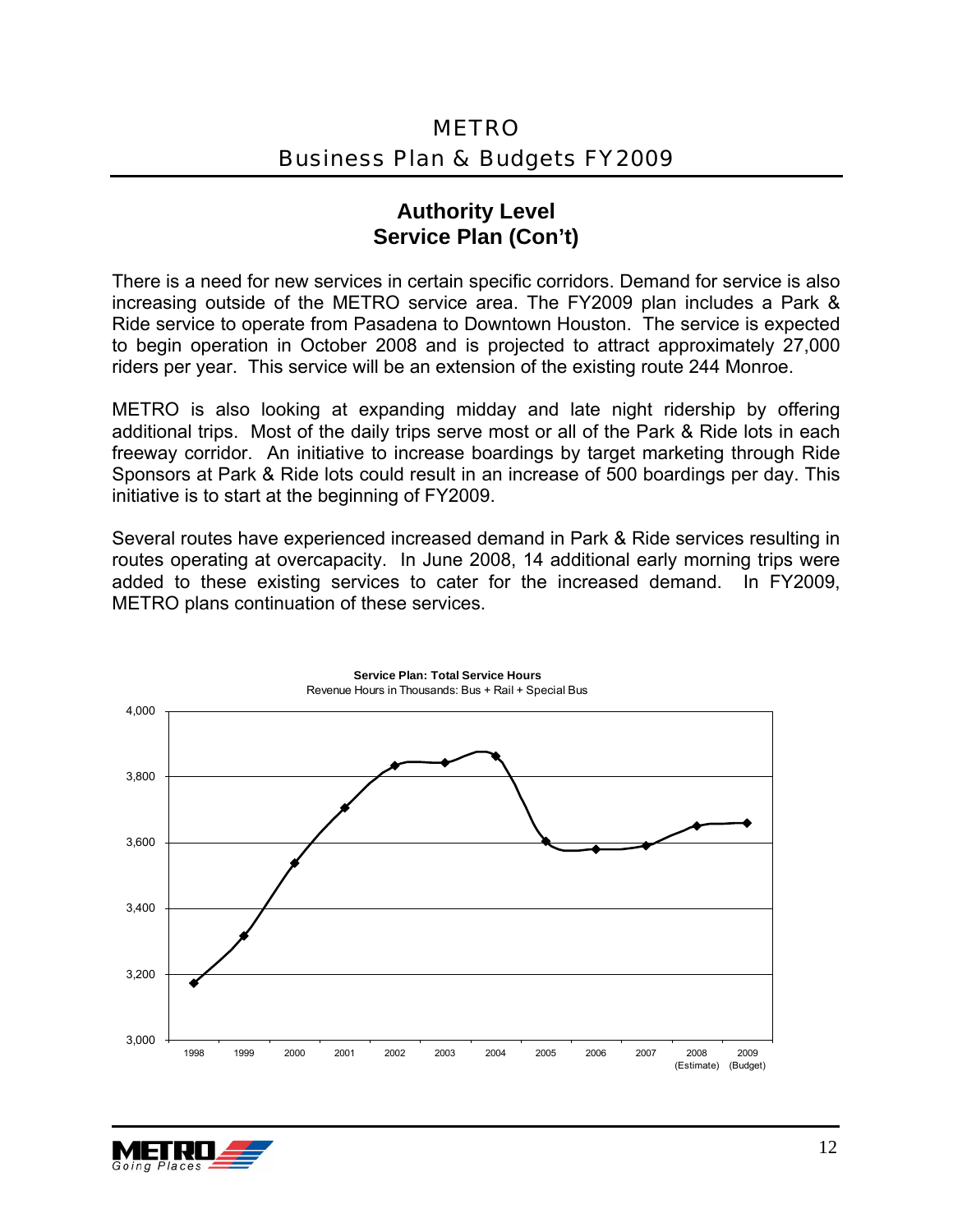### **Authority Level Fare Policy**

#### **Introduction**

METRO Board policy provides "- - that the fare structure and fare rates will be reviewed annually and that fares will be increased as necessary to account for the effects of inflation on operating costs and to maintain or improve the revenue/operating expense ratio." (Resolution 85-18)

Over the 35 years of public transit in Houston, fares have increased only six times and METRO has not raised fares since 1994. The table below summarizes Houston fare policy history.

| Years       | <b>Base</b><br>(Local)<br><b>Fare</b> | Change<br>from Previous<br><b>Base Fare</b> |
|-------------|---------------------------------------|---------------------------------------------|
| 1973 - 1983 | \$0.40                                |                                             |
| 1984        | \$0.50                                | $+25%$                                      |
| 1985        | \$0.55                                | $+10%$                                      |
| 1986 - 1987 | \$0.60                                | $+9%$                                       |
| 1988 - 1990 | \$0.65                                | $+8%$                                       |
| 1991 - 1993 | \$0.85                                | $+31%$                                      |
| 1994 - 2008 | \$1.00                                | $+18%$                                      |

The 2008 fare structure change eliminated most discounts and reduced the methods of payment to the METRO  $Q^{\circ}$  fare card and cash, but did not raise fares. METRO's current fare structure, adopted in 1994, is shown below:

|                             | <b>FY2008</b> |
|-----------------------------|---------------|
|                             | Fare          |
| Local/METRORail (Base Fare) | \$1.00        |
| Park & Ride Zone 1          | \$1.50        |
| Park & Ride Zone 2          | \$2.50        |
| Park & Ride Zone 3          | \$3.00        |
| Park & Ride Zone 4          | \$3.50        |

METRO's base fare is the lowest among comparable transit properties nationwide. Among Texas agencies, both DART (Dallas Area Rapid Transit and the T (Fort Worth Transportation Authority) have a base fare of \$1.50. The following map shows similar transit authorities and their base fares for comparison.

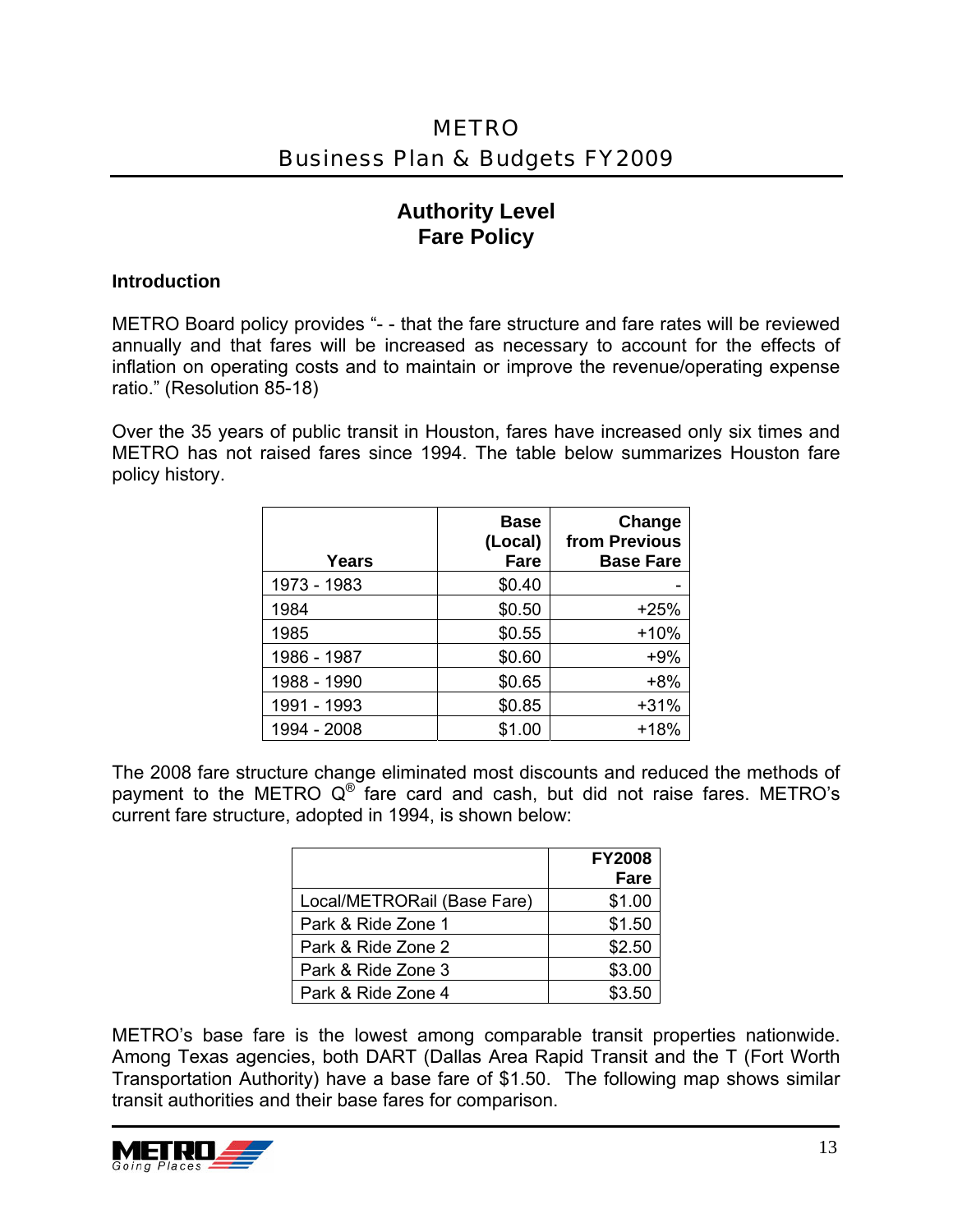METRO Business Plan & Budgets FY2009

**Authority Level Fare Policy (Con't)** 



Set in 1994, METRO's fares do not reflect the current economic environment. According to the Consumer Price Index's Inflation Calculator, \$1.00 in 1994 is equal in buying power to \$1.48 in 2008 – a 48% increase. However, despite inflationary pressures, METRO's fares have remained the same. METRO must now consider a fare increase to keep up with inflation and rapid rise of fuel costs. The recent extraordinary escalation in fuel costs, currently expected to increase by \$23 million in 2009, has impacted METRO's budget. To maintain desired service levels, METRO must raise fares to cover soaring fuel costs.

#### **Fare Policy Recommendations for FY2009-FY2011**

The following table shows METRO's fare policy recommendations for Fiscal Years 2009 through 2011. The revenue estimates are based on an implementation date of November 2, 2008, the first Sunday in November.

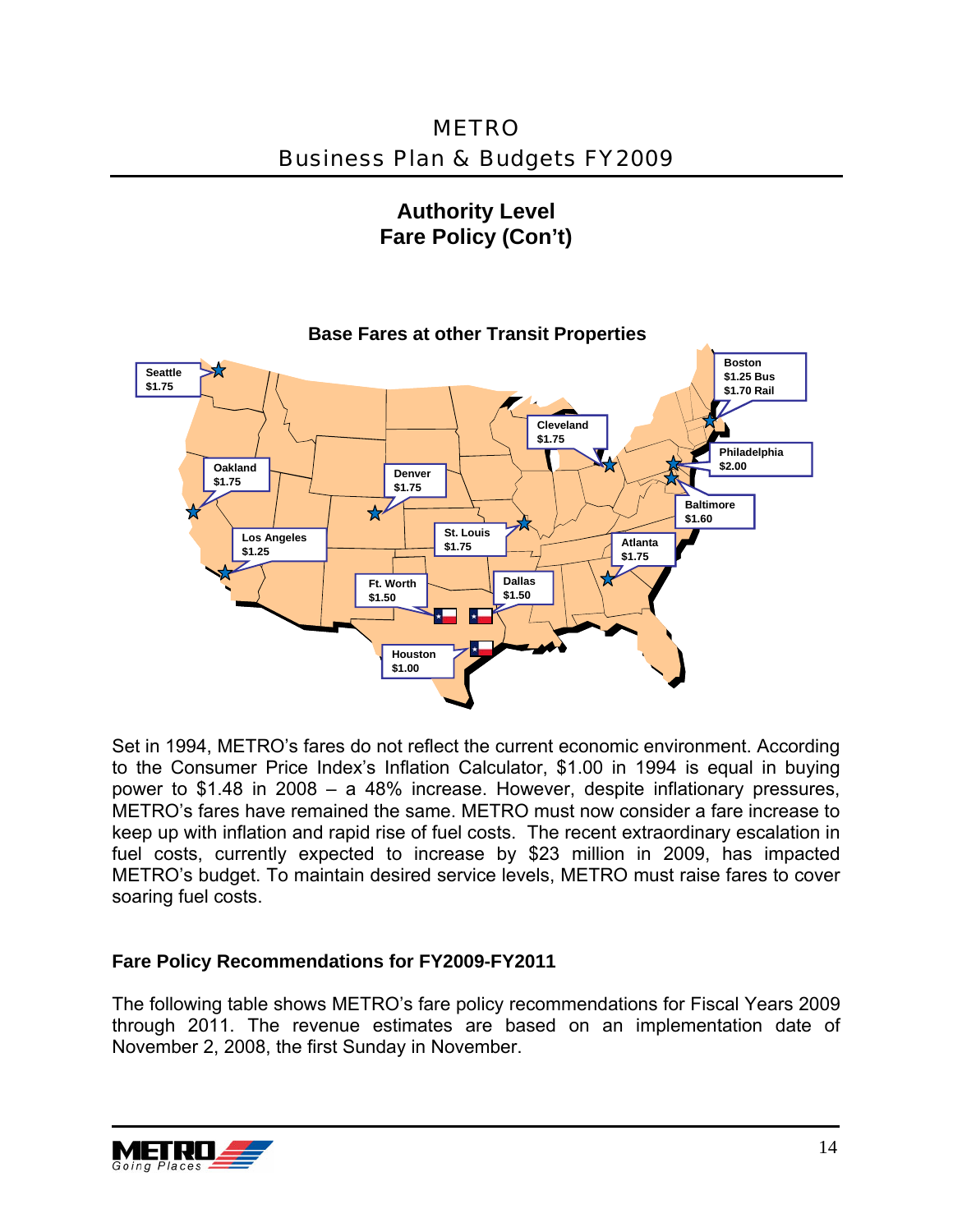#### **Authority Level Fare Policy (Con't)**

Standard Fares: For FY2009 METRO recommends increasing fares by 25% for Local and METRORail, and by 25-33% for Park & Ride. To ensure that fares keep up with inflation, METRO recommends raising fares in FY2010 and FY2011 by the year-to-year change in the Consumer Price Index for the Houston-Galveston-Brazoria region, which is currently estimated to be 3-5% each year. (For planning and budgetary purposes, a 4% inflation rate is assumed.)

|                    |                       | <b>FY2009</b> |                                      | <b>FY2010</b> |                                      | FY2011 |                                                  |
|--------------------|-----------------------|---------------|--------------------------------------|---------------|--------------------------------------|--------|--------------------------------------------------|
|                    | <b>FY2008</b><br>Fare | Fare          | %<br>Change<br>from<br><b>FY2008</b> | Fare          | %<br>Change<br>from<br><b>FY2008</b> | Fare   | $\frac{0}{0}$<br>Change<br>from<br><b>FY2008</b> |
| Local/METRORail    | \$1.00                | \$1.25        | 25%                                  | \$1.30        | 30%                                  | \$1.35 | 35%                                              |
| Park & Ride Zone 1 | \$1.50                | \$2.00        | 33%                                  | \$2.10        | 40%                                  | \$2.20 | 47%                                              |
| Park & Ride Zone 2 | \$2.50                | \$3.25        | 30%                                  | \$3.40        | 36%                                  | \$3.55 | 42%                                              |
| Park & Ride Zone 3 | \$3.00                | \$3.75        | 25%                                  | \$3.90        | 30%                                  | \$4.10 | 37%                                              |
| Park & Ride Zone 4 | \$3.50                | \$4.50        | 29%                                  | \$4.70        | 34%                                  | \$4.90 | 40%                                              |

• Additional fare revenue for FY2009 is estimated at \$14.1million, 26% higher than the projected fare revenue for FY2008 (\$54.1 million).

#### Premium Fares:

- The fare for the Airport Direct service, which began August 27, 2008, remains at \$15 for one-way service and \$30 for round-trip service.
- Seniors and the disabled will receive a 50% discount for this route (\$7.50 oneway, \$15 round-trip).

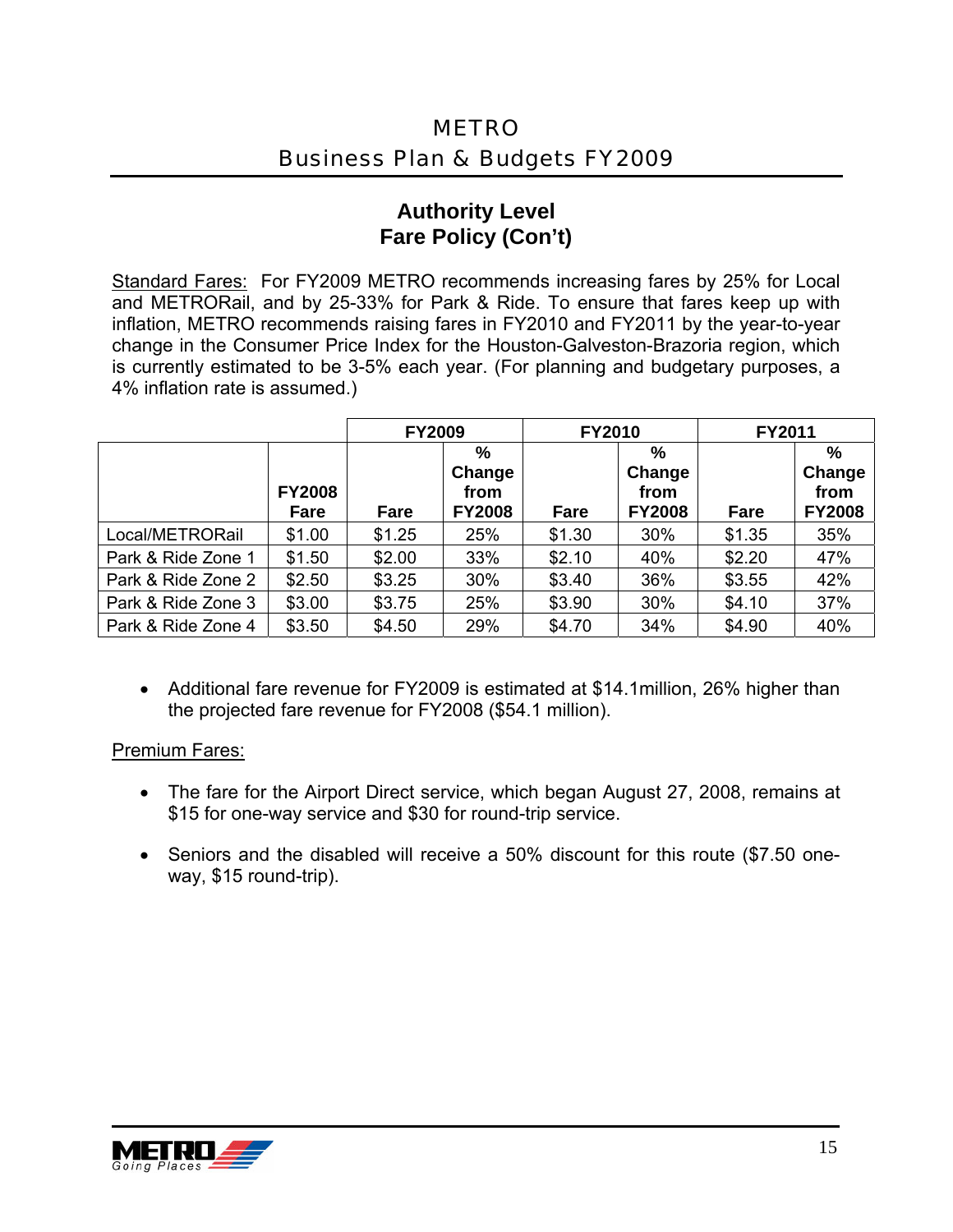#### **Authority Level Key Performance Indicators**

| <b>Key Performance Indicator</b>                         | <b>FY2008 Goal</b> | <b>FY2009 Goal</b> |
|----------------------------------------------------------|--------------------|--------------------|
| <b>Operating Ratio</b>                                   | 19%                | 19%                |
| On-Time Performance (Service Reliability)                |                    |                    |
| Local<br>$\bullet$                                       | 61%                | 61%                |
| Park & Ride                                              | 70%                | 74%                |
| <b>Weighted Average</b>                                  | 64%                | 65%                |
| Mean Distance Between Mechanical Failures<br>(all buses) | 5,250              | 6,000              |
| <b>Bus Accidents</b>                                     |                    |                    |
| <b>Absolute Number</b>                                   | 645                | 612                |
| Per 100,000 Vehicle Miles                                | 1.00               | 0.94               |
| <b>Rail Accidents</b>                                    |                    |                    |
| <b>Absolute Number</b>                                   | 36                 | 42                 |
| • Per 100,000 Vehicle Miles                              | 4.5                | 5.4                |
| <b>Complaint Contacts</b>                                |                    |                    |
| • Absolute Number                                        | 38,400             | 23,640             |
| As A Percent Of Boardings                                | 0.0422%            | 0.0244%            |
| <b>Major Security Incidents</b>                          |                    |                    |
| Total                                                    | 600                | 600                |
| Per 100,000 Boardings<br>$\bullet$                       | 0.659              | 0.620              |
| Major Security Incidents – METRO Properties              |                    |                    |
| Total                                                    | 384                | 384                |
| Per 100,000 Boardings<br>$\bullet$                       | 0.422              | 0.397              |
| Average Call Center Answer Delay                         | 1 Minute or less   | 1 Minute or less   |

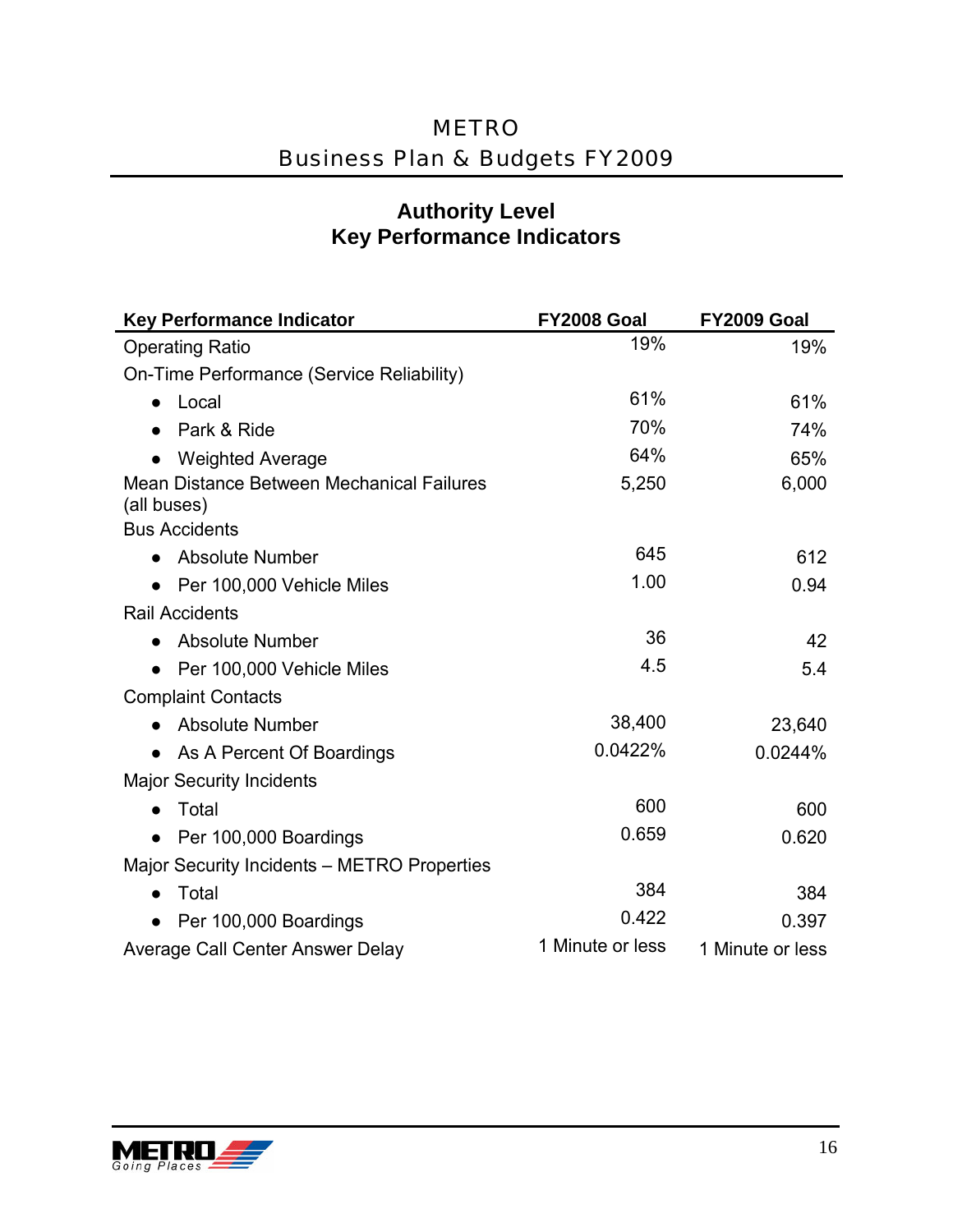#### **Authority Level Key Performance Indicators (Con't)**

The primary element in the success METRO has had in building a first-rate transit system has been the dedication to the quality of its service. METRO has devoted itself to bringing transit passengers service that is safe, clean, comfortable, reliable, attractive, and economical.

To maintain a sharp focus on quality, a number of quality indicators are tracked, monitored, and reported throughout the year. Nine (9) of these quality indicators focusing on different aspects of transit service are reported to the Board on a monthly basis:

**Operating Ratio:** The Operating Ratio is a measure of METRO's financial performance and efficiency in terms of how much fares and cost recovery are collected relative to Total Transit cost. Mathematically, it is calculated using the following formula:

Total Fares Plus Cost Recovery

**Total Transit Cost** 

**On-Time Performance:** A local bus is considered on-time if it does not leave early and is less than five (5) minutes late. A Park & Ride bus is considered on-time if it does not depart early (except in the morning when a bus can leave from a Park & Ride lot when full) and is less than five (5) minutes late, with measurements during peak hours. Delays of twenty (20) minutes or more are considered anomalous and will be excluded from the calculations.

**Mean Distance Between Mechanical Failures (MDBF):** MDBF mechanical roadcalls are defined as any mechanical issue encountered during operation of the vehicle in revenue service that requires a maintenance action resulting from a mechanical failure. Mechanical failures include warranty and fleet defects but exclude farebox, accidents, and bus recalls. This indicator is for the bus system but excludes METROLift.

**Bus and Rail Accidents:** An accident is a transit incident with passenger injuries or a collision between a revenue vehicle and an object such that the amount of damage exceeds \$1,000. Bus accidents (which include METROLift) and rail accidents are reported separately and in terms of the absolute number of accidents and the relative number of accidents per 100,000 vehicle miles.

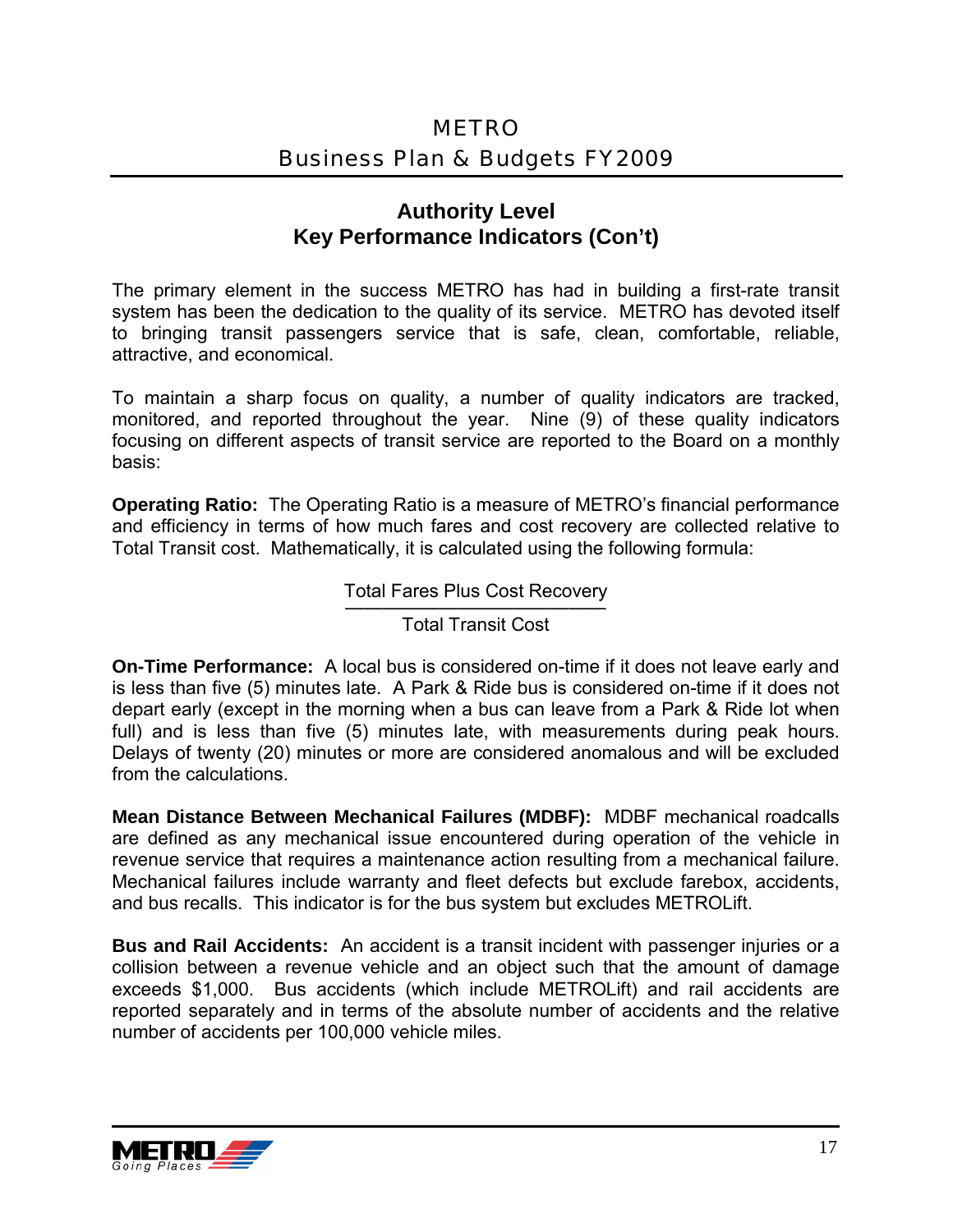#### **Authority Level Key Performance Indicators (Con't)**

**Complaint Contacts:** Patrons contact METRO's Customer Information Center to express dissatisfaction with METRO. Contacts made via telephone and over the Internet which result in a complaint record being generated in the Public Comment System are reported both in terms of the absolute number of contacts received and the number of contacts as a percentage of total boardings.

**Major Security Incidents:** The total "Major Security Incidents" is based on two industry standards: the Federal Bureau of Investigation (FBI) Uniform Crime Report and the National Transit Database (NTD) Report issued by the Federal Transit Administration (FTA). The eight (8) categories included are: homicide, forcible rape, robbery, aggravated assault, burglary, larceny and theft, motor vehicle theft, and arson. This metric is reported both in terms of the absolute number of incidents and the number of incidents per 100,000 boardings.

**Major Security Incidents – METRO Properties:** The total "Major Security Incidents – METRO Properties" is the number of incidents that occur at Park & Ride lots, Transit Centers, on board buses and trains, and on Light Rail Vehicle (LRV) platforms. This metric is reported both in terms of the absolute number of incidents and the number of incidents per 100,000 boardings.

**Average Call Center Answer Delay:** Patrons calling METRO's Customer Information Center are greeted by an interactive voice response (IVR) system where they are offered options including automated bus and rail times, pre-recorded service information, and an opportunity to speak to a customer service representative. Patrons select the customer service representative option to assist with their particular need, whether it is trip planning and general information, METRO Q Card support, public comments, lost and found, vanpool, or HOV information. Callers wait in a queue for the next available representative. The goal is to maintain a one minute or less average wait time for customers seeking assistance.

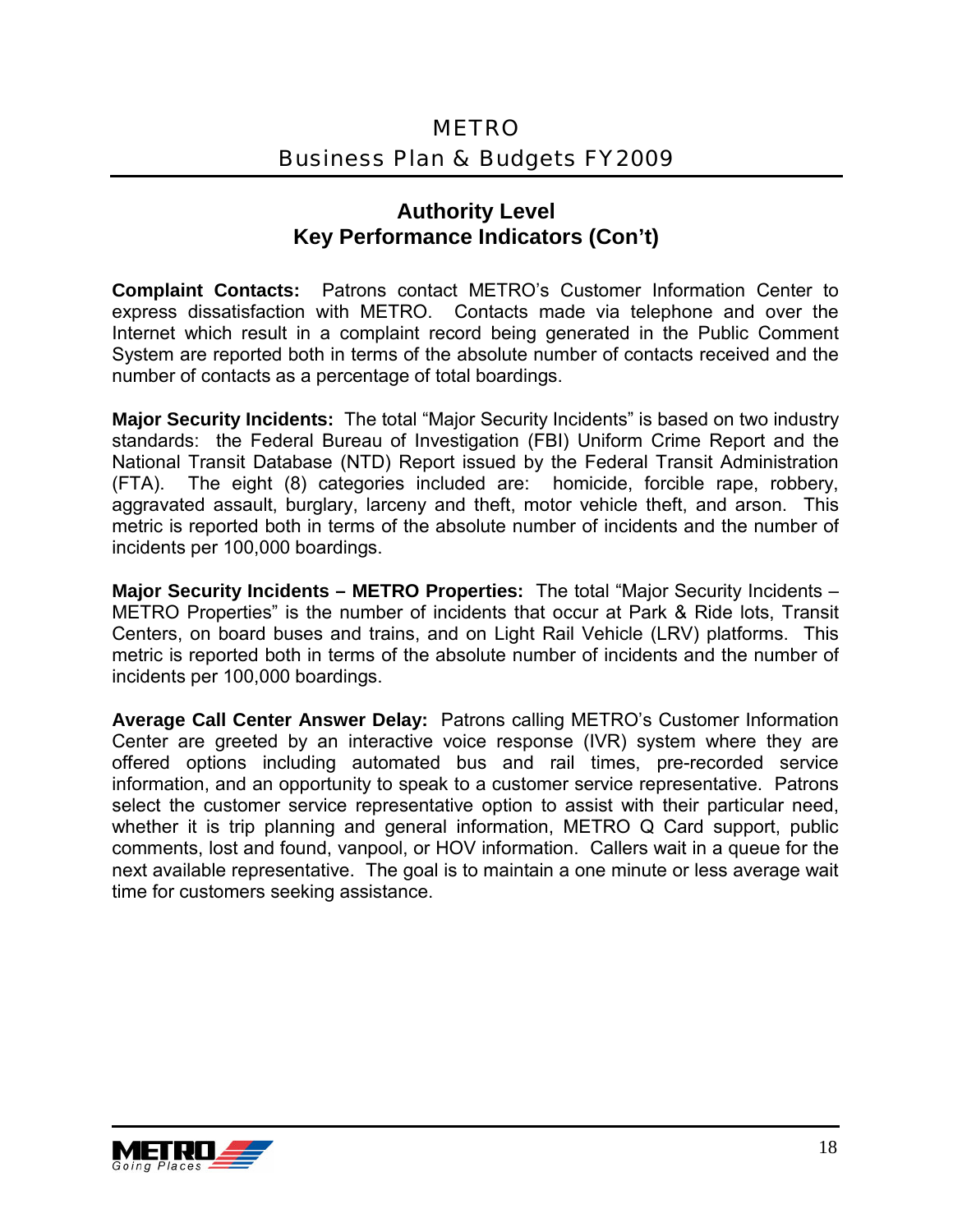#### **Authority Level Projected Ridership**  (In Thousands)

|                                         | <b>FY2008</b>   | FY2009        |               | Change               |
|-----------------------------------------|-----------------|---------------|---------------|----------------------|
| <b>Service Category</b>                 | <b>Estimate</b> | <b>Target</b> | <b>FY2008</b> | <b>FY2009</b><br>VS. |
| <b>Fixed-Route Bus</b>                  |                 |               |               |                      |
| Local & Express                         | 76,914          | 71,330        | $-5,584$      | $-7.26%$             |
| Park & Ride                             | 9,676           | 9,999         | 323           | 3.34%                |
| <b>Total Fixed-Route Bus</b>            | 86,590          | 81,329        | $-5,261$      | $-6.08%$             |
| <b>METRORail</b>                        | 12,240          | 11,598        | $-642$        | $-5.25%$             |
| <b>Total Fixed-Route Bus and Rail</b>   | 98,830          | 92,927        | $-5,903$      | $-5.97%$             |
| <b>Special Bus Services</b>             |                 |               |               |                      |
| <b>METROLift</b>                        | 1,452           | 1,472         | 20            | 1.38%                |
| <b>Special Events/Internal Services</b> | 77              | 3             | $-74$         | $-96.10%$            |
| <b>METROVan</b>                         | 2,553           | 2,932         | 379           | 14.85%               |
| <b>Total Special Bus Services</b>       | 4,082           | 4,407         | 325           | 7.96%                |
| <b>Total All Bus and Rail Services</b>  | 102,912         | 97,334        | $-5,579$      | $-5.42%$             |
| <b>HOV Carpools, Vanpools, and</b>      |                 |               |               |                      |
| <b>Non-METRO Buses</b>                  | 25,884          | 25,884        | 0             | 0.00%                |
| <b>TOTAL SYSTEM RIDERSHIP</b>           | 128,796         | 123,218       | $-5,579$      | $-4.33%$             |

#### **Note:**

The reduction in ridership shown here is on the very conservative assumption that the proposed fare increase will result in some reduction in ridership. However, the reduction may not happen or may be minimal in the same way that the ridership reduction anticipated in FY2008 because of the introduction of Q Card did not fully materialize. The numbers are based on Automatic Passenger Counting data as statistically adjusted by METRO's Service Evaluation Group, for submission to National Transit Database.

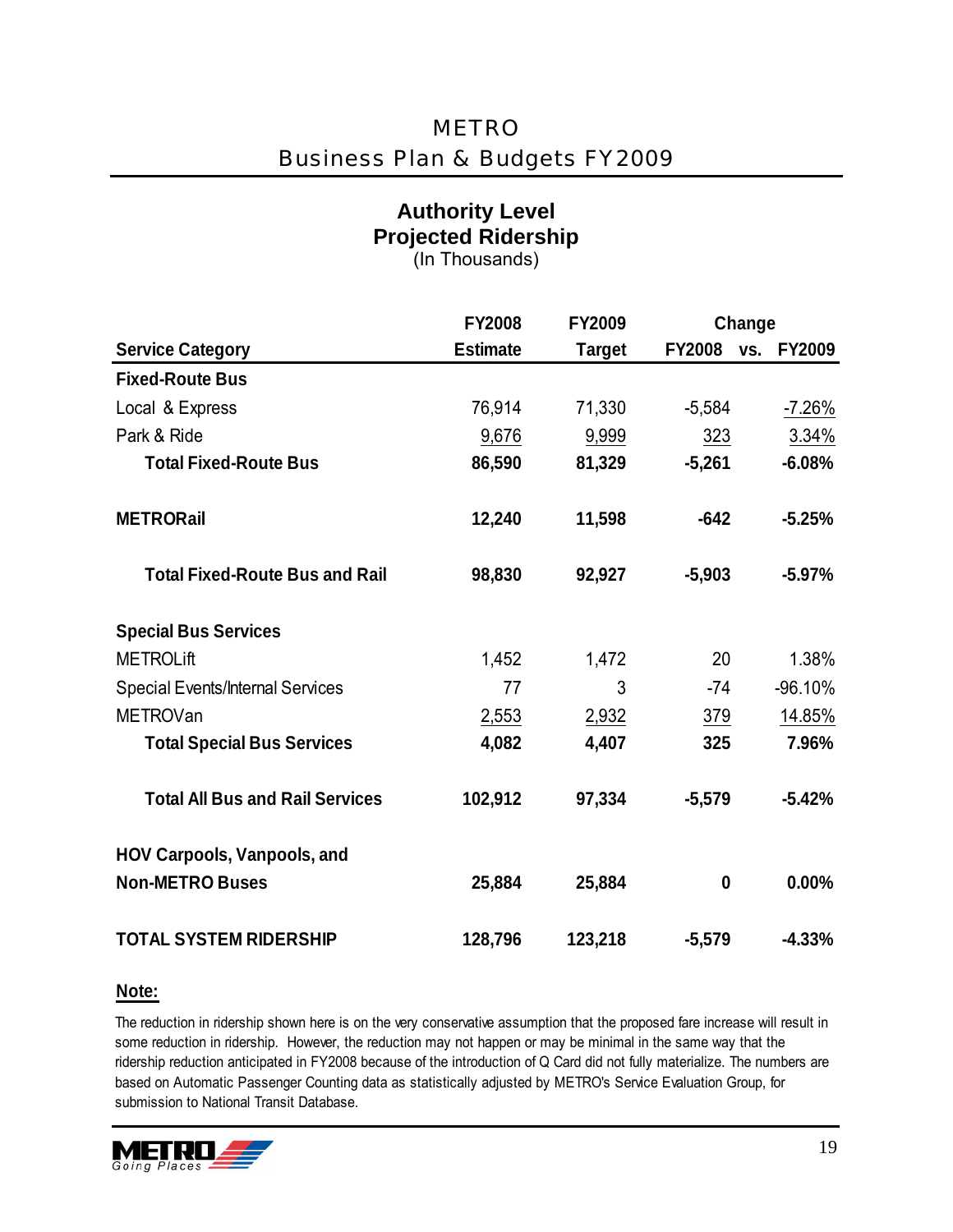METRO Business Plan & Budgets FY2009

#### **Authority Level Organizational Chart**

#### **BOARD OF DIRECTORS EXECUTIVE MANAGEMENT TEAM**



Total Authorized: 3,637

\*\* Dual reporting position

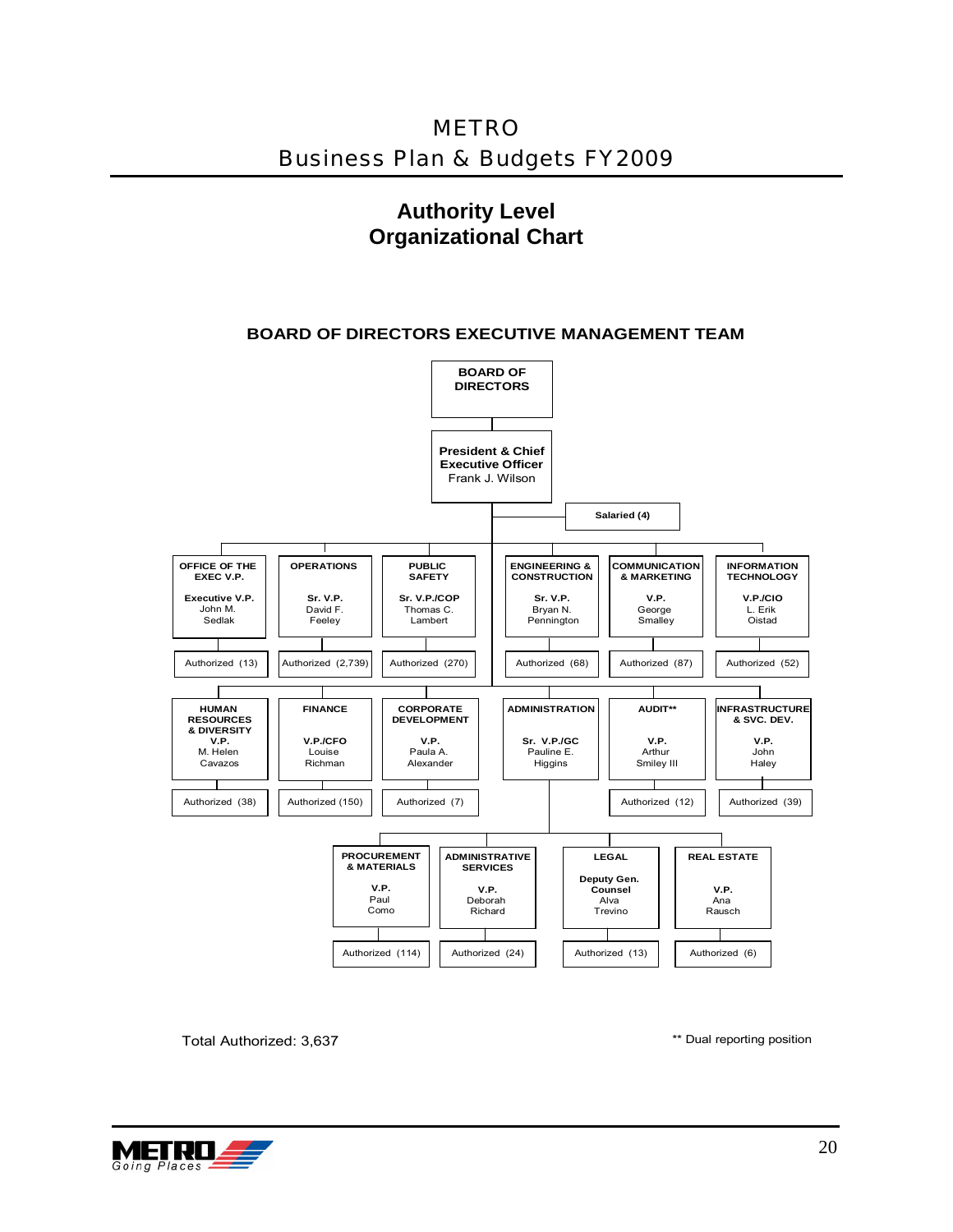|                                       | <b>FY2008</b>  |            | <b>FY2009</b>  |               |
|---------------------------------------|----------------|------------|----------------|---------------|
| <b>Departments/Divisions</b>          | Auth.          | <b>FTE</b> | Auth.          | <b>FTE</b>    |
| Operations                            |                |            |                |               |
| <b>Operations Full-time</b>           | 2,454          | 2,364.6    |                | 2,420 2,420.0 |
| <b>Operations Part-time</b>           | 307            | 162.2      | 319            | 176.9         |
| <b>Public Safety</b>                  | 300            | 283.0      | 270            | 268.0         |
| <b>Engineering &amp; Construction</b> | 68             | 61.0       | 68             | 68.0          |
| Infrastructure & Service Development  | 39             | 34.7       | 39             | 39.0          |
| <b>Real Estate</b>                    | 6              | 6.0        | 6              | 6.0           |
| <b>Procurement &amp; Materials</b>    | 114            | 111.3      | 114            | 114.0         |
| <b>Administrative Services</b>        | 24             | 23.0       | 24             | 24.0          |
| <b>Government Affairs</b>             | 4              | 3.2        | 4              | 4.0           |
| <b>Communications &amp; Marketing</b> | 87             | 83.8       | 87             | 85.0          |
| Information Technology                | 52             | 51.0       | 52             | 52.0          |
| Human Resources & Diversity           | 38             | 35.6       | 38             | 37.5          |
| Finance                               | 150            | 142.5      | 150            | 150.0         |
| <b>Corporate Development</b>          | $\overline{7}$ | 5.9        | $\overline{7}$ | 7.0           |
| Legal                                 | 13             | 8.9        | 13             | 13.0          |
| Audit                                 | 12             | 12.0       | 12             | 12.0          |
| <b>Executive Office</b>               | 14             | 12.3       | 14             | 14.0          |
| <b>Total Full-Time</b>                | 3,382          | 3,238.8    |                | 3,318 3,313.5 |
|                                       |                |            |                |               |
| <b>Total Part-Time</b>                | 307            | 162.2      | 319            | 176.9         |

### **Authority Level Manpower Summary**

Auth. = Number of authorized full-time and part-time positions at the end of the year.

FTE = Full-time equivalent employees in person years for the total fiscal year.

\*Part-time personnel work varied hours up to 32 hours per week.

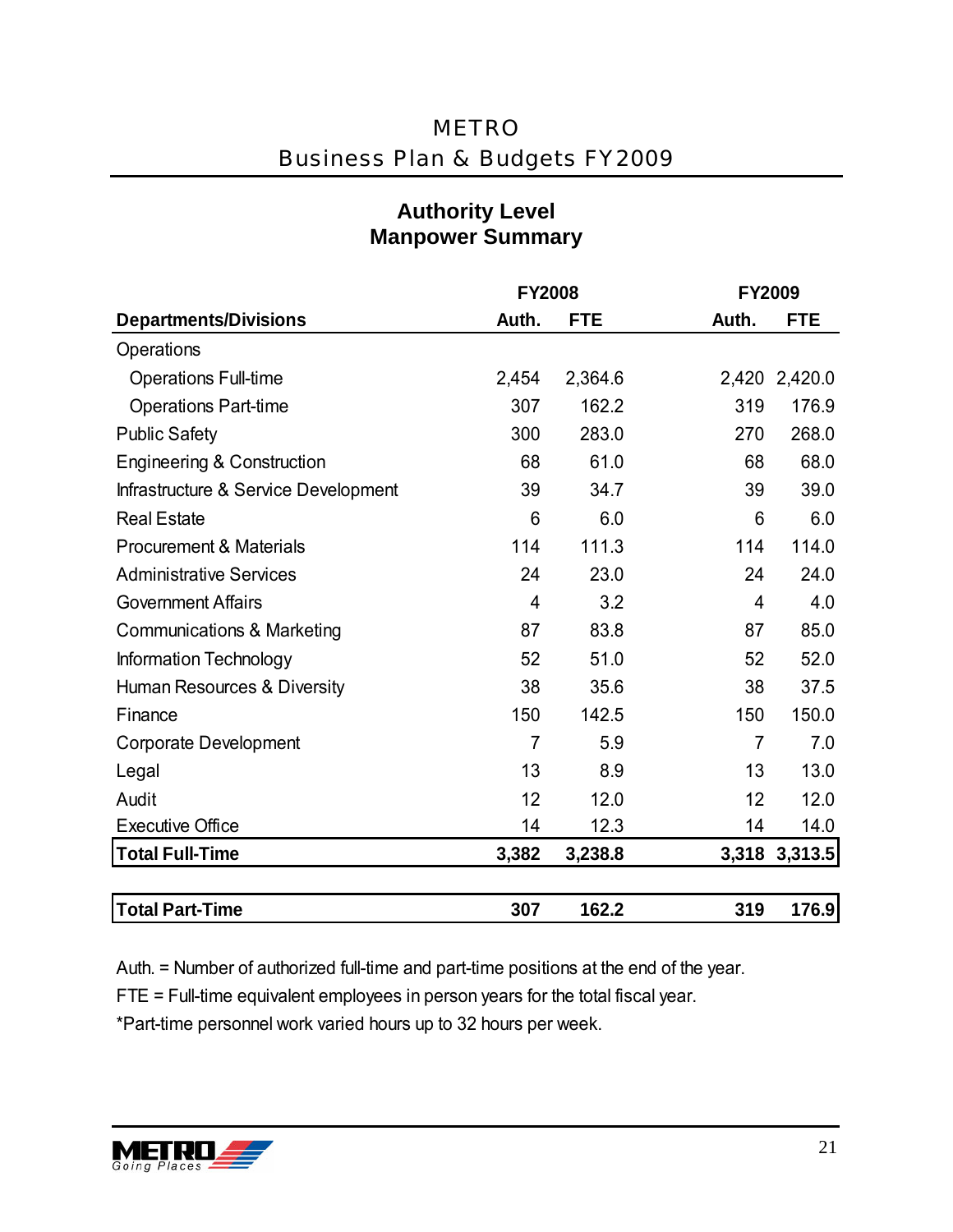### **Authority Level Manpower Summary (Con't)**

| Manpower Added/Deleted                                        |       |
|---------------------------------------------------------------|-------|
| Operations                                                    |       |
| <b>PT Bus Mechanics</b>                                       | 12    |
| <b>FT Bus Mechanics</b>                                       | -5    |
| Support Vehicle Technician                                    | $-2$  |
| <b>FT Bus Operators</b>                                       | -26   |
| Executive Assistant V - Senior Vice President                 | -1    |
| <b>Public Safety</b>                                          |       |
| Police Officer - Part-time                                    | $-25$ |
| <b>Security Guard - METRO</b>                                 | $-2$  |
| Sr. Traffic Engineer, High Occupancy Vehicle (HOV) Operations | -1    |
| Manager, Safety Engineering & Analysis                        | $-1$  |
| <b>HOV Operator</b>                                           | -1    |
| Subtotal                                                      | -52   |

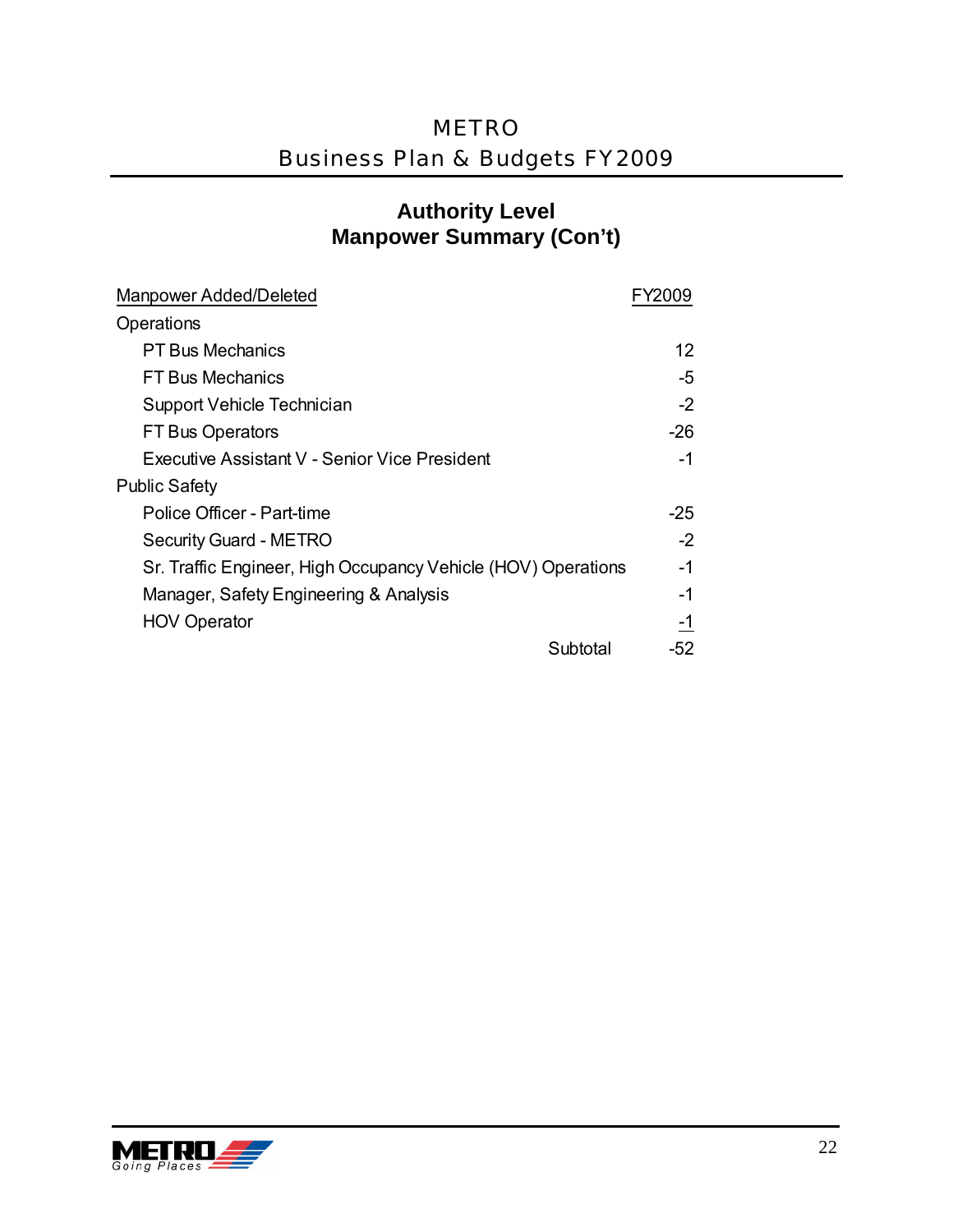Section III: Financial Proforma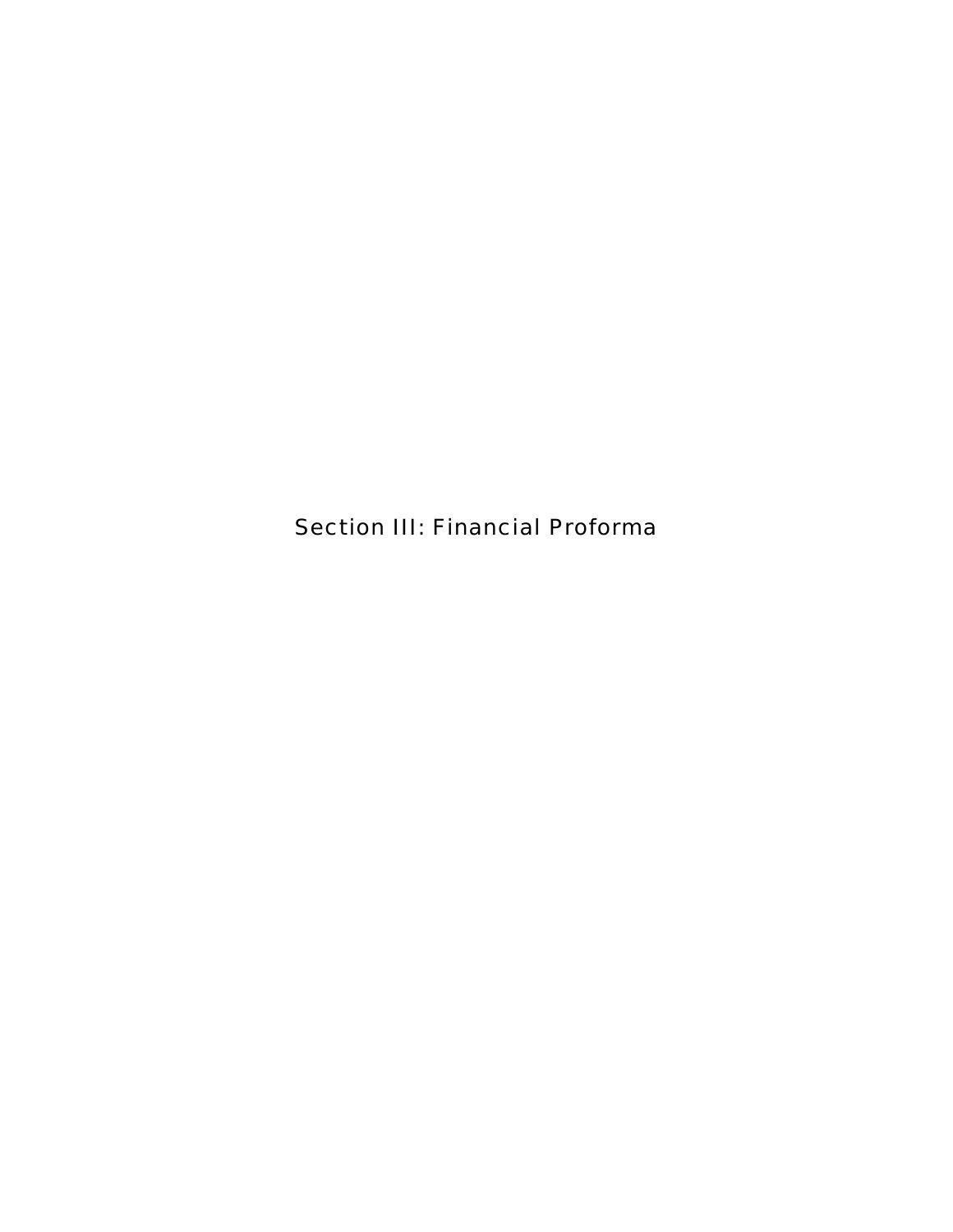### **Financial Proforma Projected Cash Flow**

| Revenues                                         | \$ millions |
|--------------------------------------------------|-------------|
| Fares                                            | 68.208      |
| Sales Tax Income <sup>(1)</sup>                  | 481.721     |
| Interest Income                                  | 2.193       |
| Grants Income <sup>(2)</sup>                     | 236.542     |
| Other Income                                     | 7.802       |
| <b>Commercial Paper</b>                          | 217.593     |
| Total Revenue FY2009                             | 1,014.059   |
| Beginning Fund Balance <sup>(3)</sup>            | 126.996     |
| <b>Total Sources</b>                             | 1,141.055   |
| <b>Expenditures</b>                              |             |
| <b>Operating Expenses - Transit</b>              | 324.354     |
| Operating Expenses - Traffic Mgmt.               | 5.061       |
| <b>Capitalized Operating Expenses</b>            | 53.812      |
| <b>Expensed Small Capital</b>                    | 0.586       |
| <b>Total Operating Expenditures</b>              | 383.812     |
| General Mobility <sup>(4)</sup>                  | 163.758     |
| Capital Improvement Program Budget               | 69.063      |
| <b>METRO Solutions &amp; Infrastructure Dev.</b> | 441.493     |
| <b>Capital Contingency</b>                       | 10.000      |
| <b>Subtotal Capital Expenditures</b>             | 684.314     |
| <b>Debt Service</b>                              | 10.559      |
| <b>Total Expenditures FY2009</b>                 | 1,078.685   |
| Ending Fund Balance <sup>(3)</sup>               | 62.370      |
| <b>Total Uses</b>                                | 1,141.055   |

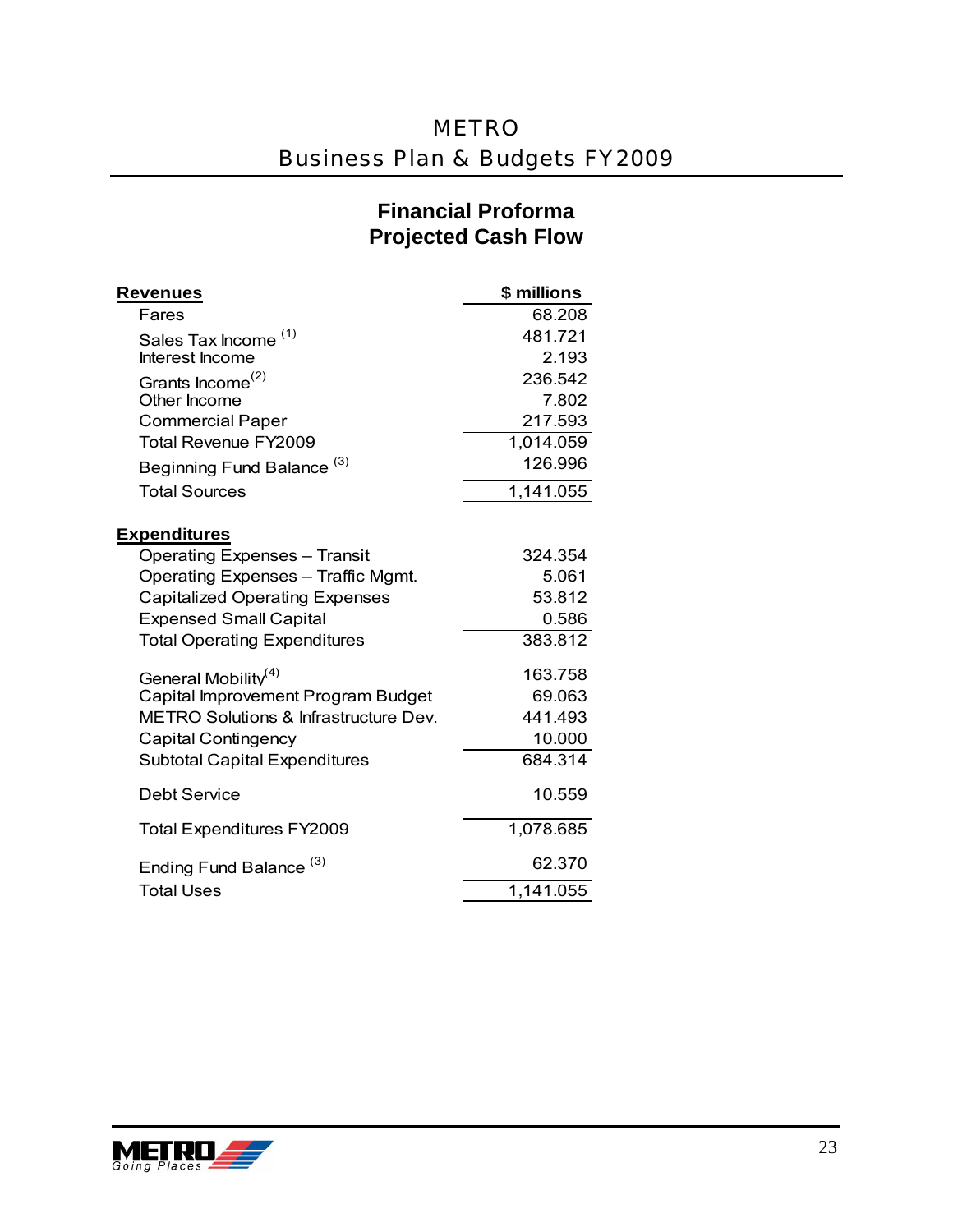#### **Financial Proforma Projected Cash Flow (Con't)**

Commercial paper in the amount of \$217.593 million is used in the cash flow to balance sources and uses. To the extent that the General Mobility carryover from FY1999 - 2008 (\$77.756 million = total \$105.399 less \$27.643 budgeted in FY2009) is spent by the City of Houston, Harris County and the Multi-Cities, additional commercial paper would have to be issued to cover the expenditure. The Capital Budget assumes the use of up to \$217.593 million of commercial paper. This cash flow assumes a minimal holding in METRO's investment portfolio.

Note:

- $(1)$  For fiscal conservatism, projected cash flow uses sales tax revenue of \$481.721, the actual sales tax received for the last full year completed (FY2007). Barton
- 
- Smith's projection for FY2009 is \$544.462 million.<br>
(2) Includes capital projects and capitalized operating expenses.<br>
(3) METRO Board approved Debt Policy adopted June 2005 sets minimum target fiscal year ending fund balance (cash and investment portfolio) at 15% of the forward 12 month operating expenditures which is \$49.500 million. To this is added the following: Reserves of \$12.870 million not to be used in FY2009 will
- be maintained to bring the total minimum balance to \$62.370 million.<br>METRO will fund the Multi-Cities program of projects at the time they are ready for implementation regardless of projected funding availability within the program.

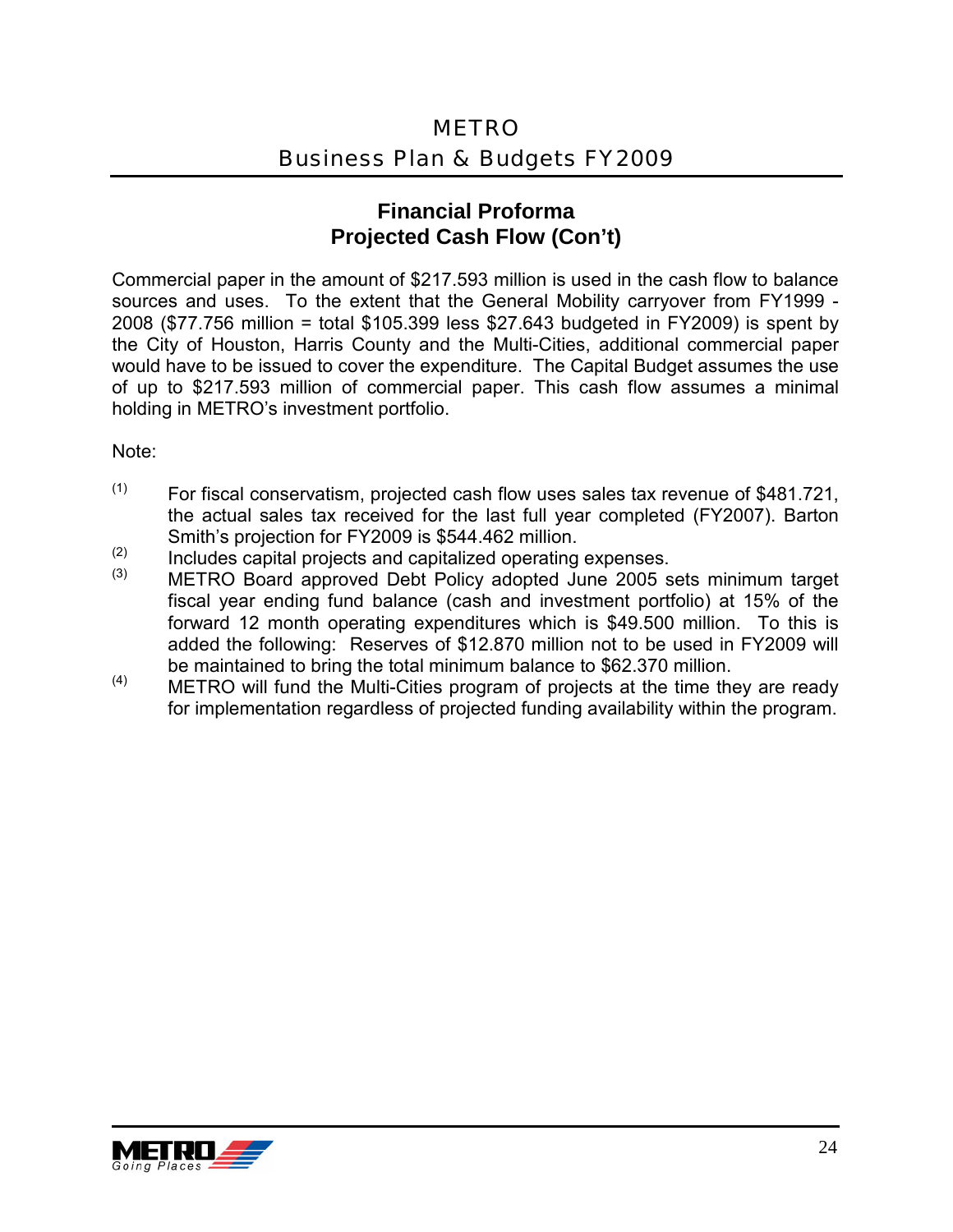#### **Financial Proforma Sales Tax Projection**  (\$000's omitted)

|                                    | <b>FY2008</b>        | <b>FY2009</b> | <b>FY2010</b> | <b>FY2011</b> |
|------------------------------------|----------------------|---------------|---------------|---------------|
| <b>Projected Sales Tax Revenue</b> | \$514,663            | \$544.462     | \$576.803     | \$613,898     |
| Rate of Change from Prior Year     | $6.8\%$ <sup>1</sup> | 5.8%          | 5.9%          | 6.4%          |

#### **Note:**

- 1. FY2008's growth rate is calculated from \$481.721 million, the audited FY2007 sales tax revenue presented in the FY2007 Financial Statement.
- 2. This Sales Tax Projection is based on the June 2008 Edition of the quarterly METRO-commissioned analysis by Barton A. Smith from the University of Houston Institute for Regional Forecasting. Smith projects the Houston economy, like the national economy, will slow down in FY2009; however, the slowdown will be less than most other US regions. He also highlights the strong link between the price of oil and the health of the local economy, where a significant softness in the price of oil would have major impacts.
- 3. For fiscal conservatism, the FY2009 Sales Tax Projection used in both METRO's Projected Cash Flow and Sources and Uses of Funds is calculated as \$481.721 million), the actual sales tax received for the last full year completed (FY2007).
- FY2007 sales tax revenue actual = \$481.721 million 4. FY2005 sales tax revenue actual = \$394.016 million  $FY2006$  sales tax revenue actual = \$467.646 million\*

\*FY2006 sales tax revenue is adjusted for \$16.839 million one-time audit collection received January 2006 for prior years.

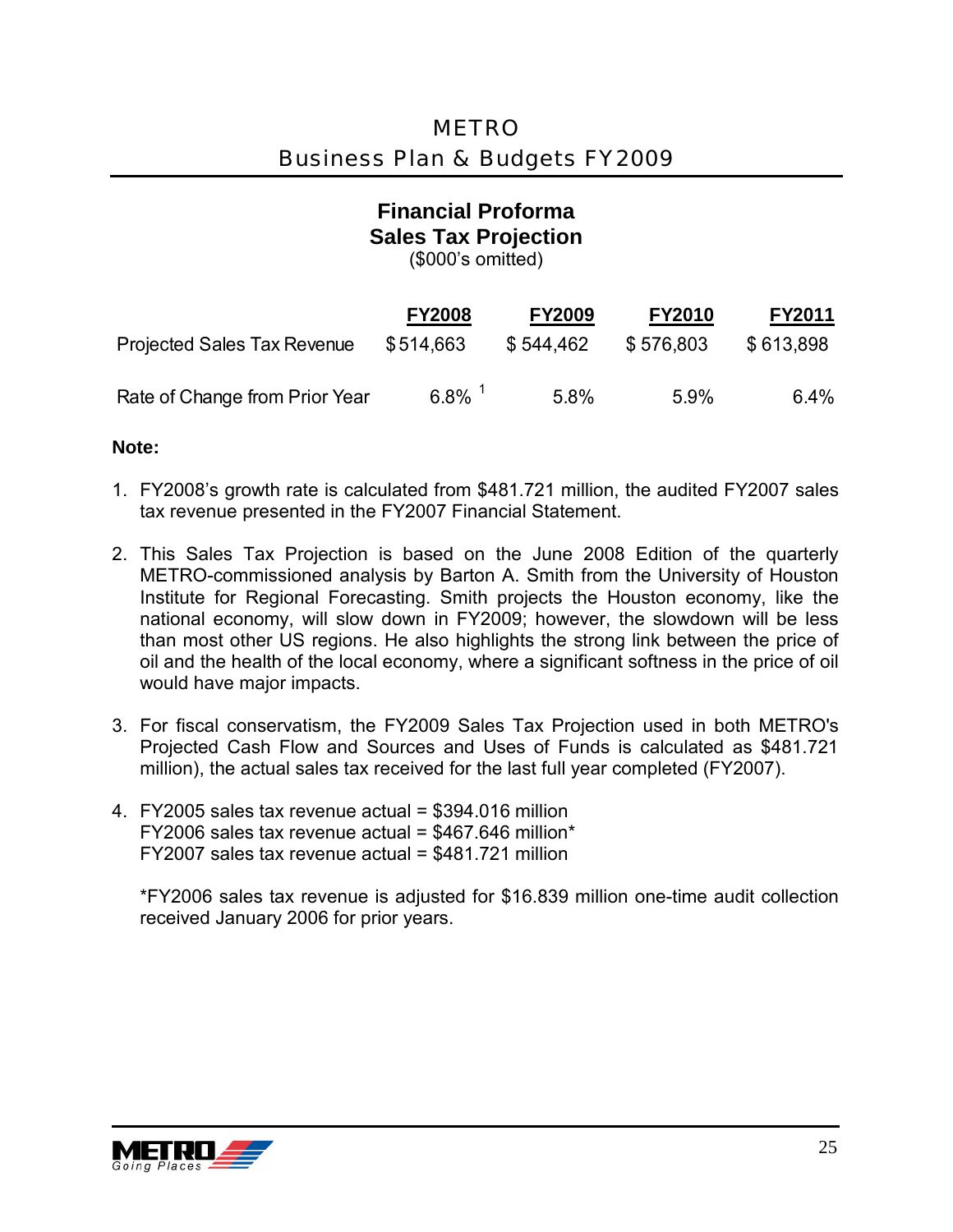### METRO

### Business Plan & Budgets FY2009

### **Financial Proforma Sources and Uses of Funds (Income Statement)**

Per GAAP Format (\$000's omitted)

|                                         | (\$000 omitted)                |                   |                                           |  |
|-----------------------------------------|--------------------------------|-------------------|-------------------------------------------|--|
|                                         | <b>FY2008</b><br><b>FY2009</b> |                   | <b>Difference</b>                         |  |
|                                         | <b>Budget</b>                  | <b>Projection</b> | <b>FY08 Budget</b><br>vs. FY2009<br>Proj. |  |
|                                         |                                |                   |                                           |  |
| <b>Revenues</b>                         |                                |                   |                                           |  |
| Fares                                   | 52,884                         | 68,208            | 15,324                                    |  |
| Sales Tax Income (Accrual Basis)        | 450,000                        | 481,721           | 31,721                                    |  |
| Interest Income                         | 8,912                          | 2,193             | $-6,719$                                  |  |
| Grants Income                           | 113,428                        | 236,542           | 123,114                                   |  |
| Other Income                            | 610                            | 7,802             | 7,191                                     |  |
| <b>Commercial Paper</b>                 | 255,563                        | 217,593           | $-37,970$                                 |  |
| <b>TOTAL REVENUES</b>                   | 881,397                        | 1,014,059         | 132,662                                   |  |
| <b>Expenses</b>                         |                                |                   |                                           |  |
| <b>Transit Operating</b>                | 345,088                        | 378,166           | 33,078                                    |  |
| <b>Traffic Management Operating</b>     | 6,201                          | 5,061             | $-1,140$                                  |  |
| <b>Other Operating</b>                  | 2,523                          | 586               | $-1,938$                                  |  |
| <b>Subtotal Operating</b>               | 353,812                        | 383,812           | 30,000                                    |  |
| <b>General Mobility Street Projects</b> | 185,328                        | 163,758           | $-21,570$                                 |  |
| Transit Mobility Street Projects*       | 3,124                          | 1,345             | $-1,779$                                  |  |
| <b>Subtotal Street Projects</b>         | 188,452                        | 165,103           | $-23,349$                                 |  |
| <b>TOTAL EXPENSES</b>                   | 542,264                        | 548,915           | 6,651                                     |  |
| Net before Depreciation                 | 339,133                        | 465,144           | 126,011                                   |  |
| Depreciation and Loss on Disposal       |                                |                   |                                           |  |
| of Fixed Assets                         | 125,000                        | 125,000           | 0                                         |  |
| Net after Depreciation                  | 214,133                        | 340,144           | 126,011                                   |  |

\*Streets & Signals

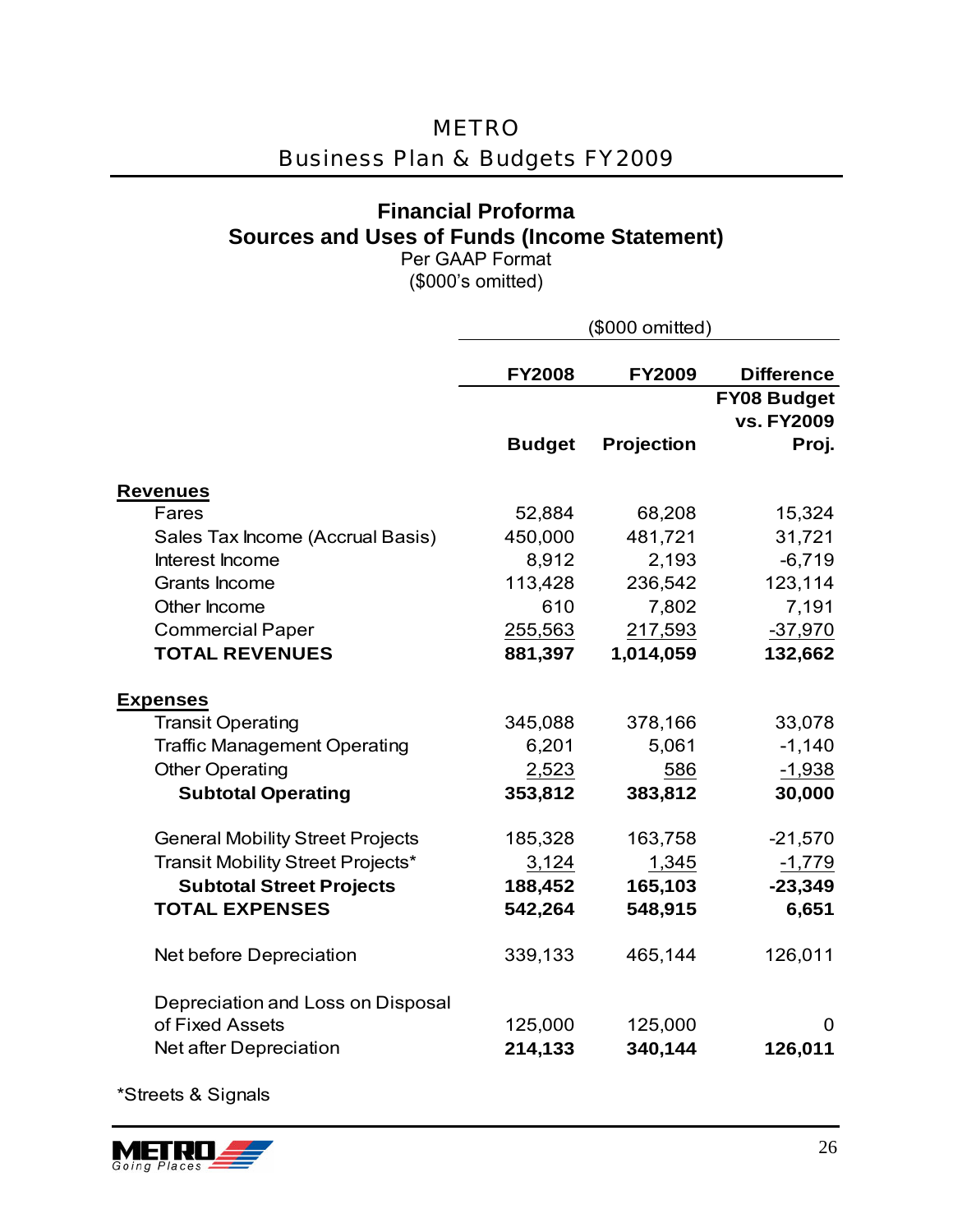### **Financial Proforma Balance Sheet (GAAP)**

(in Thousands) Metropolitan Transit Authority of Harris County, Texas Estimated and Projected Statement of Net Assets For Years Ended September 30, 2008 and 2009

|                                         | <b>Estimated</b> | Projected      |
|-----------------------------------------|------------------|----------------|
|                                         | September 2008   | September 2009 |
| <b>Assets</b>                           |                  |                |
| Cash                                    | 12,646           | 12,862         |
| <b>Receivables</b>                      | 145,620          | 130,029        |
| <b>Inventory</b>                        | 31,697           | 32,256         |
| <b>Investments</b>                      | 125,157          | 99,157         |
| <b>Other Assets</b>                     | 35,177           | 35,177         |
| Capital Assets Net of Depreciation      | 1,765,436        | 2,069,586      |
| <b>Total Assets</b>                     | 2,115,733        | 2,379,067      |
| Liabilities                             |                  |                |
| <b>Trade Payables</b>                   | 86,028           | 79,353         |
| <b>Accrued Payroll</b>                  | 22,229           | 21,035         |
| <b>Short-term Debt</b>                  | 143,000          | 360,593        |
| <b>Other Current Liabilities</b>        | 43,175           | 46,655         |
| <b>Total Liabilities</b>                | 294,432          | 507,636        |
| <b>Net Assets - Retained</b>            | 1,821,301        | 1,871,431      |
|                                         |                  |                |
| <b>Total Liabilities and Net Assets</b> | 2,115,733        | 2,379,067      |
|                                         |                  |                |
| <b>Net Assets</b>                       | 1,786,423        | 1,821,301      |
| <b>Change in Net Assets</b>             | 34,878           | 50,130         |

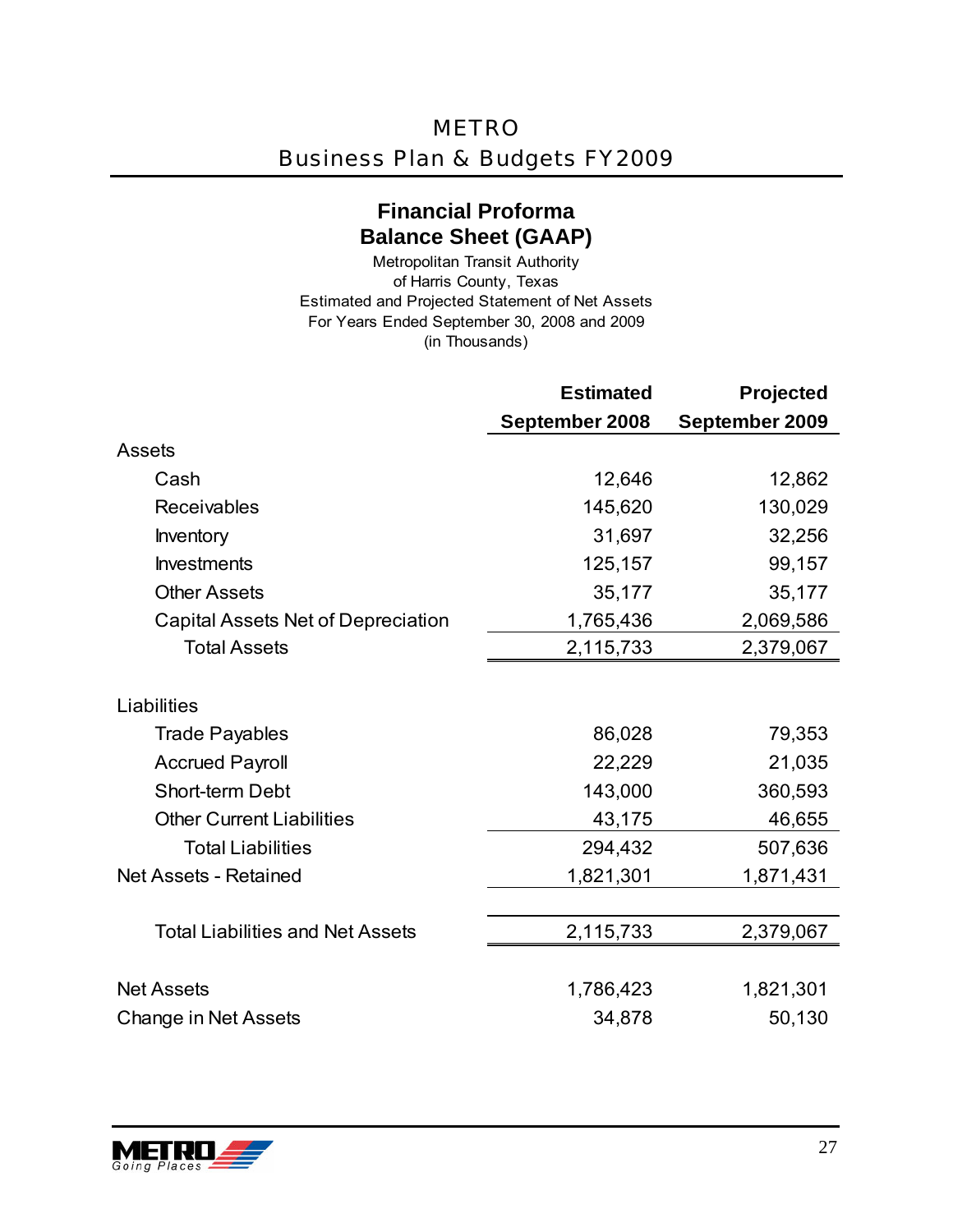Section IV: General Mobility and Capital Budgets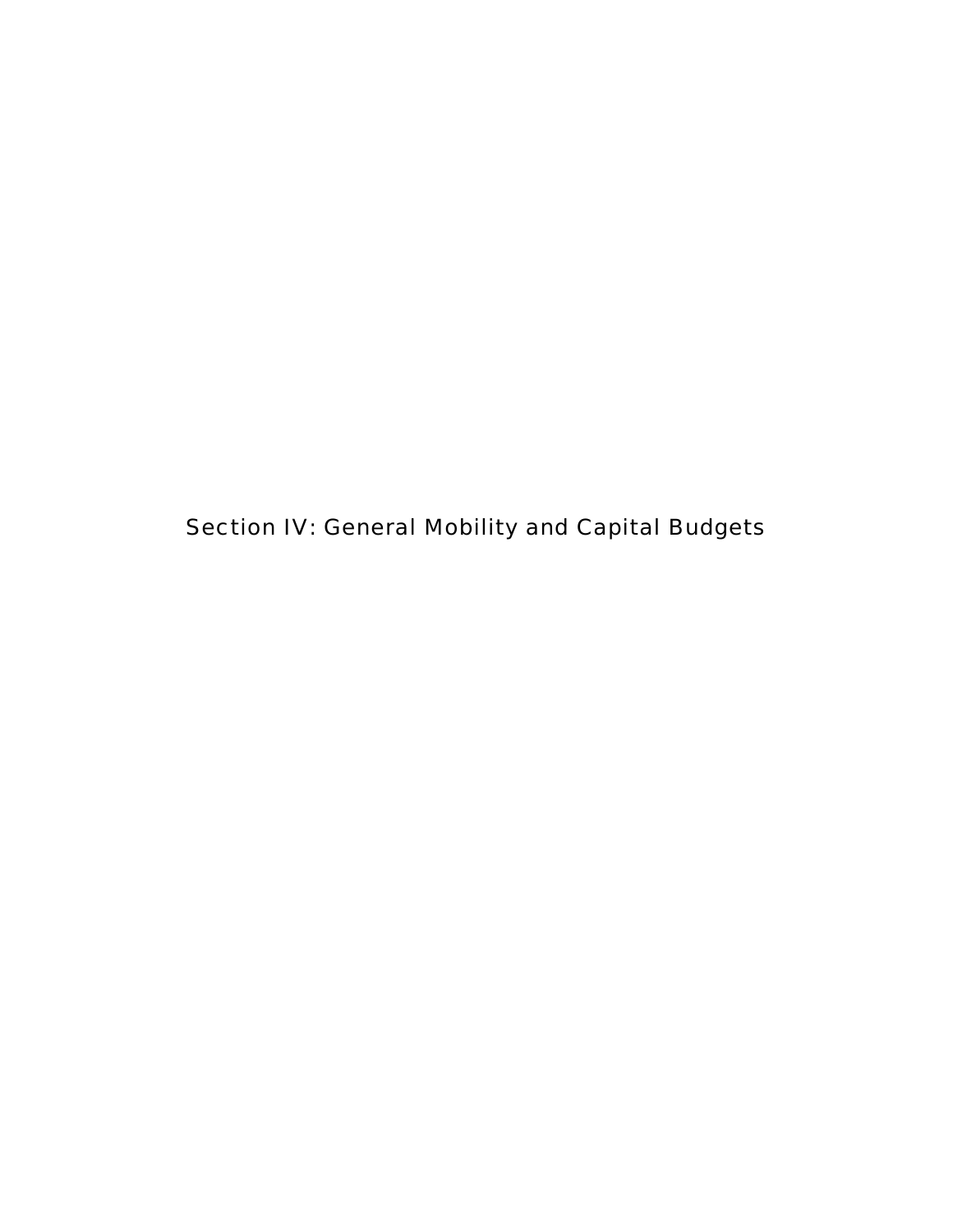### **General Mobility & Capital Budgets Capital Budget METRO Solutions**

FY2009 will be a critical year for METRO Solutions. With Phase 1 of the Program Development completed in FY2008, METRO will be proceeding to Phase 2, which includes the Design/Build, Vehicle Supply, and Financing. The current status of METRO Solutions' five corridor projects is as follows:

- **East End Corridor:** Construction has begun for early utility work with final Design/Build Notice to Proceed (NTP) soon to follow.
- **North and Southeast Corridors:** Both have received ROD's (Record of Decision) with Full Funding Grant Agreements scheduled to be approved in early FY2009.
- **Uptown Corridor:** Extended Advanced Preliminary Engineering (APE) will continue into FY2009 with Final Design/ Build NTP to follow.
- **University Corridor:** Progress will continue in FY2009 with FTA expected to issue ROD and approve entry into Preliminary Engineering (PE) in early FY2009. FTA approval letter for Final Design is anticipated for late FY2009.

Additional METRO Solutions plans for FY2009:

- **Signature Bus:** Bellaire Signature Bus is scheduled to be operational in early FY2009. TMC/Palm Center Signature Bus is currently under construction and is scheduled to be operational mid-FY2009. Tidwell (Phase 1) should be in construction with a late FY2009 early FY2010 start-up.
- **HOT Lanes:** Civil Construction and Toll System contracts are scheduled to be awarded early in FY2009 with completion of civil construction verification lanes by year end.
- **Commuter Rail: 90A Missouri City Fannin South:** Design/Build procurement contract is anticipated to be awarded early in FY2009 with public workshops underway by year end. Utility work is also anticipated in late FY2009 due to the planned use of existing Right of Way (ROW).

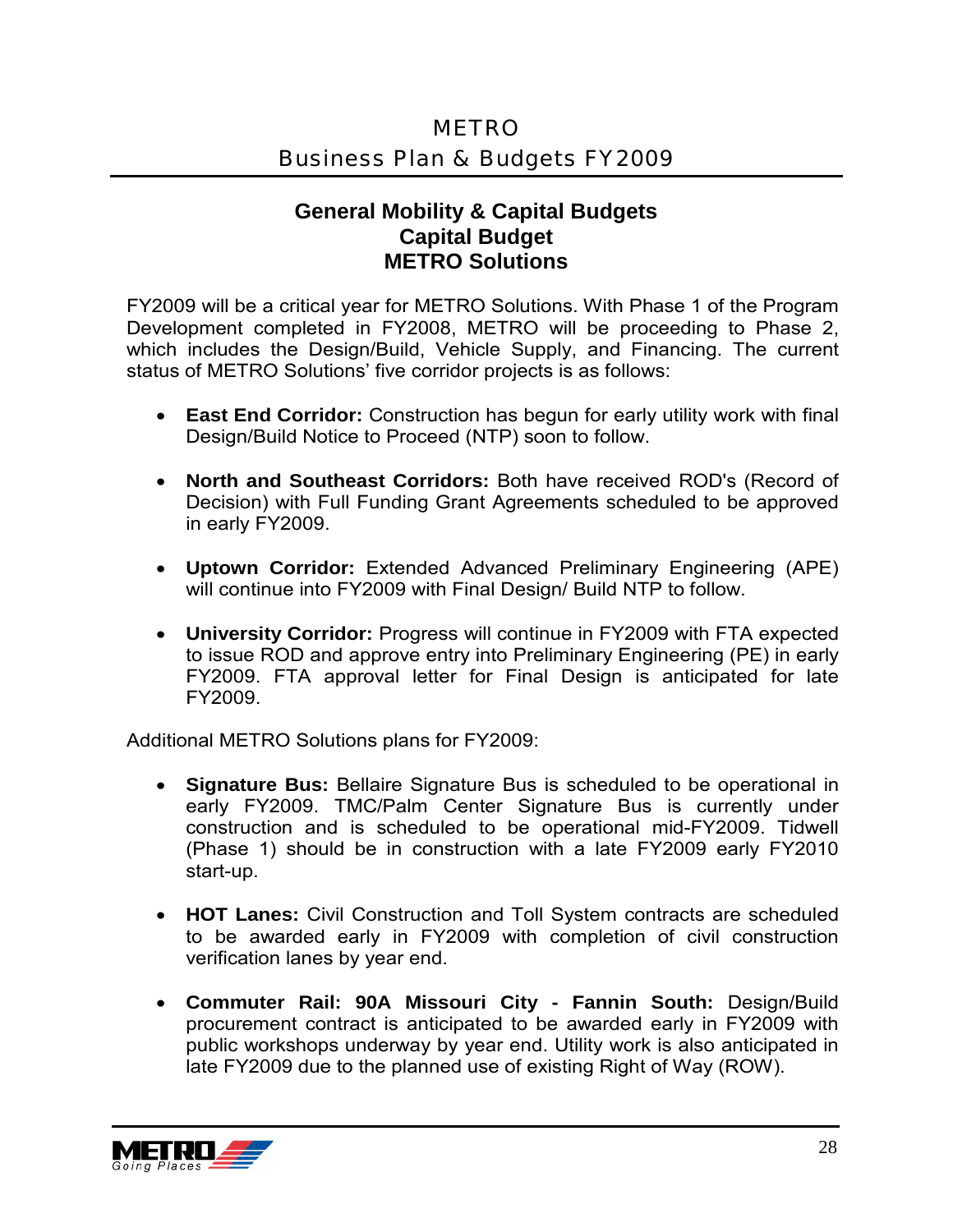### **General Mobility & Capital Budgets Capital Budget METRO Solutions (Con't)**

With many of the elements of the program underway, FY2009 is positioned to be a banner year for METRO Solutions as work is programmed to complete the majority of all pending ROW and land acquisitions, creation of new service, receive funding approval, and proceed to Phase 2 project implementation.

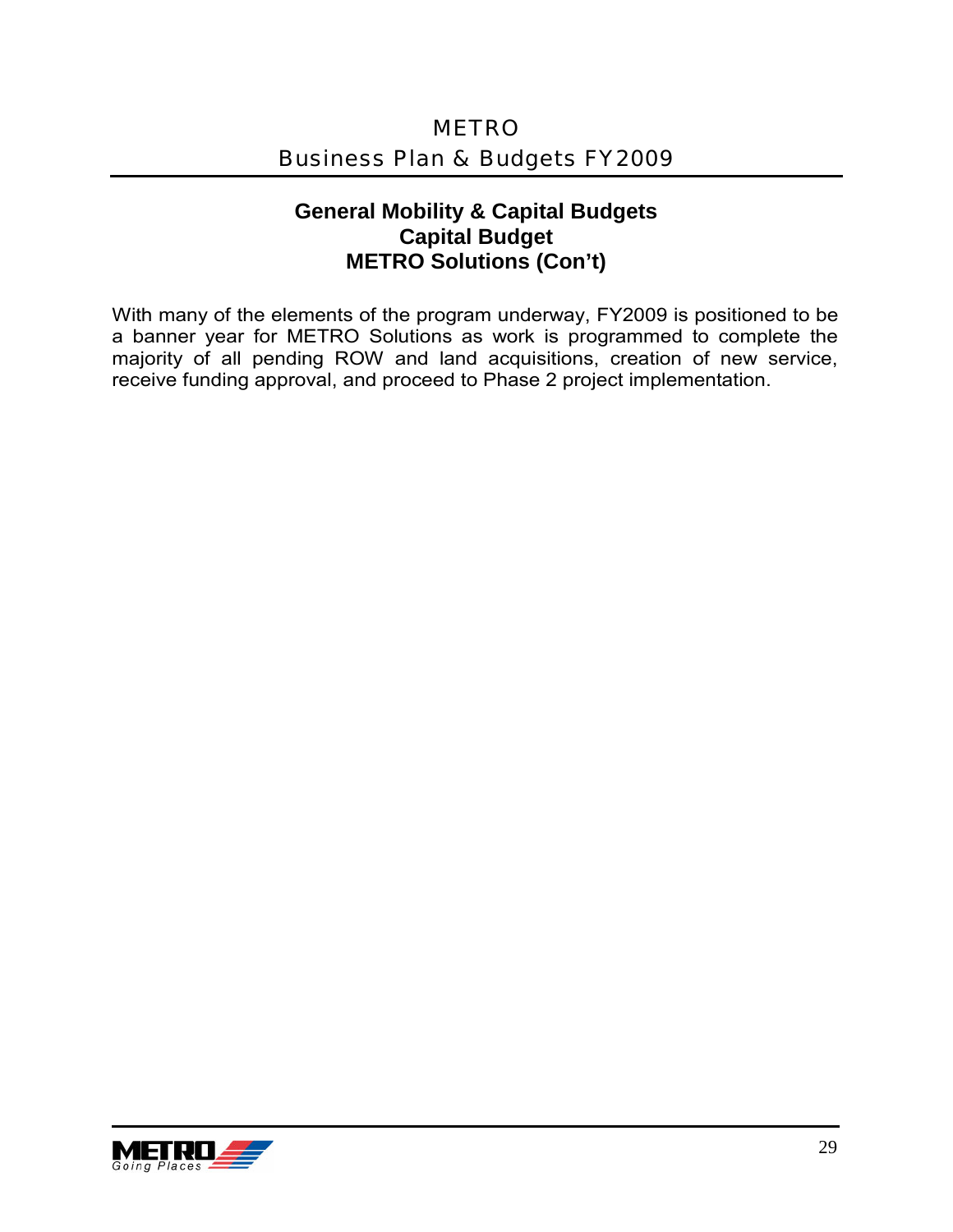### **General Mobility & Capital Budgets Capital Budget**

#### **Discussion**

The capital budget for FY2009 is \$520.556 million. See following document for details of projected expenditures and funding sources by individual project.

|                                   | \$ millions<br><b>Funding Sources</b> |                  |                            |                   |
|-----------------------------------|---------------------------------------|------------------|----------------------------|-------------------|
| Program                           | FY2009 Budget                         | <b>Grants</b>    | <b>Commercial</b><br>Paper | Local             |
| A. METRO Solutions and I&SD       | 441.493                               | 175.472          | 201.186                    | 64.835            |
| B. Capital Improvement Program    | 79.063                                | 7.258            | 16.407                     | 55.398            |
| C. General Mobility               | 163.758                               | 0.000            | 0.000                      | 163.758           |
| D. Capitalized Operating Expenses | 53.812                                | 53.812           | 0.000                      | 0.000             |
| E. Debt Service<br>Total          | 10.559<br>748.685                     | 0.000<br>236.542 | 0.000<br>217.593           | 10.559<br>294.550 |

The capital budget contains \$10 million in program contingency. This is to provide funding for the following possible events:

- 1. Unbudgeted carryover from FY2008, which is due to projects' cash flow spilling over from FY2008 to FY2009. METRO's budget does not allow for automatic carryover of budget funds from year to year. There is always some spillover due to timing issues, so an allowance is needed.
- 2. Frequently during a fiscal year, there is a capital need not previously identified. The capital contingency provides funds for such unexpected events.

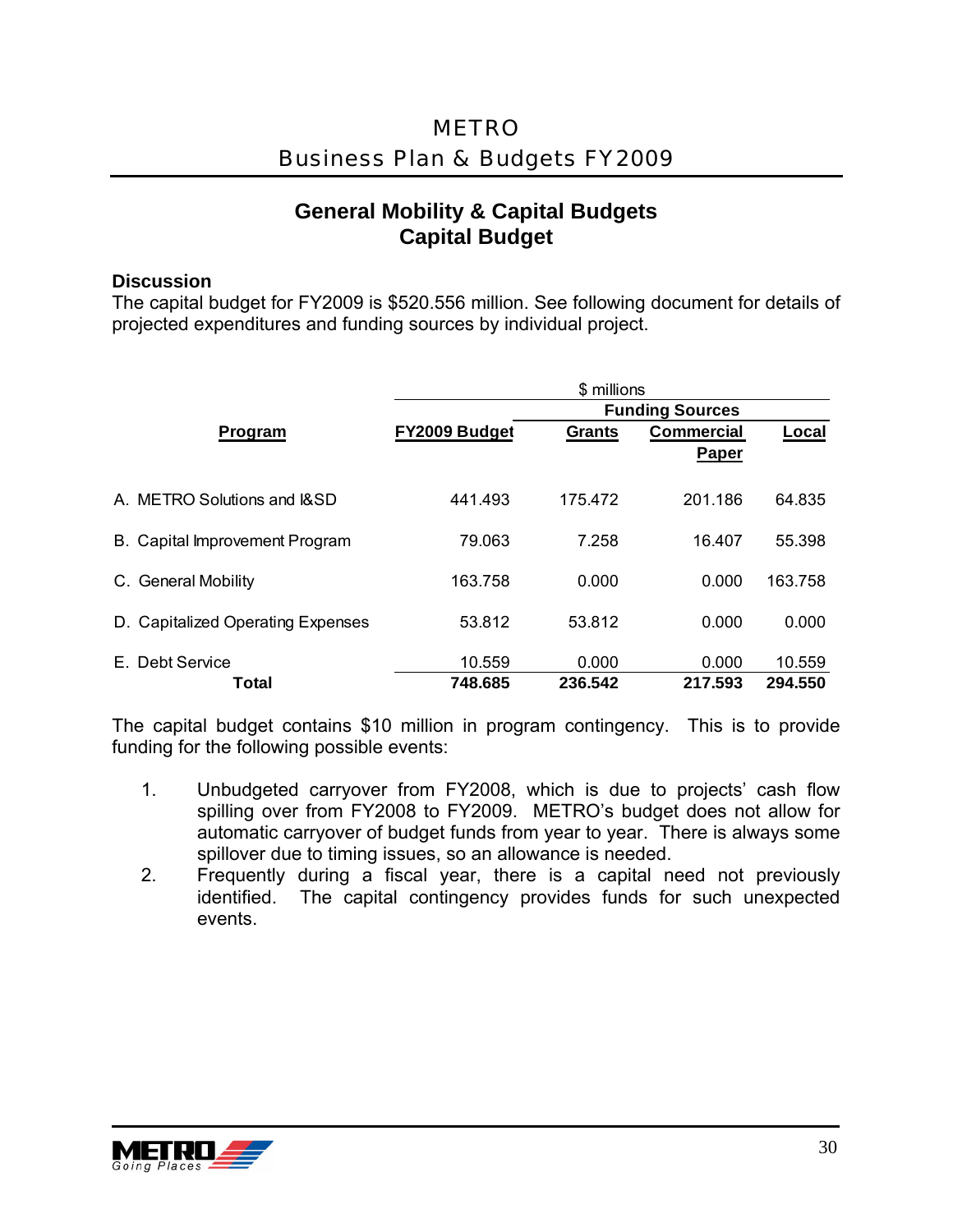| <b>METRO</b>                              |  |  |  |
|-------------------------------------------|--|--|--|
| <b>Business Plan &amp; Budgets FY2009</b> |  |  |  |

Project Listings (\$000's)

| <b>DESCRIPTION</b>                                               | <b>FY2009</b> |
|------------------------------------------------------------------|---------------|
|                                                                  | <b>Budget</b> |
| <b>METRO Solutions</b>                                           |               |
| <b>LRT Corridors &amp; Intermodal Terminal</b>                   |               |
| <b>Phase 2 Design/Build</b>                                      |               |
| <b>Facility Provider - Package #1</b>                            |               |
| <b>North Corridor</b>                                            | 42,686        |
| Southeast Corridor                                               | 57,782        |
| Storage & Wash Facility - Southeast<br><b>East End Corridor</b>  | 11,504        |
| S&I (Service & Inspection) Facility - East End                   | 30,350<br>671 |
| <b>Uptown Corridor</b>                                           | 81,022        |
| Intermodal Terminal - DP -1A1                                    | 22,628        |
| Subtotal -                                                       | 246,643       |
| <b>Facility Provider - Package #2</b>                            |               |
| <b>University Corridor</b>                                       | 66,021        |
| <b>Total Phase 2 Design/Build</b>                                | 312,664       |
| <b>Phase 1 / Pre Phase 2 Development</b><br>4 LRT Corridors & IT |               |
| Facility Provider (PTG) - Pre Phase 2 Development                | 7,525         |
| Selected Civil Engineers (SCE's)                                 | 4,300         |
| Total - Phase 1 & Pre Phase 2 Development                        | 11,825        |
| <b>Pre Phase 1 Engineering</b>                                   |               |
| <b>University Corridor</b>                                       | 7,756         |
| Subtotal -                                                       | 7,756         |
|                                                                  |               |

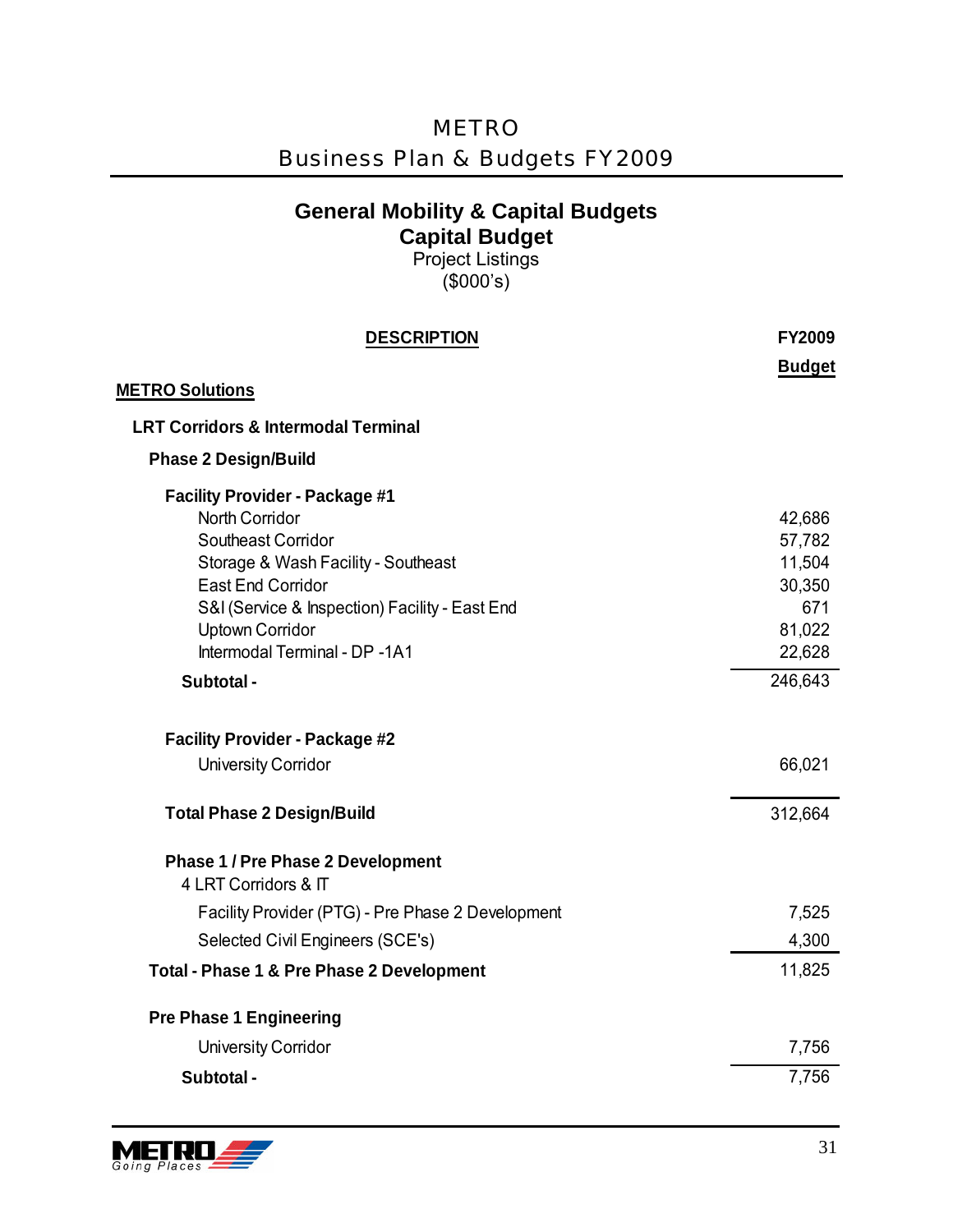| <b>METRO</b>                              |
|-------------------------------------------|
| <b>Business Plan &amp; Budgets FY2009</b> |

Project Listings (\$000's)

| <b>DESCRIPTION</b>                                         | FY2009        |
|------------------------------------------------------------|---------------|
| <b>Misc. Transit Facilities - Development Projects</b>     | <b>Budget</b> |
| Wheeler Intermodal Terminal Station Area Planning          | 2,318         |
| <b>Transit Facilities Misc. Engineering Studies</b>        | 500           |
| <b>Storefront Offices</b>                                  | 1,740         |
| Subtotal -                                                 | 4,558         |
| <b>Program Development</b>                                 |               |
| Program Initiation - Phase 2                               | 1,000         |
| Quality Assurance Prog (QAP)                               | 275           |
| <b>Operations Development Support</b>                      | 100           |
| <b>Small Business / DBE</b>                                | 355           |
| <b>Community Outreach - METRO</b>                          | 1,500         |
| Subtotal -                                                 | 3,230         |
| <b>Total - Pre Phase 1 &amp; Program Development</b>       | 15,544        |
| <b>Total - LRT Corridors &amp; Transit Facilities</b>      | 340,033       |
| <b>Other METRO Solution Projects</b>                       |               |
| <b>Vehicle Expansion</b>                                   | 562           |
| Total - METRO Solutions (E&C)                              | 340,595       |
| <b>INFRASTRUCTURE &amp; SERVICE DEVELOPMENT (I&amp;SD)</b> |               |
| <b>METRO Solutions Planning</b>                            |               |
| <b>METRO Solutions Support (All Corridors)</b>             | 7,000         |

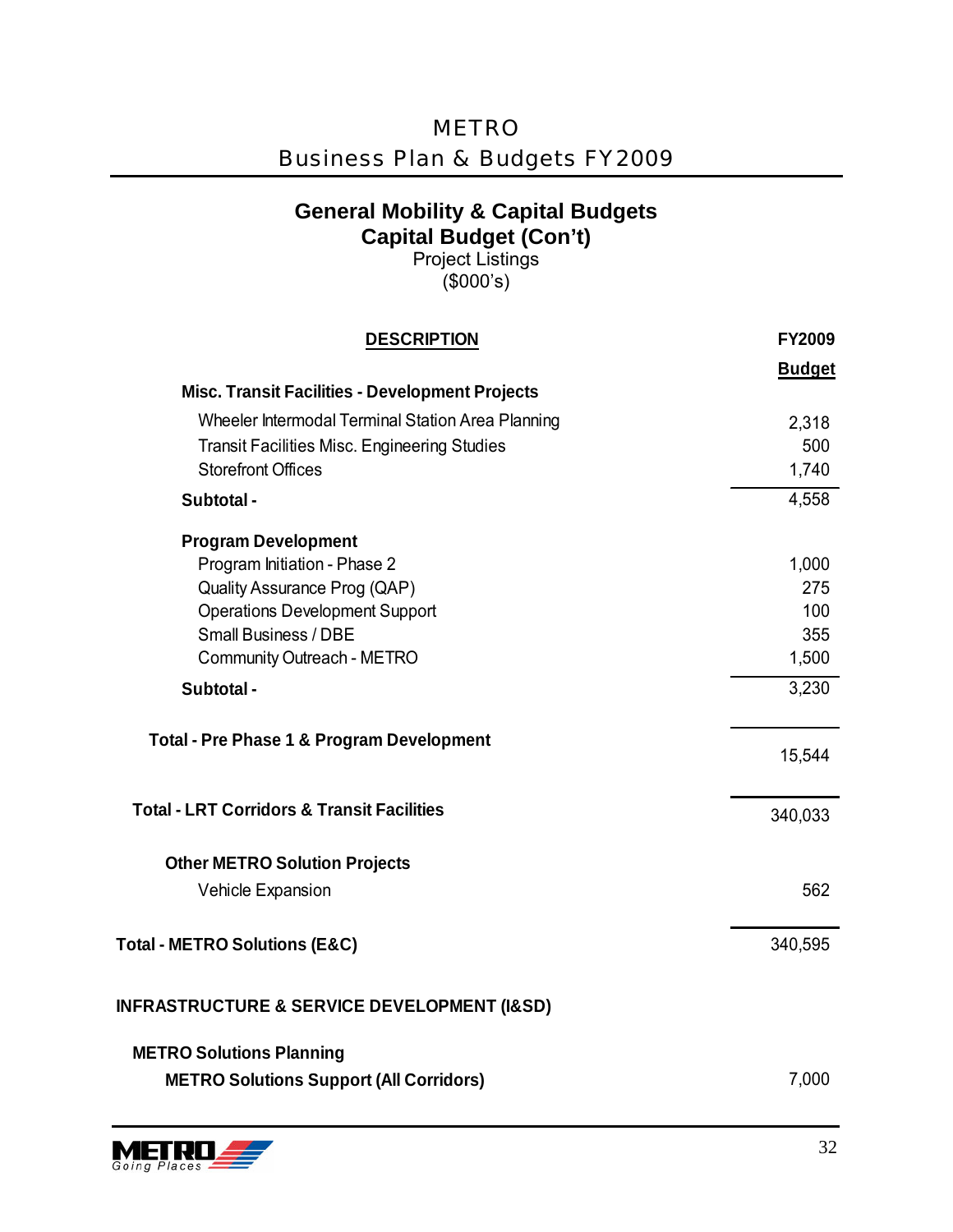| <b>General Mobility &amp; Capital Budgets</b><br><b>Capital Budget (Con't)</b><br><b>Project Listings</b><br>(\$000's) |               |
|------------------------------------------------------------------------------------------------------------------------|---------------|
| <b>DESCRIPTION</b>                                                                                                     | <b>FY2009</b> |
| <b>METRO Solutions Support</b>                                                                                         | <b>Budget</b> |
| <b>Project Mgt, LR Planning &amp; Regional Coordination</b>                                                            | 3,000         |
| <b>New Service/Expansion</b>                                                                                           |               |
| Clear Lake/EL Dorado                                                                                                   | 6,000         |
| South Point P&R Expansion                                                                                              | 1,300         |
| <b>Grand Parkway Expansion</b>                                                                                         | 2,500         |
| <b>Future Park &amp; Rides</b>                                                                                         | 200           |
| Subtotal -                                                                                                             | 10,000        |
| <b>Total - METRO Solutions Planning</b>                                                                                | 20,000        |
| <b>Signature Bus Service</b>                                                                                           |               |
| <b>Program Development</b>                                                                                             |               |
| <b>Future Corridor Development Fund</b>                                                                                | 50            |
| <b>Signature Bus</b>                                                                                                   |               |
| Signature BRT - Bellaire                                                                                               | 142           |
| Signature BRT - Tidwell (Phase I)                                                                                      | 3,239         |
| Signature BRT - TMC/Palm                                                                                               | 2,200         |
| Subtotal -                                                                                                             | 5,581         |
|                                                                                                                        |               |
| <b>Airport Express</b>                                                                                                 | 300           |
| <b>Total - Signature Bus Service</b>                                                                                   | 5,931         |

METRO

Business Plan & Budgets FY2009

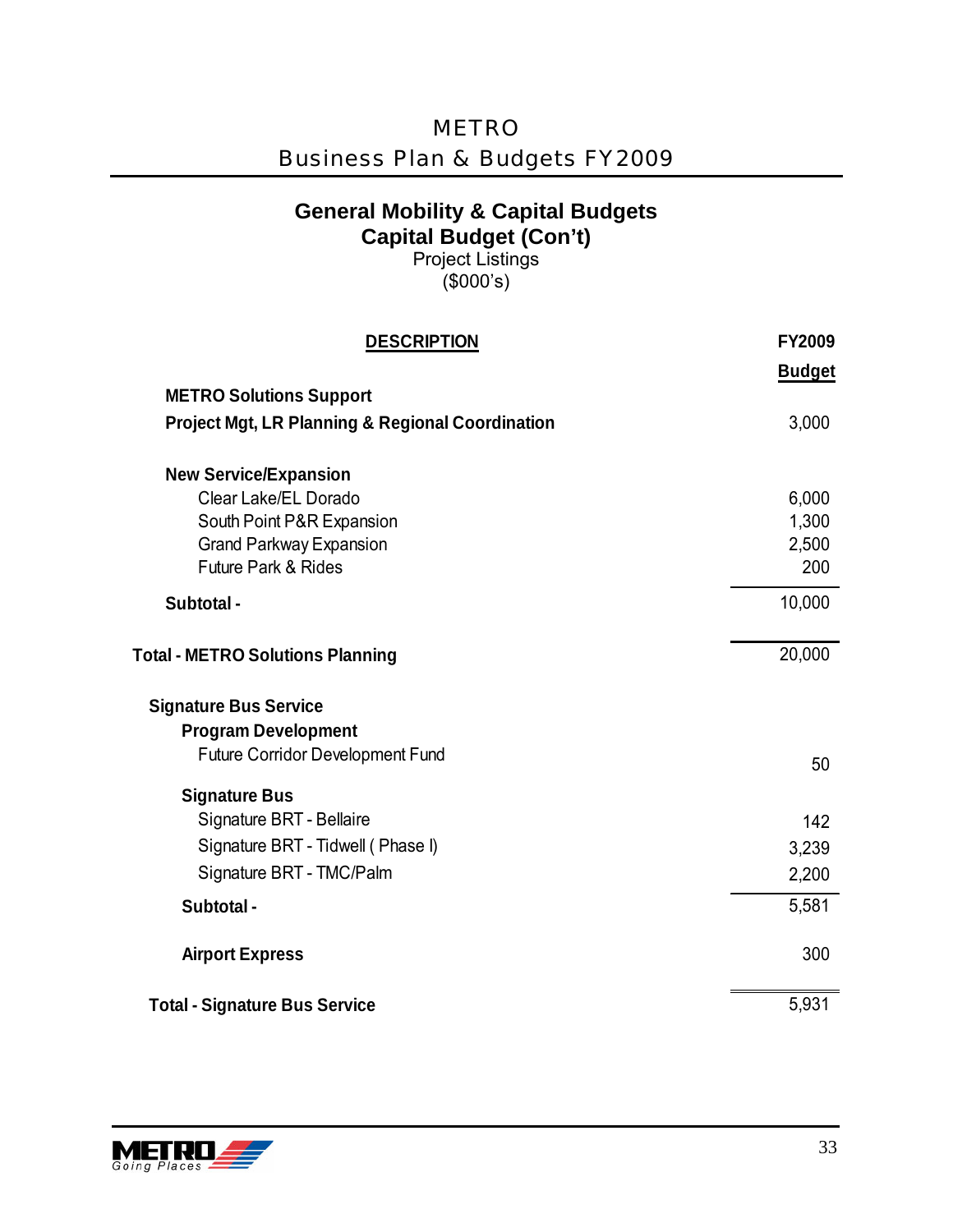| <b>METRO</b>                              |  |
|-------------------------------------------|--|
| <b>Business Plan &amp; Budgets FY2009</b> |  |

Project Listings (\$000's)

| <b>DESCRIPTION</b>                                  | <b>FY2009</b> |
|-----------------------------------------------------|---------------|
|                                                     | <b>Budget</b> |
| <b>HOT Lane Program</b>                             |               |
| <b>HOT Lane Conversion</b>                          |               |
| Phase 1B - HOT Lane Conversion                      | 18,059        |
| Slip Ramp In-Pavement Lighting & Delineators        | 2,050         |
| HOV Lane TranStar Control & Integration (ARGO)      | 1,053         |
| <b>Total - HOT Lane Program</b>                     | 21,162        |
| <b>HOT Lane Expansion</b>                           |               |
| <b>Commuter Rail Transit (CRT)</b>                  |               |
| CRT 90A - Missouri City - Fannin South              | 46,000        |
| <b>Commuter Rail Development</b>                    | 3,000         |
| Parking Fee Collection Equipment Installation       | 2,000         |
| Parking Strategy, Fare Policy & Rail Svc. Ridership | 150           |
| <b>Total - Commuter Rail Transit (CRT)</b>          | 51,150        |
| <b>Total - Other METRO Solutions Projects</b>       | 78,243        |
| <b>Transitways &amp; Related Facilities</b>         |               |
| Northwest Transitway - 290 Diamond Lanes            | 865           |
| North Transitway - I-45 Diamond Lanes               | 550           |
| Traffic Device Rehab - Phase 2                      | 585           |
| Traffic Device Rehab - Phase 3                      | 655           |
| <b>Total - Transitways &amp; Related Facilities</b> | 2,655         |
| <b>TOTAL - I&amp;SD</b>                             | 100,898       |
|                                                     |               |

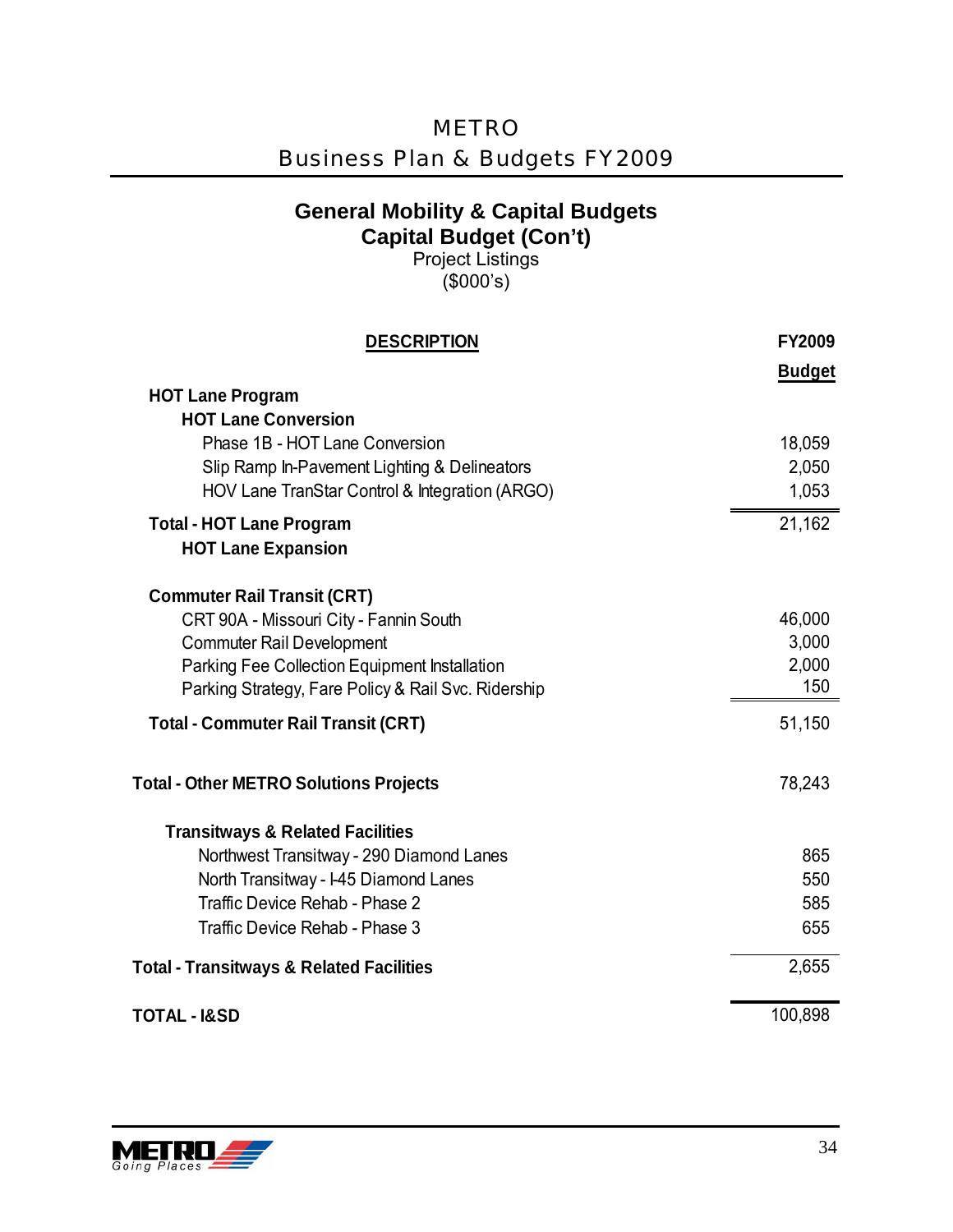| <b>Business Plan &amp; Budgets FY2009</b>                                                                              |               |  |
|------------------------------------------------------------------------------------------------------------------------|---------------|--|
| <b>General Mobility &amp; Capital Budgets</b><br><b>Capital Budget (Con't)</b><br><b>Project Listings</b><br>(\$000's) |               |  |
| <b>DESCRIPTION</b>                                                                                                     | <b>FY2009</b> |  |
|                                                                                                                        | <b>Budget</b> |  |
| <b>Capital Improvement Program</b>                                                                                     |               |  |
| <b>Transit Mobility Program</b>                                                                                        |               |  |
| <b>Corridor Optimization</b>                                                                                           | 850           |  |
| <b>Bus Pads / Bus Lanes</b>                                                                                            | 230           |  |
| Curb Cuts / Intersection Improvements                                                                                  | 265           |  |
| <b>Total - Transit Mobility Program</b>                                                                                | 1,345         |  |
| <b>Buses &amp; Support Equipment</b><br><b>Passenger Shelters &amp; Lighting</b>                                       | 100           |  |
| <b>Revenue Vehicles</b>                                                                                                |               |  |
| <b>Bus Acquisitions (See Debt Schedule)</b>                                                                            |               |  |
| <b>Bus Improvements</b>                                                                                                |               |  |
| New Flyer Hydraulic Lines                                                                                              | 216           |  |
| <b>Operators Seats</b><br>Orion Bus Procurement Support                                                                | 272<br>241    |  |
| <b>MCI Bus Procurement Support</b>                                                                                     | 869           |  |
| Axles                                                                                                                  | 2,075         |  |
| Engines                                                                                                                | 6,430         |  |
| Transmissions                                                                                                          | 1,540         |  |
| Replace Bus Floors                                                                                                     | 406           |  |
| <b>Sub-Total Buses Improvements</b>                                                                                    | 12,049        |  |
| <b>METROLift Vans</b>                                                                                                  | 3,699         |  |
| <b>Collection &amp; Management Systems</b><br>Kashmere & 1900 Main St. Ride Store Buildout                             | 317           |  |
| <b>Sub-Total Revenue Vehicles</b>                                                                                      | 16,065        |  |

METRO

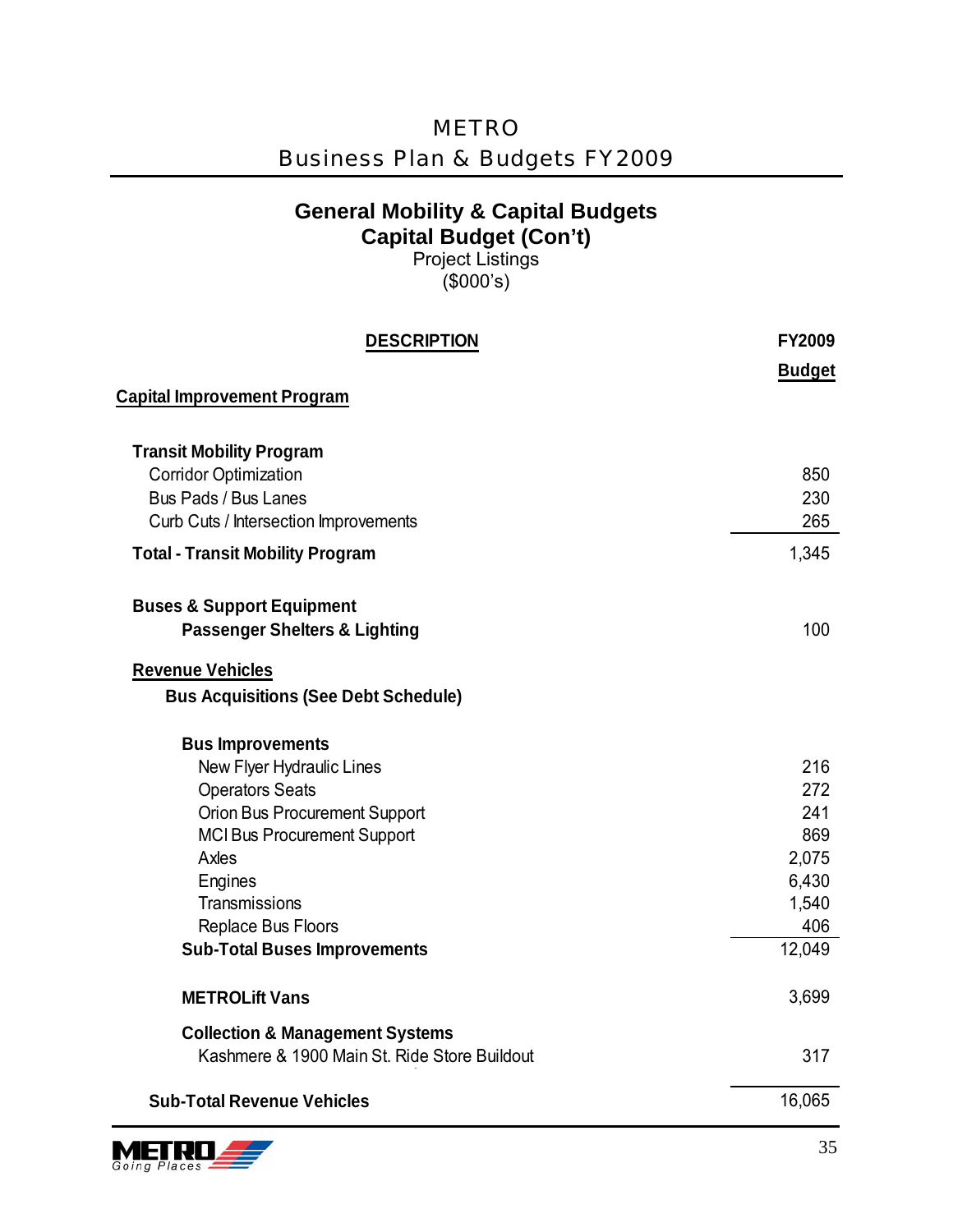| <b>METRO</b>                              |
|-------------------------------------------|
| <b>Business Plan &amp; Budgets FY2009</b> |

Project Listings (\$000's)

| <b>DESCRIPTION</b>                               | <b>FY2009</b> |
|--------------------------------------------------|---------------|
|                                                  | <b>Budget</b> |
| <b>Support Equipment &amp; Systems</b>           |               |
| <b>Support Vehicles</b>                          | 2,190         |
| Tools & Equipment                                | 1,035         |
| <b>Police Support Equipment</b>                  | 60            |
| <b>Sub-total Support Equipment &amp; Systems</b> | 3,285         |
| <b>Total Buses &amp; Support Equipment</b>       | 19,450        |
| <b>Operating Facilities &amp; Upgrades</b>       |               |
| <b>Facility Upgrades</b>                         |               |
| <b>Main St. Corridor Enhancements</b>            |               |
| Bar Signal Overrun system                        | 300           |
| ATMS Study, Recommendations and Implementation   | 100           |
| Red Line As Build Modifications                  | 290           |
| Subtotal -                                       | 690           |
| <b>Facility Upgrades</b>                         |               |
| New Restroom - W.L. York P&R                     | 125           |
| New Restroom - Pinemont P&R                      | 125           |
| New Restroom - Spring P&R                        | 125           |
| 1900 Main Fire System Data Room                  | 225           |
| <b>Sub-Total</b>                                 | 600           |
| <b>Rail System Upgrades</b>                      |               |
| <b>Brake Suspension Rebuild</b>                  | 1,670         |
| <b>Auxiliary Power Rebuild</b>                   | 32            |
| <b>Overhaul Power Track Switches</b>             | 265           |
| <b>Replace Rail Ties</b>                         | 202           |
| <b>Sub-Total</b>                                 | 2,169         |

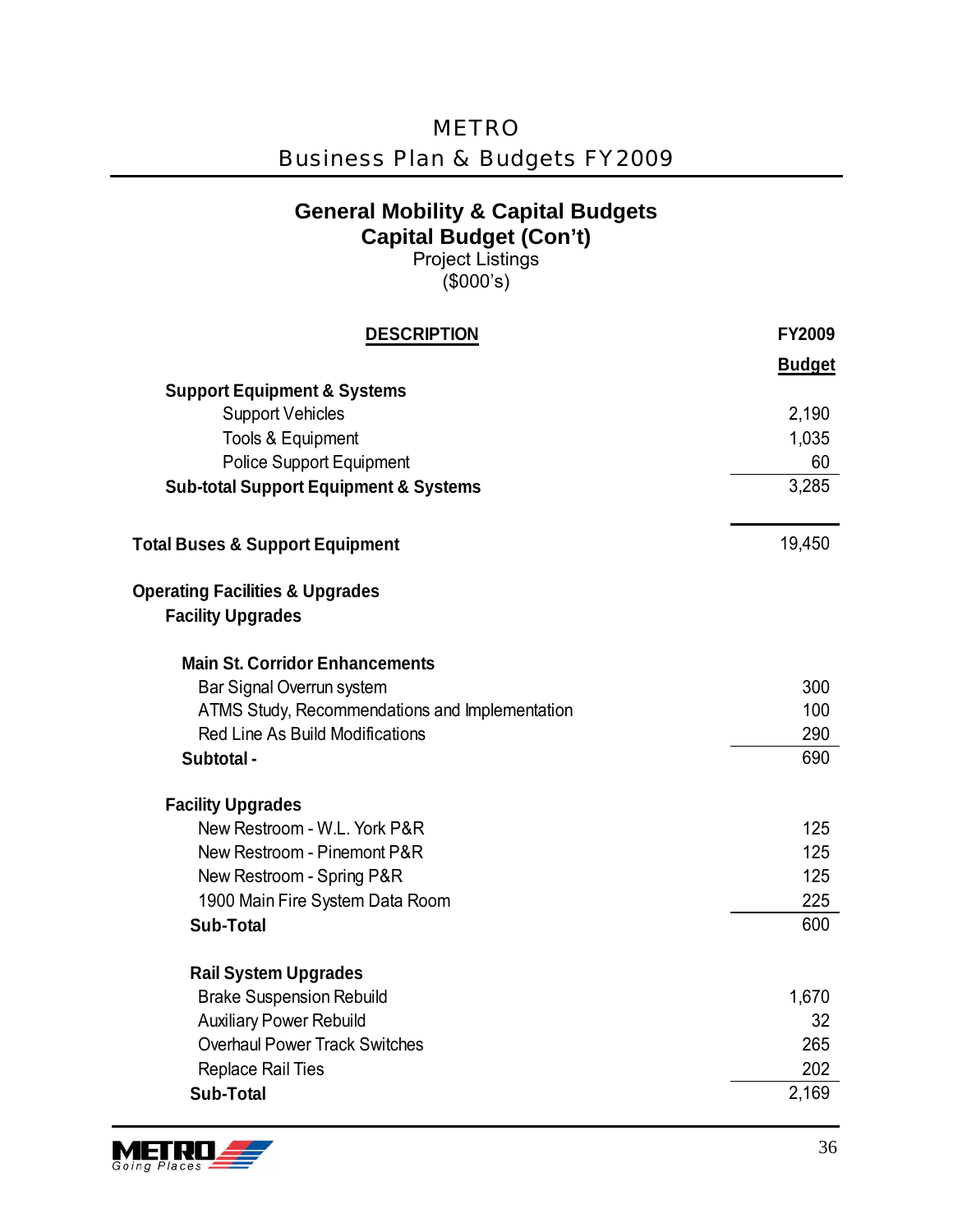| <b>METRO</b>                              |
|-------------------------------------------|
| <b>Business Plan &amp; Budgets FY2009</b> |

Project Listings (\$000's)

| <b>DESCRIPTION</b>                                                          | FY2009        |
|-----------------------------------------------------------------------------|---------------|
|                                                                             | <b>Budget</b> |
| <b>Major Facility Rehabilitation Initiative</b>                             | 6,724         |
| <b>Administration Services &amp; Print Shop</b>                             |               |
| AOB Improvement                                                             | 65            |
| Furniture, Equipment & Copier                                               | 500           |
| <b>Sub-Total</b>                                                            | 565           |
| <b>Total Operating Facilities &amp; Upgrades</b>                            | 10,748        |
| <b>Intelligent Transportation System</b>                                    |               |
| <b>Police Automation Program</b>                                            |               |
| Regional Cad Dispatching & Records Mgmt                                     | 220           |
| <b>Regional Radios</b>                                                      | 170           |
| <b>Total - Intelligent Transportation Systems</b>                           | 390           |
| <b>Information Technology</b>                                               |               |
| SafeBus/Replace ARCS System (Radio)                                         | 6,435         |
| Zonar / SAP integration                                                     | 0             |
| <b>SAP HR/Payroll</b>                                                       | 3,925         |
| End User Hardware/Software                                                  | 1,556         |
| <b>Network Communications Enhancements</b>                                  | 3,205         |
| <b>UNIX Server Refresh</b>                                                  | 2,880         |
| IT - Core Applications                                                      | 5,947         |
| <b>NOMS Enhancements</b>                                                    | 350           |
| SAP Upgrade & Deployment                                                    | 2,340<br>617  |
| <b>Computer Aided Dispatch</b><br>Data Center Server & Storage Enhancements | 3,324         |
| <b>Total - Information Technology</b>                                       | 30,579        |

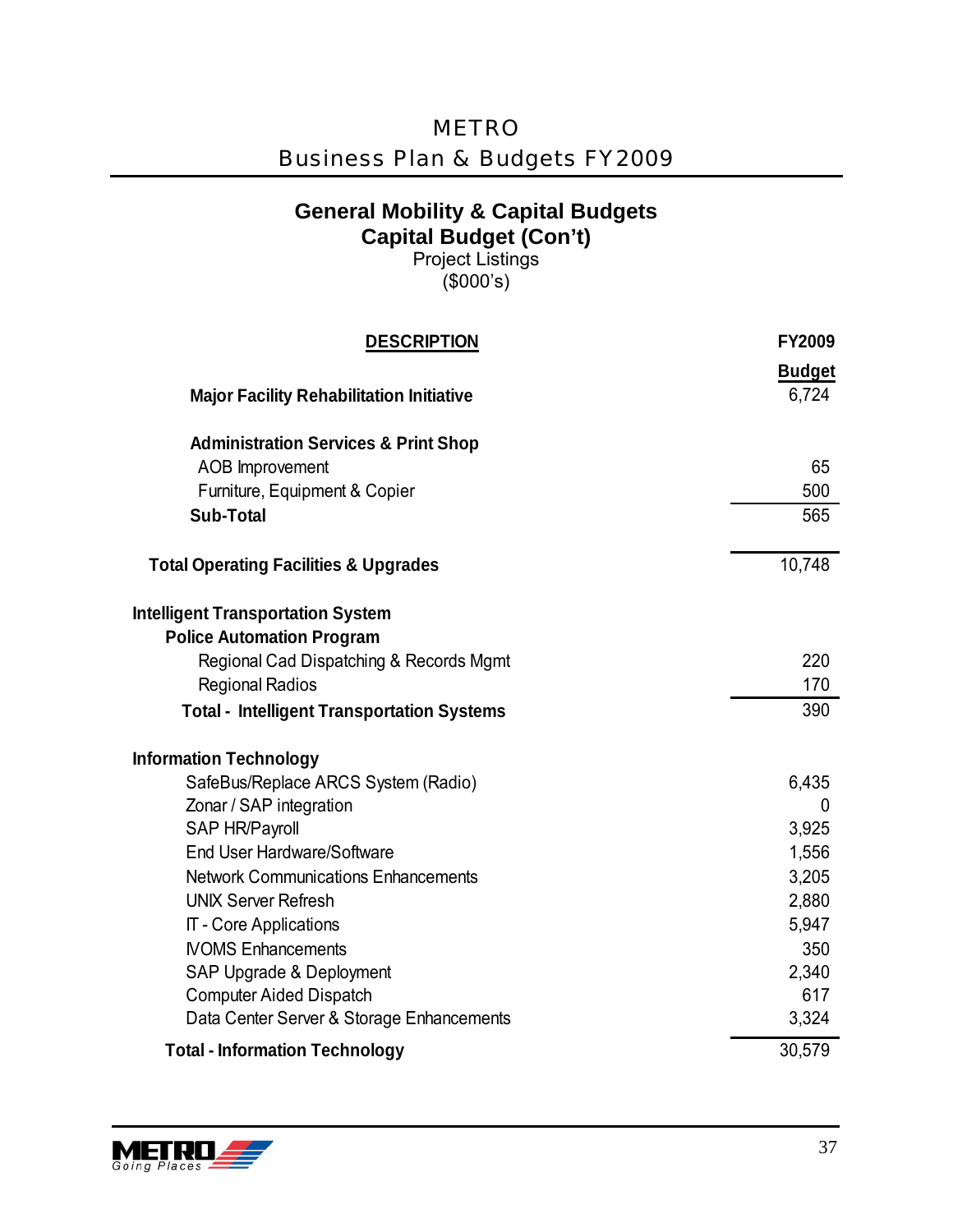| <b>METRO</b>                              |
|-------------------------------------------|
| <b>Business Plan &amp; Budgets FY2009</b> |

Project Listings (\$000's)

| <b>DESCRIPTION</b>                                    | <b>FY2009</b> |
|-------------------------------------------------------|---------------|
|                                                       | <b>Budget</b> |
| <b>Department of Public Safety</b>                    |               |
| <b>Accident Response Optimization</b>                 | 150           |
| <b>BOF Security Upgrade</b>                           | 225           |
| Transit Organizational Activities - Train             | 106           |
| <b>Total - Department of Public Safety</b>            | 481           |
| <b>Real Estate</b>                                    |               |
| Intermodal Terminal Joint Development                 | 2,700         |
| Wheeler Intermodal                                    | 1,200         |
| <b>West Park Cooridor</b>                             | 50            |
| <b>Fannin South TOD</b>                               | 200           |
| <b>Total Development Fund, &amp; Land</b>             | 4,150         |
| <b>Other Projects</b>                                 |               |
| <b>Federal Small Business Program</b>                 | 120           |
| Engineering Studies - E&C                             | 300           |
| Financing of Capital Budget (FA, Broker cost)         | 1,500         |
| <b>Total Other Projects</b>                           | 1,920         |
| <b>Allowance for Capital Replacements/Contingency</b> | 10,000        |
| <b>Total - Capital Improvement Program</b>            | 79,063        |
| Total - METRO Solutions & Capital Improvement Program | 520,556       |
|                                                       |               |

\* INCLUDES FEDERAL GRANTS APPROPRIATED THROUGH FY2007 PLUS PROJECTED FY2008 GRANTS.

\*\* USE COMMERCIAL PAPER TO FUND CURRENT EXPENDITURES, REDEEM WITH FORMULA GRANTS IN FY2009-FY2010.

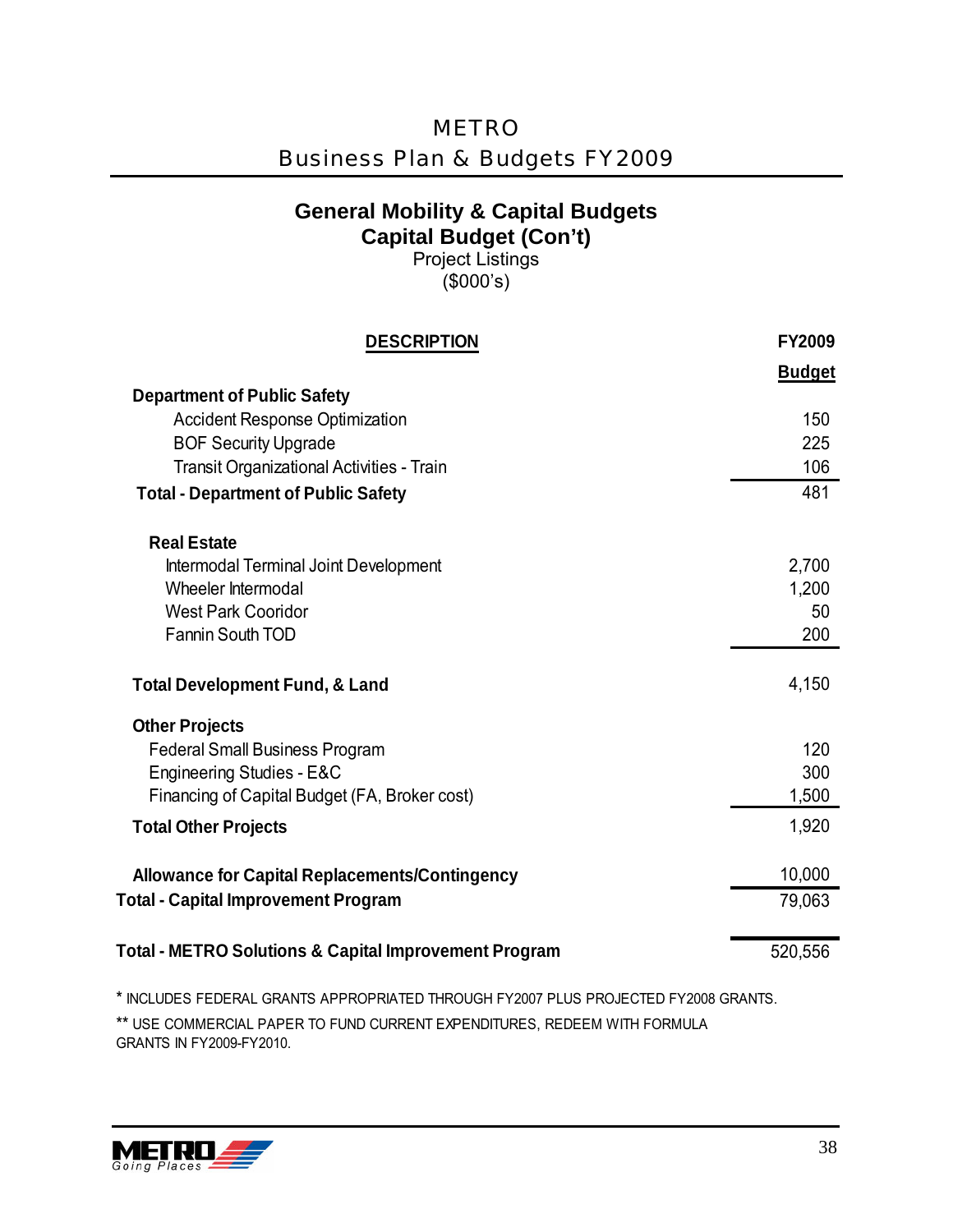#### **General Mobility & Capital Budgets General Mobility Budget**

#### **Discussion**

FY2008 Projected Expenditures versus Budget (\$000's omitted)

|                                          | <b>Budget</b> | <b>Estimated</b> |                   |
|------------------------------------------|---------------|------------------|-------------------|
| <b>Program Components</b>                | <b>FY2008</b> | <b>FY2008</b>    | <b>Difference</b> |
| <b>City of Houston</b>                   |               |                  |                   |
| <b>Pre-Agreement Designated Projects</b> | 10,984        | 10,782           | $-202$            |
| <b>Future Designated Projects</b>        | 62,066        | 28,866           | $-33,200$         |
| Carryover FY1999-2007                    | 28,320        | 38,868           | 10,548            |
| <b>Total</b>                             | 101,370       | 78,516           | $-22,854$         |
| <b>Harris County</b>                     |               |                  |                   |
| <b>Pre-Agreement Designated Projects</b> | 8,191         | 751              | $-7,440$          |
| <b>Future Designated Projects</b>        | 23,437        | 23,152           | $-285$            |
| Carryover FY1999-2007                    | 4,472         | 0                | $-4,472$          |
| <b>Total</b>                             | 36,100        | 23,903           | $-12,197$         |
| <b>Multi-Cities</b>                      |               |                  |                   |
| <b>Pre-Agreement Designated Projects</b> | 18,314        | 14,854           | $-3,460$          |
| <b>Future Designated Projects</b>        | 23,683        | 46,581           | 22,898            |
| Carryover FY1999-2007                    | 0             | 0                | 0                 |
| <b>Total</b>                             | 41,997        | 61,435           | 19,438            |
| <b>Area-Wide Designated Projects</b>     | 5,861         | 5,753            | $-108$            |
| <b>Total</b>                             |               |                  |                   |
| <b>Pre-Agreement Designated Projects</b> | 43,350        | 32,140           | $-11,210$         |
| <b>Future Designated Projects</b>        | 109,186       | 98,599           | $-10,587$         |
| Carryover FY1999-2007                    | 32,792        | 38,868           | 6,076             |
| <b>Total</b>                             | 185,328       | 169,607          | $-15,721$         |

During FY2008, it is estimated that the General Mobility Program will underspend its budget by \$15.721 million, -8.5%. The category labeled "Carryover FY1999-2007" is funding budgeted, but not expended, prior to FY2007 and carried over into FY2008 per the 1999 Master Agreement.

METRO does not control the expenditure of General Mobility Funds. This is driven by the implementation of projects by the City of Houston, Harris County and the 14 Multi-Cities.

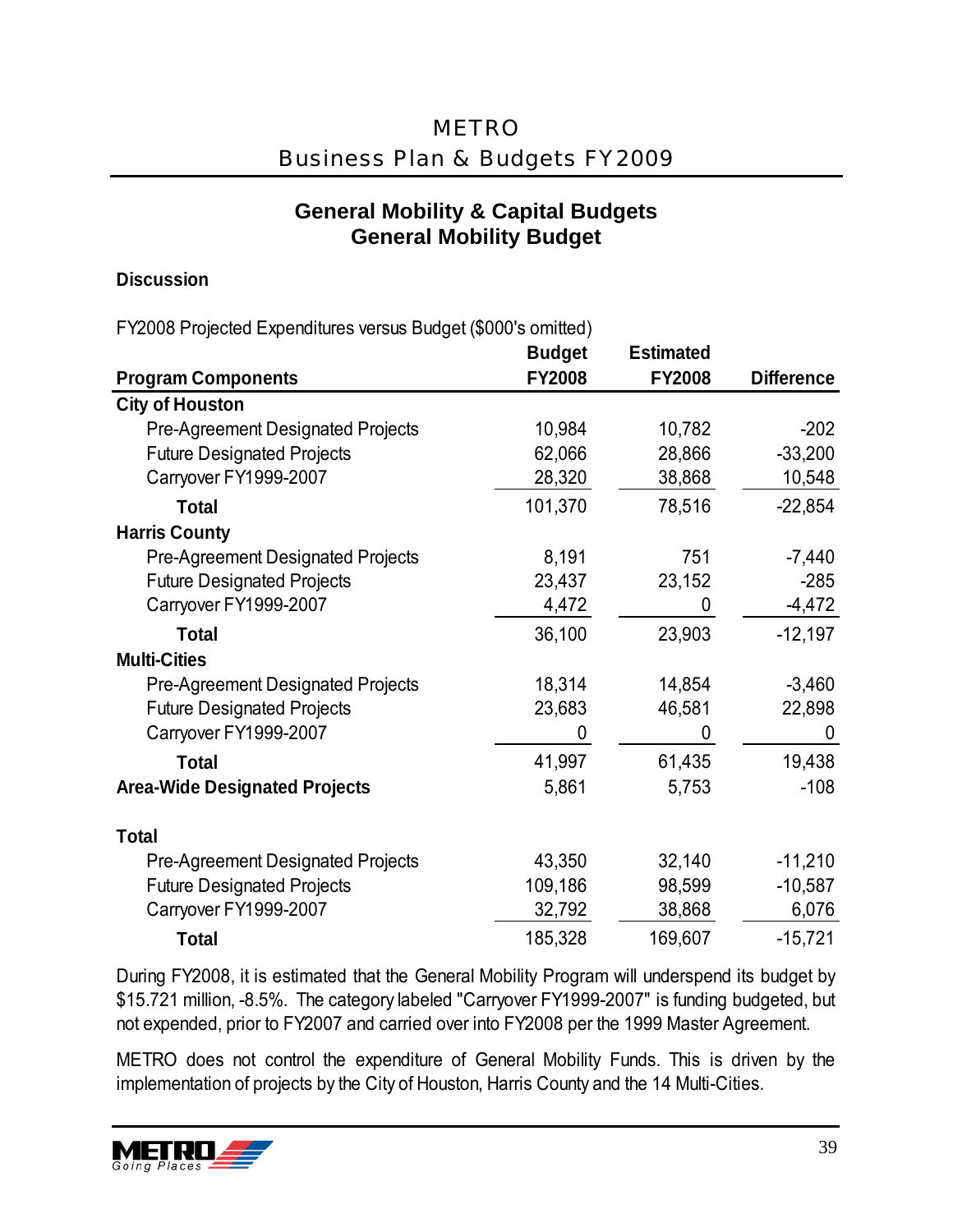#### METRO

### Business Plan & Budgets FY2009

#### **General Mobility & Capital Budgets General Mobility Budget**

Projected Revenues & Available Funding FY2009 (\$000's)

|                                                                   | <b>FY2009</b> |
|-------------------------------------------------------------------|---------------|
| <b>Sales Tax Revenues</b>                                         |               |
| <b>Estimated Sales Tax Revenues Available</b>                     | 136,115       |
| (June 2008 Barton Smith)                                          |               |
| <b>Pre-Agreement Designated Projects</b>                          |               |
| <b>Estimated Expenditures</b>                                     |               |
| City of Houston                                                   | 11,019        |
| <b>Harris County</b>                                              | 7,440         |
| Multi-Cities (Incl. Congestion Mitigation)                        | 18,562        |
| <b>Area-Wide Projects</b>                                         | 4,097         |
| <b>Subtotal</b>                                                   | 41,118        |
| <b>Future Designated Projects</b>                                 |               |
| <b>Estimated Sales Tax Revenues Available</b>                     | 94,997        |
| Sales Tax Distributed by Formula                                  |               |
| City of Houston (73.7% of Total Available)                        | 70,013        |
| Harris County (21.0% of Total Available)                          | 19,949        |
| Multi-Cities (5.3% of Total Available)                            | 5,035         |
| <b>Subtotal</b>                                                   | 94,997        |
| <b>Unexpended Carryover from Prior Years</b>                      |               |
| City of Houston                                                   | 18,441        |
| <b>Harris County</b>                                              | 14,237        |
| <b>Multi-Cities</b>                                               | $-5,035$      |
| <b>Subtotal</b>                                                   | 27,643        |
| <b>Total Adjusted Funding Available</b>                           |               |
| City of Houston                                                   | 88,454        |
| <b>Harris County</b>                                              | 34,186        |
| Multi-Cities (See Note 1)                                         | 0             |
| <b>Subtotal</b>                                                   | 122,640       |
| Notes: (1) Cash flow assumes that all funding for the current Mul |               |
| <b>Estimated Total Funding Available</b>                          |               |
| City of Houston                                                   | 99,473        |
| <b>Harris County</b>                                              | 41,626        |
| Multi-Cities (Incl. Congestion Mitigation)                        | 18,562        |
| <b>Area-Wide Projects</b>                                         | 4,097         |

**Total 163,758**